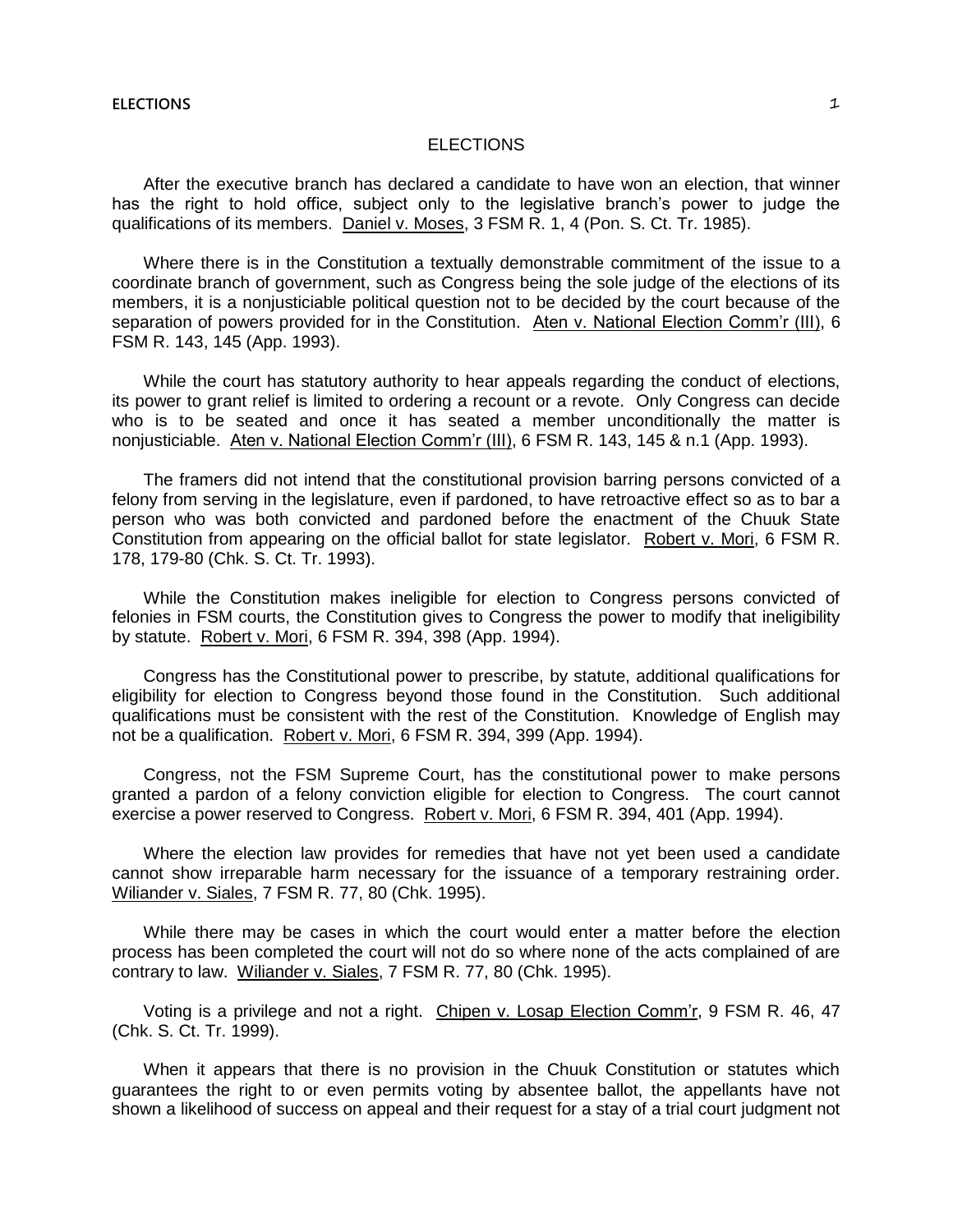to deliver Losap municipal absentee ballots to voters outside of Chuuk will be denied. Chipen v. Election Comm'r of Losap, 9 FSM R. 80, 81 (Chk. S. Ct. App. 1999).

There are rare occasions when an equitable remedy may be proper in an election case. Braiel v. National Election Dir., 9 FSM R. 133, 137 (App. 1999).

The innocent voter who has done everything right should not lose the right to vote and be counted because the election officials have disregarded the mandates and directions of the election law. Braiel v. National Election Dir., 9 FSM R. 133, 138 (App. 1999).

The secret ballot provision of Chuuk Constitution article XII, section 2 relates only to general elections and has no application to proceedings in the House of Representatives. Christlib v. House of Representatives, 9 FSM R. 503, 507 (Chk. S. Ct. Tr. 2000).

When a congressional candidate seeks the issuance of a temporary restraining order prior to balloting he will be denied since he cannot show irreparable injury because the Election Code provides an aggrieved candidate with sufficient alternate and adequate remedies. When the election law provides for remedies that have not yet been used a candidate cannot show the irreparable harm necessary for the issuance of a temporary restraining order. Asugar v. Edward, 13 FSM R. 209, 212 (Chk. 2005).

No temporary restraining order will issue ordering the National Election Director to accept the late filing of a candidate's nomination papers even though the candidate was misadvised as to the filing deadline. Doone v. National Election Comm'r, 14 FSM R. 489, 493 (Chk. 2006).

The court's only authority in election matters is to hear appeals from Chuuk State Election Commission decisions regarding the conduct of elections. Only a house of the Legislature can decide who is to be seated as a member. Samuel v. Chuuk State Election Comm'n, 14 FSM R. 586, 590 (Chk. S. Ct. App. 2007).

The Tolensom Constitution does not grant the Tolensom Legislature the power to create a method to "appoint" persons to the offices of mayor and assistant mayor. Those offices can be filled in only one way — by vote of the Tolensom electorate, that is, by the people of Tolensom. The only exception to that is when the mayoral office becomes vacant with less than a year left in the mayor's term, the assistant mayor assumes the office for the rest of the term. It was the Tolensom Constitution's framers' clearly expressed will that the mayor and assistant mayor be elected by the voters and not appointed by someone else. Esa v. Elimo, 15 FSM R. 198, 204 (Chk. 2007).

When the Tolensom Legislature elected in 2004 would have been the sole judge of the election of its members elected in that year and that Legislature already judged the four-year members elected, the Legislature elected in 2006 cannot be the judge of the members elected in 2004. The Legislature elected in 2006 can only be the judge of the election of the members elected in 2006. It cannot be otherwise. A later legislature cannot re-examine a four-year member's election at its whim after the mid-term election because that would make a nullity and a mockery of the provision that four at-large seats would have four year terms, not two year terms. The framers' intent is obvious. They wanted the four year seat holders to be held over throughout the term of the Legislature elected at the mid-term election, to provide a certain continuity. Esa v. Elimo, 15 FSM R. 198, 204 (Chk. 2007).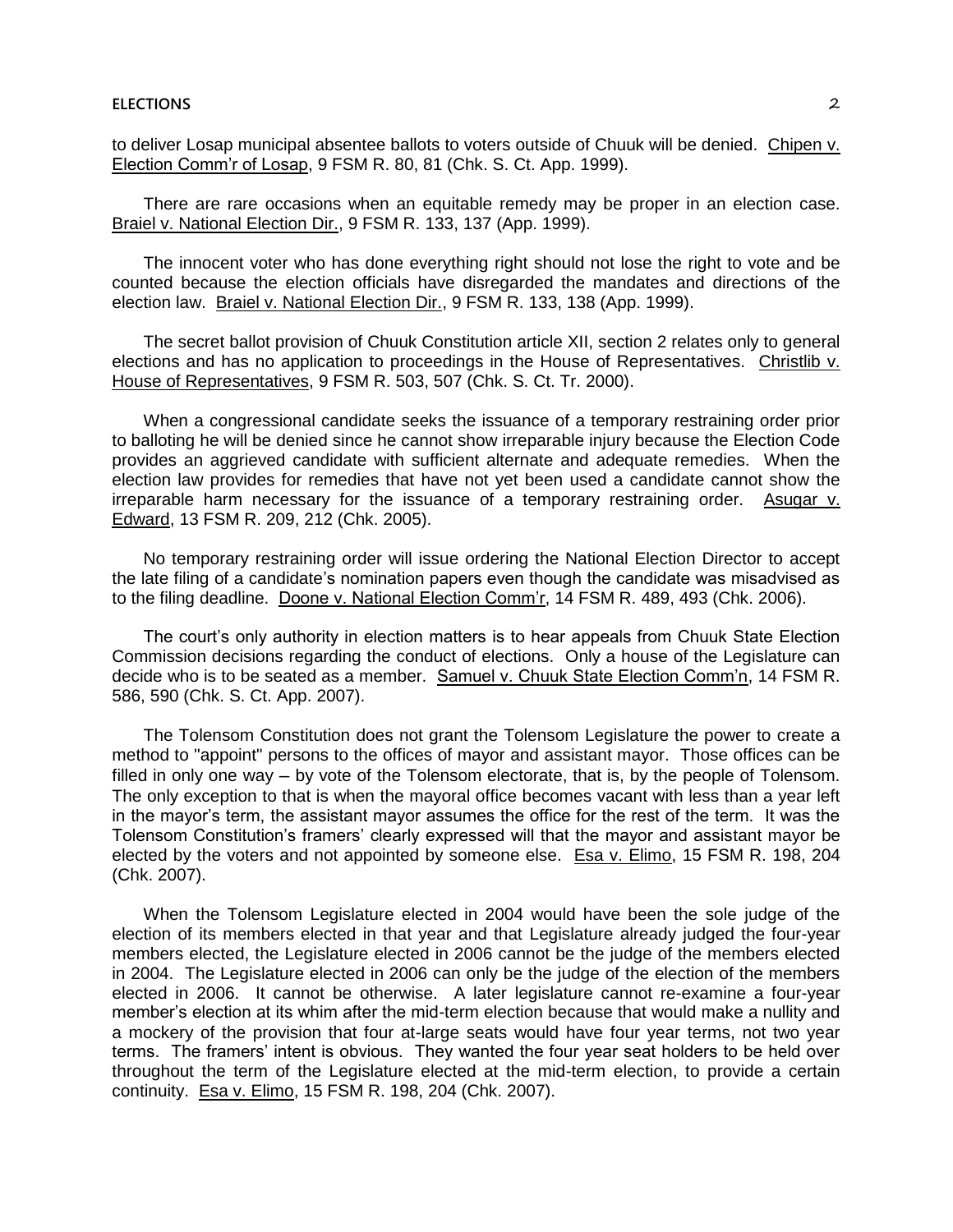#### **ELECTIONS** 3

There may be cases in which the court would enter an election matter before the election process has been completed. But when, assuming the plaintiff fails to get elected, any irregularities in the election results can be addressed by filing a complaint with the State Election Commission to seek a recount or to aside the election, the plaintiff has not demonstrated that he is in danger of immediate, irreparable harm. Bisaram v. Suta, 15 FSM R. 250, 254 (Chk. S. Ct. Tr. 2007).

The only explicit right to suffrage found in the FSM Constitution is the right to "vote in national elections." So an alleged denial of a right to suffrage in a Chuuk state election would be the denial of a right under the Chuuk Constitution's suffrage provisions, and not a denial of FSM constitutional right to suffrage. Ueda v. Chuuk State Election Comm'n, 16 FSM R. 395, 397 (Chk. 2009).

A claim of denial of the right to suffrage in a state election because no revote was ordered is not a claim arising under the national constitution or law. Ueda v. Chuuk State Election Comm'n, 16 FSM R. 395, 397 (Chk. 2009).

If a runoff election must be held, then it must be held and it is the State Election Commission's problem to come up with the necessary funds or to figure out how to conduct the election without funds. Narruhn v. Chuuk State Election Comm'n, 18 FSM R. 16, 20 (Chk. S. Ct. Tr. 2011).

The State Election Commission cannot refuse to hold an election because it has insufficient funds. If it refuses to hold an election on that ground, it is clear that, if sought, a writ of mandamus would issue to command that the election be announced and held. Narruhn v. Chuuk State Election Comm'n, 18 FSM R. 16, 20 (Chk. S. Ct. Tr. 2011).

If the State Election Commission has a duty to announce and conduct a runoff election, that duty can only be ministerial and non-discretionary. The State Election Commission does not have the discretion to choose whether to conduct an election or not. Its duty to conduct elections is mandated by the Constitution. Thus, whether the petitioner is entitled to a writ commanding the respondent Election Commission to announce (and conduct) a runoff election to fill the Governor's office depends solely on the meaning of the relevant provisions of the Chuuk Constitution. Narruhn v. Chuuk State Election Comm'n, 18 FSM R. 16, 21 (Chk. S. Ct. Tr. 2011).

It is a clear non-discretionary duty for the State Election Commission to conduct a runoff election if, during the general election, no ticket of candidates for Governor and Lieutenant Governor receives a majority of the votes cast. However, in a special gubernatorial election to fill a vacancy, the candidates do not run on tickets. They run alone for the office of governor. The Section 7 provision for runoff elections applies to tickets of candidates, not to single candidates. Narruhn v. Chuuk State Election Comm'n, 18 FSM R. 16, 21-22 (Chk. S. Ct. Tr. 2011).

The Section 11 constitutional provision for special elections does not mention runoff elections if there is no candidate with a majority. Nor does it state that the gubernatorial special election shall be conducted in the same manner as the gubernatorial election in Section 7, and it also does not state that it should be conducted in a manner to be prescribed by statute. If it did then, Section 142 of the Election Code, which provides that "[a]ll special elections shall be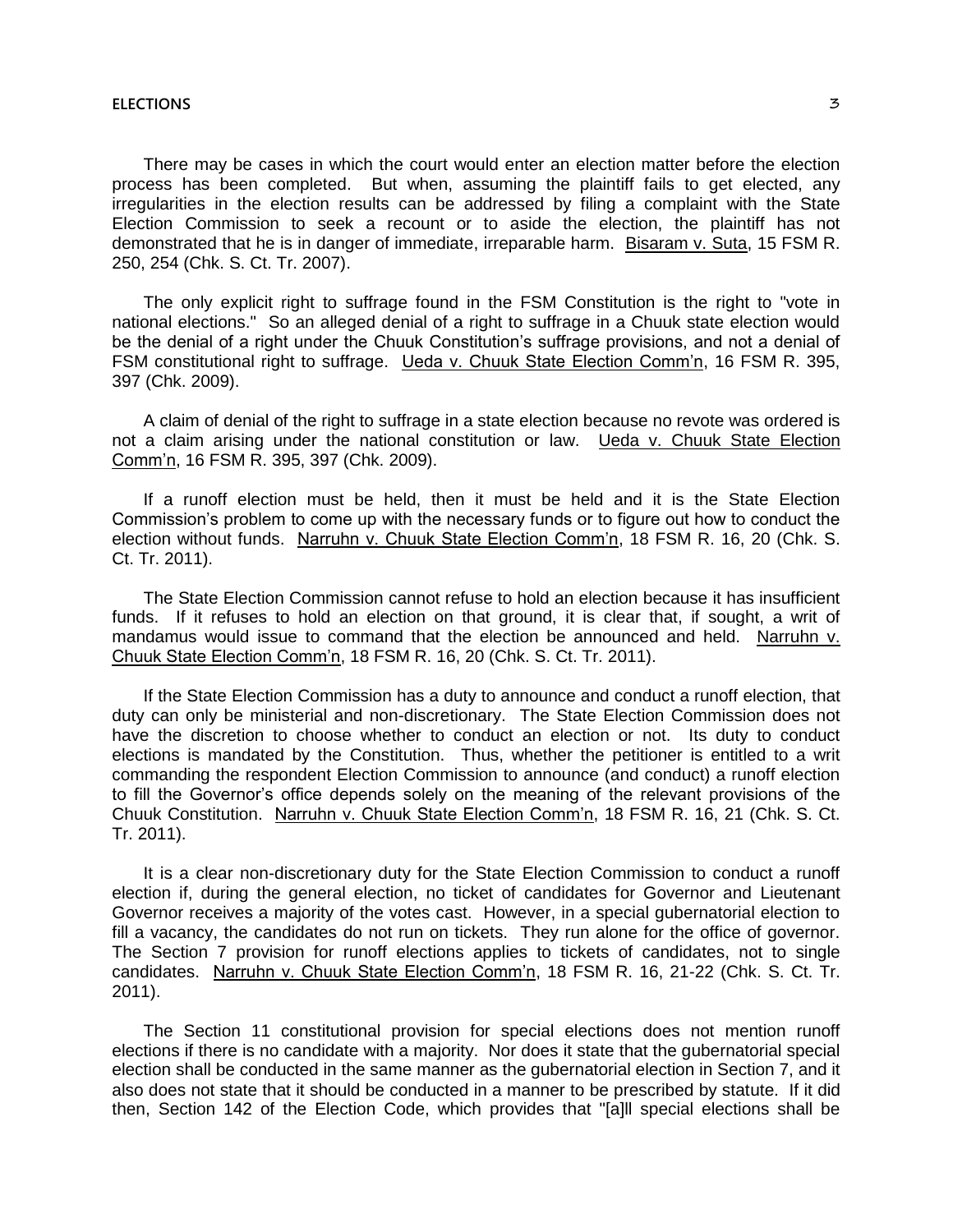#### **ELECTIONS** 4

conducted in the same manner and form as a general election, except as otherwise provided in this Act," would carry great weight and might lead the court to conclude that there was a clear, non-discretionary duty to conduct a runoff. However, there are no such provisions. Narruhn v. Chuuk State Election Comm'n, 18 FSM R. 16, 22 (Chk. S. Ct. Tr. 2011).

When the Constitution's framers did not include provisions for runoff elections after special elections, and even if that was through oversight, the court will not insert into the Constitution a runoff provision that is not there. Accordingly, the petition for a writ of mandamus directed to the State Election Commission commanding it to hold a runoff election will be denied. Narruhn v. Chuuk State Election Comm'n, 18 FSM R. 16, 22 (Chk. S. Ct. Tr. 2011).

The Chuuk State Supreme Court appellate division heartily approves of the method that if there were any discrepancies in tally totals at any of the twenty-five ballot checking points that the tabulating committee would recount the ballots they had counted since the last checking point and not count any further ballots until all tally counts agreed instead of using the methods that introduce a substantial chance of inaccurate results, and, although the Chuuk State Supreme Court appellate division does not require that all future elections use this tabulation method, this method will produce the most accurate result. Hallers v. Yer, 18 FSM R. 644, 648 (Chk. S. Ct. App. 2013).

A motion to temporarily restrain an election will be denied as moot when that election was held as scheduled. Simina v. Chuuk State Election Comm'n, 19 FSM R. 572, 573 (Chk. S. Ct. App. 2014).

An appeal of an order denying a run-off election is moot when the real party in interest has taken the oath of office and has served the term as Governor until April 2013 since a run-off election following the August 24, 2011 special election is not now possible. Narruhn v. Chuuk State Election Comm'n, 20 FSM R. 36, 38 (Chk. S. Ct. App. 2015).

The appellate court will not consider a municipal election ordinance's validity when that ordinance's two alleged defects may be remedied or addressed before the next municipal election. Selifis v. Robert, 22 FSM R. 569, 572 (Chk. S. Ct. App. 2020).

#### ─ Conduct

The "two-of-three mechanism," in which three tabulators tally the votes for a particular candidate as they are read aloud, and either all three tabulators, or at least two of the three tabulators, must agree on the results for the results to be taken as correct, is not illegal, unreasonable, improper or prohibited. This mechanism will produce an accurate count for most ballot boxes. Olter v. National Election Comm'r, 3 FSM R. 123, 135-37 (App. 1987).

For elections, the timing provisions of the National Election Code prevail over any conflicting timing set out in the APA. Olter v. National Election Comm'r, 3 FSM R. 123, 129 (App. 1987).

Generally, the conduct of elections is left to the political branches of government, unless the court has powers specifically given to it by Congress contrary to that general rule. Kony v. Mori, 6 FSM R. 28, 29 (Chk. 1993).

By statute an aggrieved candidate in an election contest can only appeal to the FSM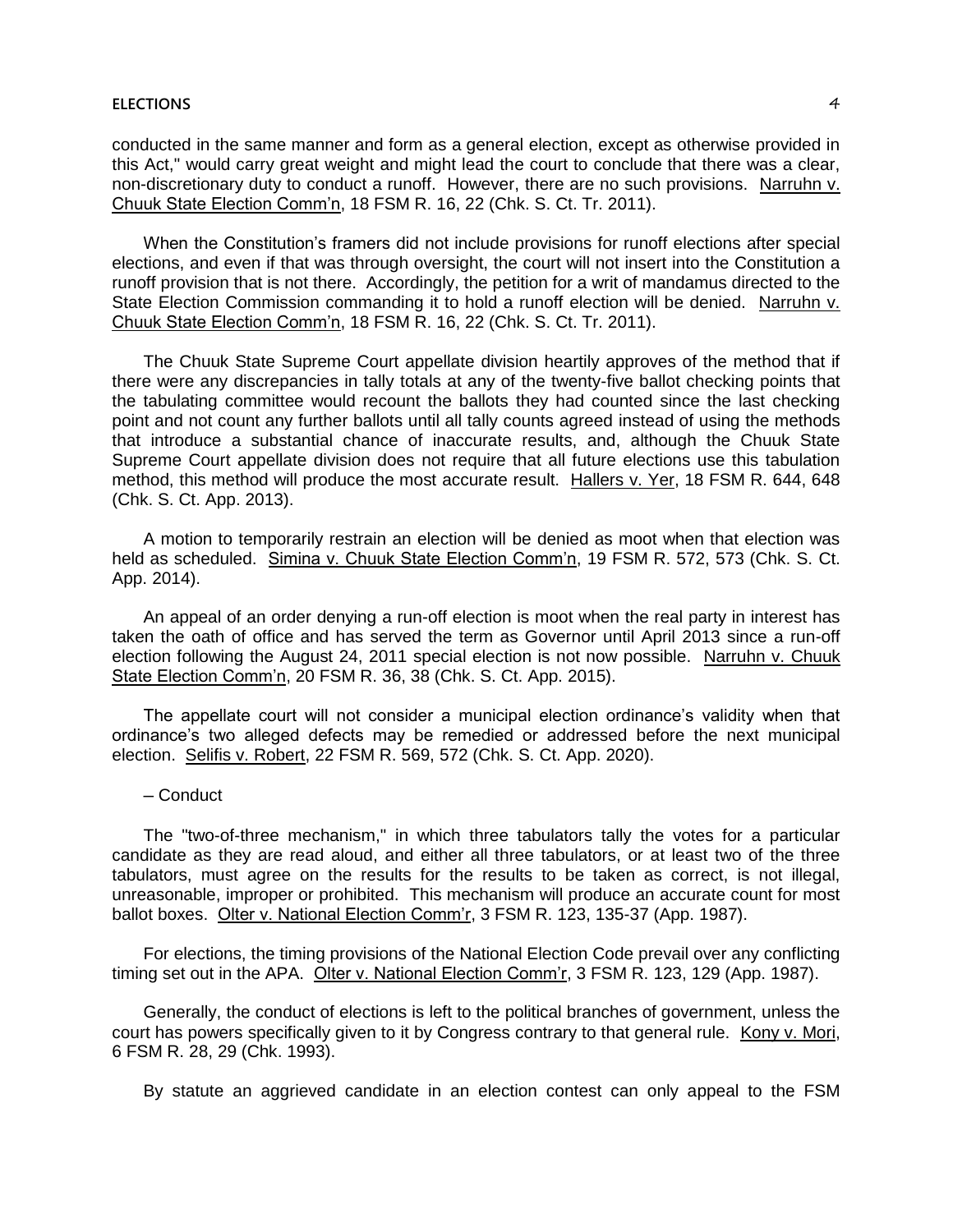Supreme Court after his petition to the National Election Commissioner has been denied. Kony v. Mori, 6 FSM R. 28, 30 (Chk. 1993).

The National Election Commissioner has the power to establish voting precincts and designate polling places upon the recommendation of the members of the board of elections of the particular election district. Aten v. National Election Comm'r (II), 6 FSM R. 74, 76-77 (App. 1993).

When a state election is held on the same date as the national election and the closing time for the state poll is later than the 5:00 p.m. closing time for the national election, then the later state closing time prevails for the national election as well. The poll remains open to allow all who are waiting in line at closing time to vote. Aten v. National Election Comm'r (II), 6 FSM R. 74, 79 (App. 1993).

Courts of equity are without jurisdiction to enforce purely political rights. Matters concerning the conduct of elections are usually left to the political branches and the courts generally have no jurisdiction until after the elections are held. Election Comm'r v. Petewon, 6 FSM R. 491, 500 (Chk. S. Ct. App. 1994).

Generally speaking, elections are conducted and carried out and administered by the executive and legislative branches. Courts do not have a primary position in that traditional scheme. The election law states the time at which the court has the right of entertaining an appeal from the final action of the National Election Director. Wiliander v. Siales, 7 FSM R. 77, 79 (Chk. 1995).

By statute, petitions to the National Election Director challenging the acceptablitiy of a vote or votes must be filed prior to certification of the results of the election or within one week of the election, whichever occurs first. Wiliander v. Mallarme, 7 FSM R. 152, 156 (App. 1995).

By statute, absentee ballots are to be examined when received, on or before Election Day, to determine if the voter is qualified to vote absentee, and the ballot envelope deposited unopened in container, and publicly delivered to counting and tabulating committee on Election Day. Wiliander v. Mallarme, 7 FSM R. 152, 156-57 (App. 1995).

Where, because election officials had not processed the absentee ballots until nine and ten days after the election thus making it impossible to file a petition concerning the acceptability of those ballots within the statutory time frame of prior to certification of the results of the election or within one week of the election, whichever occurs first, the petition will still be considered timely if it is filed before certification. Wiliander v. Mallarme, 7 FSM R. 152, 157 (App. 1995).

A timely received absentee ballot may be rejected if the accompanying statement is insufficient, the signatures do not correspond, the procedure for marking and returning the absentee ballot has not been complied with, the voter is not a qualified elector, or the ballot envelope has been tampered with. Wiliander v. Mallarme, 7 FSM R. 152, 156 n.6, 159 (App. 1995).

The formalities involved in the absentee election process are intended to safeguard the electoral process from voter fraud. Therefore a regulation rejecting absentee ballots if the signature on the request form is different from the signature on the statement accompanying an absentee ballot is a reasonable exercise of the National Election Director's power to implement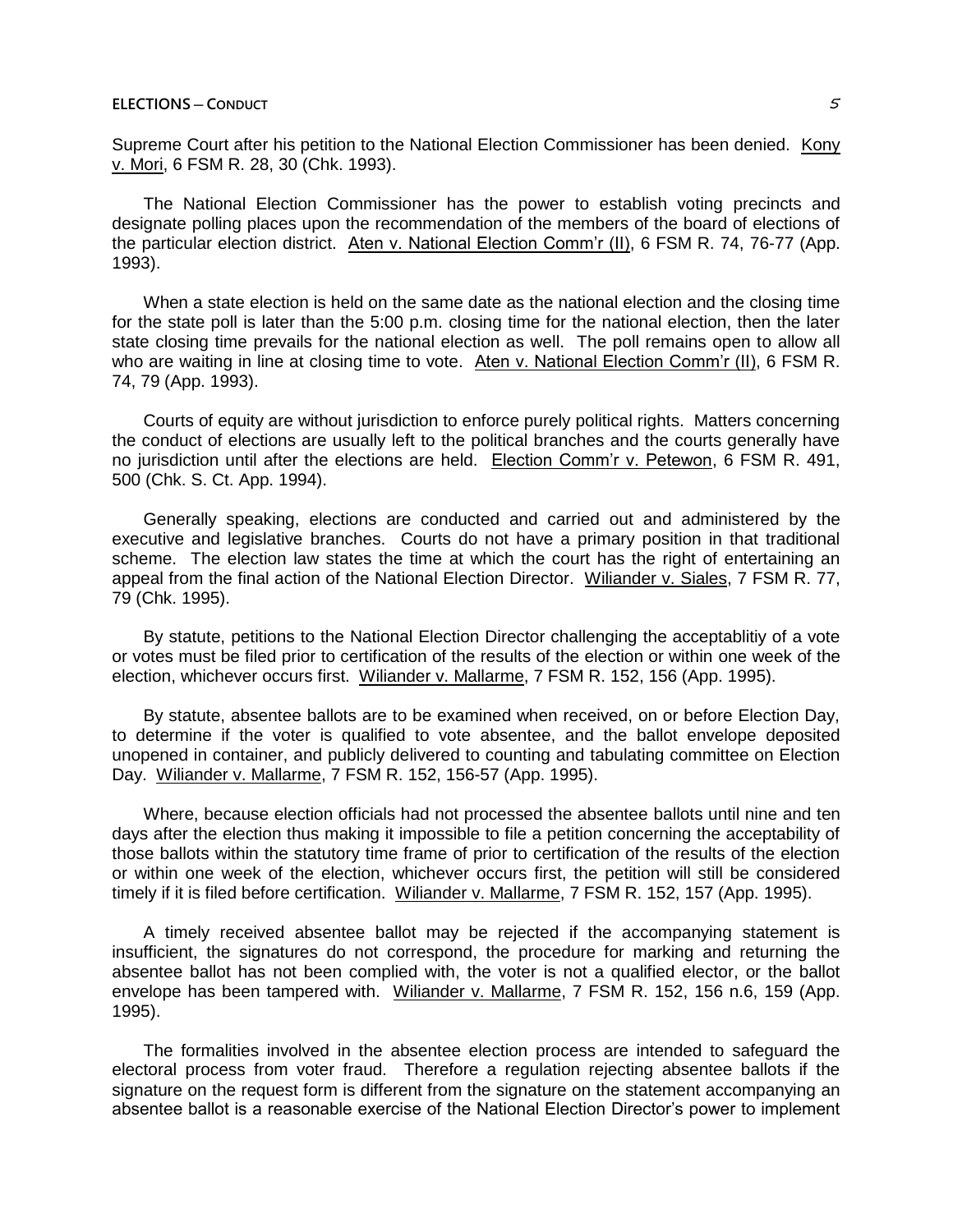rules and regulations for absentee ballots. Wiliander v. Mallarme, 7 FSM R. 152, 160-61 (App. 1995).

Since the right to vote is personal  $-$  one person's vote cannot be cast by another  $-$  one person's request to vote absentee cannot be made by another. Wiliander v. Mallarme, 7 FSM R. 152, 160 (App. 1995).

Congress intended that the National Election Code be applied uniformly throughout the nation. Wiliander v. Mallarme, 7 FSM R. 152, 161 (App. 1995).

A radio announcement of the results of an Uman municipal election by the Uman Election Commissioner is not a ruling by the Chuuk Election Commission which would authorize an appeal to the Chuuk State Supreme Court appellate division. David v. Uman Election Comm'r, 8 FSM R. 300d, 300f (Chk. S. Ct. App. 1998).

The Chuuk Constitution provides that there shall be an independent Election Commission vested with powers, duties, and responsibilities, as prescribed by statute, for the administration of elections in the State of Chuuk. David v. Uman Election Comm'r, 8 FSM R. 300d, 300h (Chk. S. Ct. App. 1998).

The Chuuk Election Law of 1996 applies to all elections in Chuuk including municipal elections unless otherwise specifically provided. David v. Uman Election Comm'r, 8 FSM R. 300d, 300i (Chk. S. Ct. App. 1998).

All the provisions of the Chuuk State Election Law of 1996 apply to all elections in the State of Chuuk, including municipal and national elections whenever applicable unless otherwise specifically provided. Chipen v. Chuuk State Election Comm'n, 8 FSM R. 300n, 300o (Chk. S. Ct. App. 1998).

All ballots forwarded to absentee voters and not physically received by the Commission at its main office prior to the closing of the polls on election day shall be rejected. Chipen v. Chuuk State Election Comm'n, 8 FSM R. 300n, 300p (Chk. S. Ct. App. 1998).

The Chuuk Constitution provides that there shall be an independent election commission vested with powers, duties, and responsibilities, as prescribed by statute, for the administration of elections in Chuuk. Mathew v. Silander, 8 FSM R. 560, 564 (Chk. S. Ct. Tr. 1998).

No resident entitled to vote may be denied the privilege to vote or be interfered with in voting. Chipen v. Losap Election Comm'r, 9 FSM R. 46, 47 (Chk. S. Ct. Tr. 1999).

Absentee voting is a privilege granted electors, and not an absolute right. The purpose of statutes permitting absentee voting is to enable a qualified voter to vote at a general election in the precinct of his domicil when he is temporarily absent therefrom. Chipen v. Losap Election Comm'r, 9 FSM R. 46, 47 (Chk. S. Ct. Tr. 1999).

Unless voting is expressly allowed elsewhere, all ballots must be cast in the state of residence. Chipen v. Losap Election Comm'r, 9 FSM R. 46, 48 (Chk. S. Ct. Tr. 1999).

Voters' due process and equal protection rights are not violated by regulation or restriction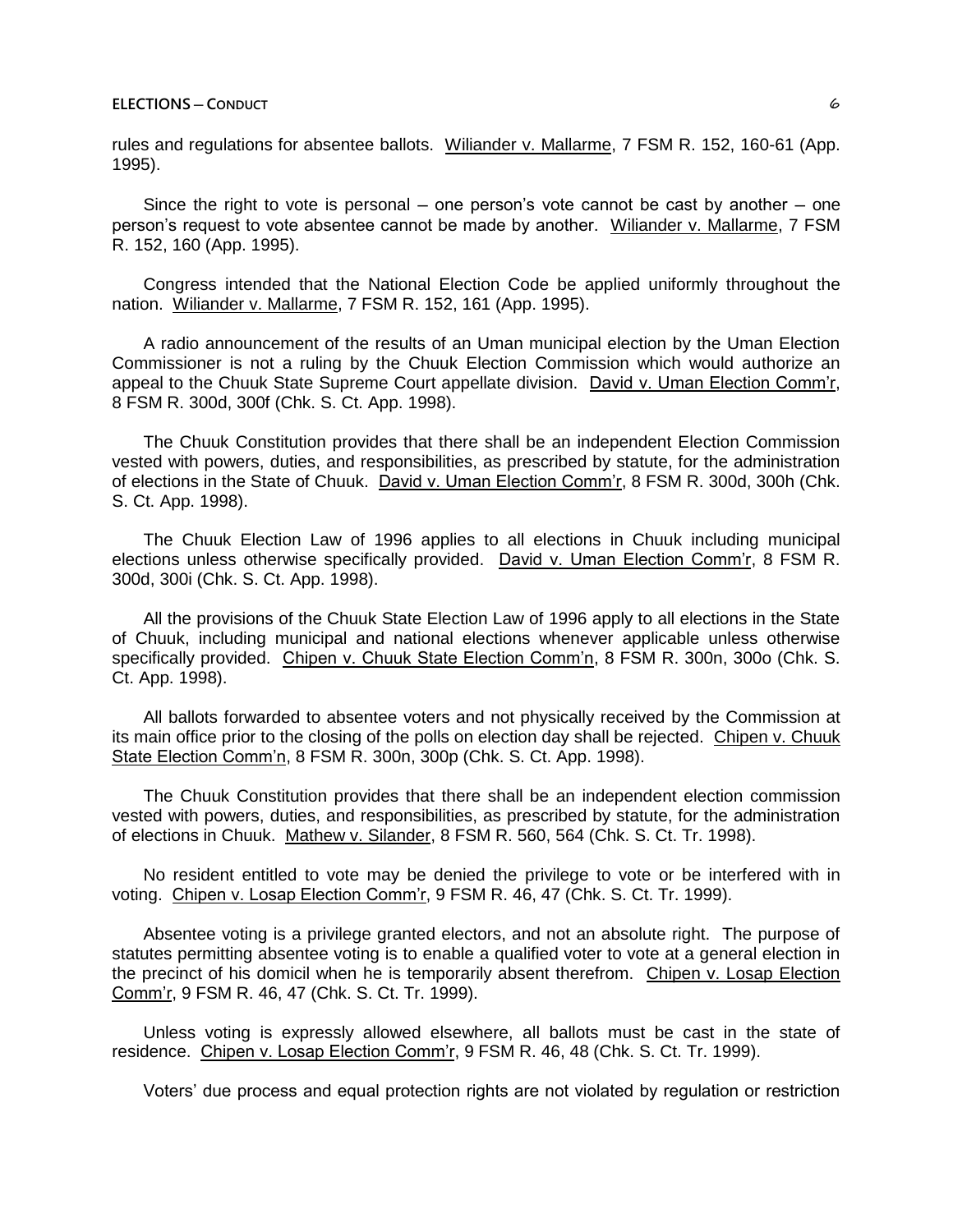of voting by absentee ballots. Chipen v. Losap Election Comm'r, 9 FSM R. 46, 48 (Chk. S. Ct. Tr. 1999).

A municipal ordinance restricting absentee voting in municipal elections to persons in the state of Chuuk is not unconstitutional. Chipen v. Losap Election Comm'r, 9 FSM R. 46, 48 (Chk. S. Ct. Tr. 1999).

The National Election Commissioner's failure to send out any absentee ballots until eleven days before the election instead of the at least 30 days prior to an election provided for by 9 F.S.M.C. 704(1) is not in substantial compliance with the procedures required by the statute and was a direct violation of a mandatory statute enacted by Congress. Braiel v. National Election Dir., 9 FSM R. 133, 136 (App. 1999).

When requests for absentee ballots were received between January 30th and February 11th and no ballots were sent out until February 19th, those ballots were not sent out as soon as is practicable after the request was received as required by statute. Braiel v. National Election Dir., 9 FSM R. 133, 136 (App. 1999).

Errors in not timely providing absentee ballots can be largely remedied by extending the time in which ballots from such voters can be counted as timely received. Braiel v. National Election Dir., 9 FSM R. 133, 136 (App. 1999).

Absentee ballots must be sent out at least thirty days before the election to all duly qualified voters who have requested them by then. Braiel v. National Election Dir., 9 FSM R. 133, 136, 137 (App. 1999).

No absentee ballots received after the established close of polling places on Election Day should be counted and tabulated. Braiel v. National Election Dir., 9 FSM R. 133, 137 (App. 1999).

Separate mail or delivery by absentee voters is not required by the statute's language. Braiel v. National Election Dir., 9 FSM R. 133, 138 (App. 1999).

Mere irregularities in a ballot's form will not invalidate an election if the voters' intent is obvious. Therefore ballots where the alignment of the candidate's name, picture, and box for an X vary slightly from the specimen ballot are not confusing and will not be invalidated. Braiel v. National Election Dir., 9 FSM R. 133, 139 (App. 1999).

Candidates are to notify the national election commissioner twenty-four hours before their intended use of a government broadcast facility. FSM v. Moses, 9 FSM R. 139, 144 (Pon. 1999).

When there is no statutory requirement that a candidate submit his taped speech before it is aired and when there is no mention of criminal liability on the of the government broadcast facility should it do so, there is no probable cause to believe a crime has been committed, and the information and criminal summons should be dismissed without prejudice. FSM v. Moses, 9 FSM R. 139, 145 (Pon. 1999).

A court will not extrapolate a statute's allowable meaning to encompass submission of the taped speech directly to the radio station without first submitting it to the national election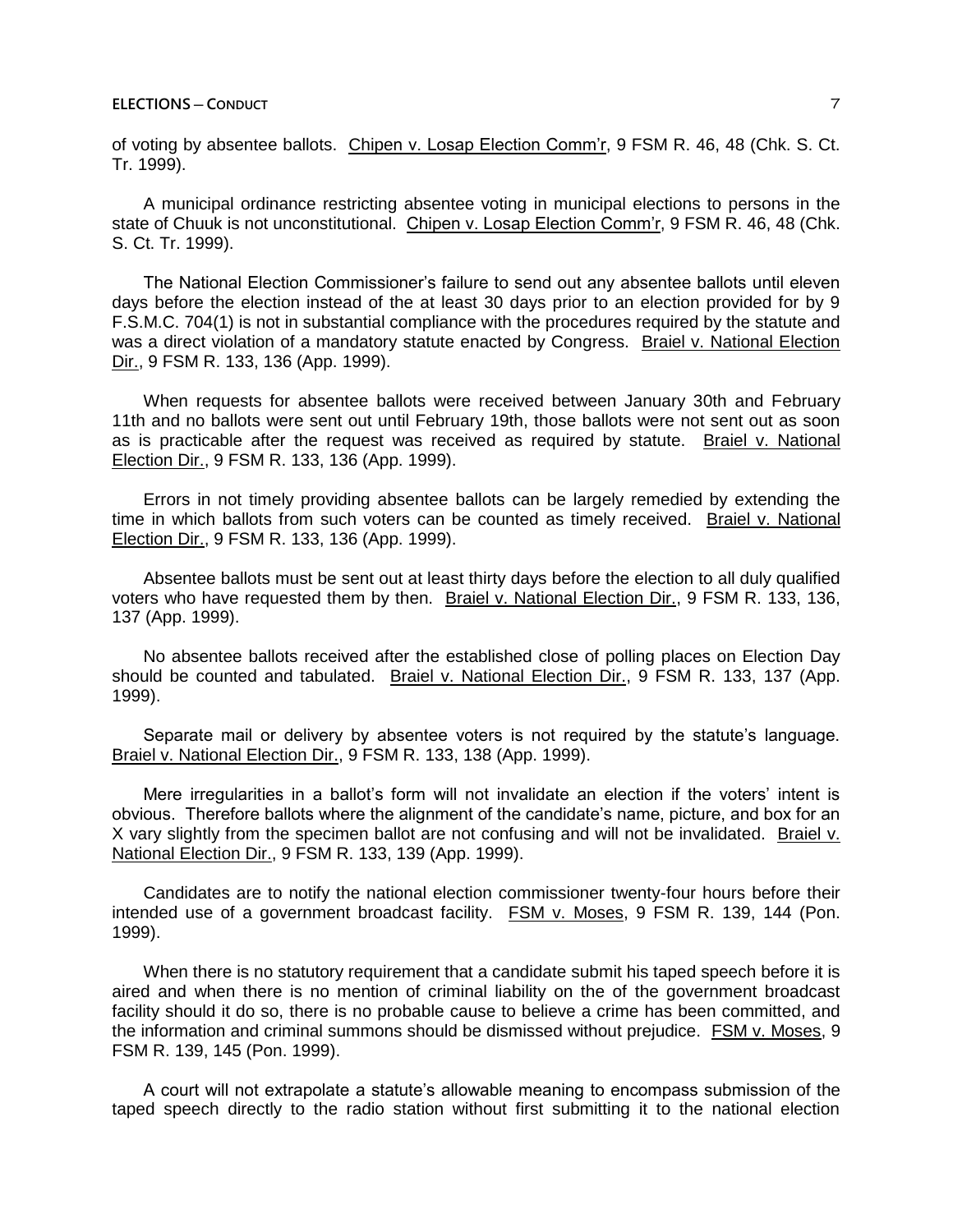commissioner when the statute's only stated requirement is twenty-four hours' notice. FSM v. Moses, 9 FSM R. 139, 145 (Pon. 1999).

A political candidate's freedom of expression is guaranteed, as it is to all citizens, under section 1 of the FSM Constitution's Declaration of Rights. FSM v. Moses, 9 FSM R. 139, 146 (Pon. 1999).

To conclude that 9 F.S.M.C. 107(1) criminalizes either a candidate's conduct in submitting his campaign tape directly to a broadcast facility without previously submitting it to the national election commissioner, or to conclude that the owner and operator of the radio station faces a criminal penalty because it aired the tape would be to attribute an uncertain meaning to the statute, which might well cause candidates to steer far wider of the unlawful zone than they otherwise would, or should, in the important work of presenting their views to a public which needs to exercise its franchise in an intelligent manner. The court declines to credit such an uncertain meaning to the statute. FSM v. Moses, 9 FSM R. 139, 146 (Pon. 1999).

The national election director and his deputies in the four states, the national election commissioners, may have a duty to take all reasonable steps to insure that candidates have equal access to government broadcast facilities. FSM v. Moses, 9 FSM R. 139, 146 (Pon. 1999).

All provisions of the Chuuk Election Law of 1996 apply to all elections in the State of Chuuk, including municipal and national elections whenever applicable unless otherwise specifically provided. Phillip v. Phillip, 9 FSM R. 226, 228 (Chk. S. Ct. Tr. 1999).

While conditions may be imposed on candidates, the candidate must be afforded a reasonable opportunity to satisfy the conditions, and the extraction of fees which are arbitrary, or have no relation to the expense of the election will be denied. Nameta v. Cheipot, 9 FSM R. 510, 512 (Chk. S. Ct. Tr. 2000).

The purpose of election filing fees is to defray the costs of the procedures leading to the election. There must be a reasonable relation to the amount of the fee and the costs incurred. Unreasonable fees not only deny the candidate his right to be a candidate, but also deny the right of every person to select him for office. When the fee requirements go beyond the bounds of reasonable regulation, it operates as a substantial impairment of the right of the electorate to freely choose the candidate of their choice. Nameta v. Cheipot, 9 FSM R. 510, 512 (Chk. S. Ct. Tr. 2000).

The Chuuk Constitution provides that no person, otherwise qualified to vote, may be denied the privilege to vote. The unreasonableness of candidate qualifying fees is an effective denial of the privilege to vote. Nameta v. Cheipot, 9 FSM R. 510, 512 (Chk. S. Ct. Tr. 2000).

When an ordinance has a savings clause and its provision for election filing fees is found unconstitutional, the filing fee provision of the previous ordinance it superseded will be reinstated. Nameta v. Cheipot, 9 FSM R. 510, 512 (Chk. S. Ct. Tr. 2000).

When a constitution establishes specific eligibility requirements for a particular constitutional office, the legislature is without power to require different qualifications and when there is no direct authority in the constitution for the legislature to establish qualifications for office in excess of those imposed by the constitution, such extra qualifications are unconstitutional. Olap v.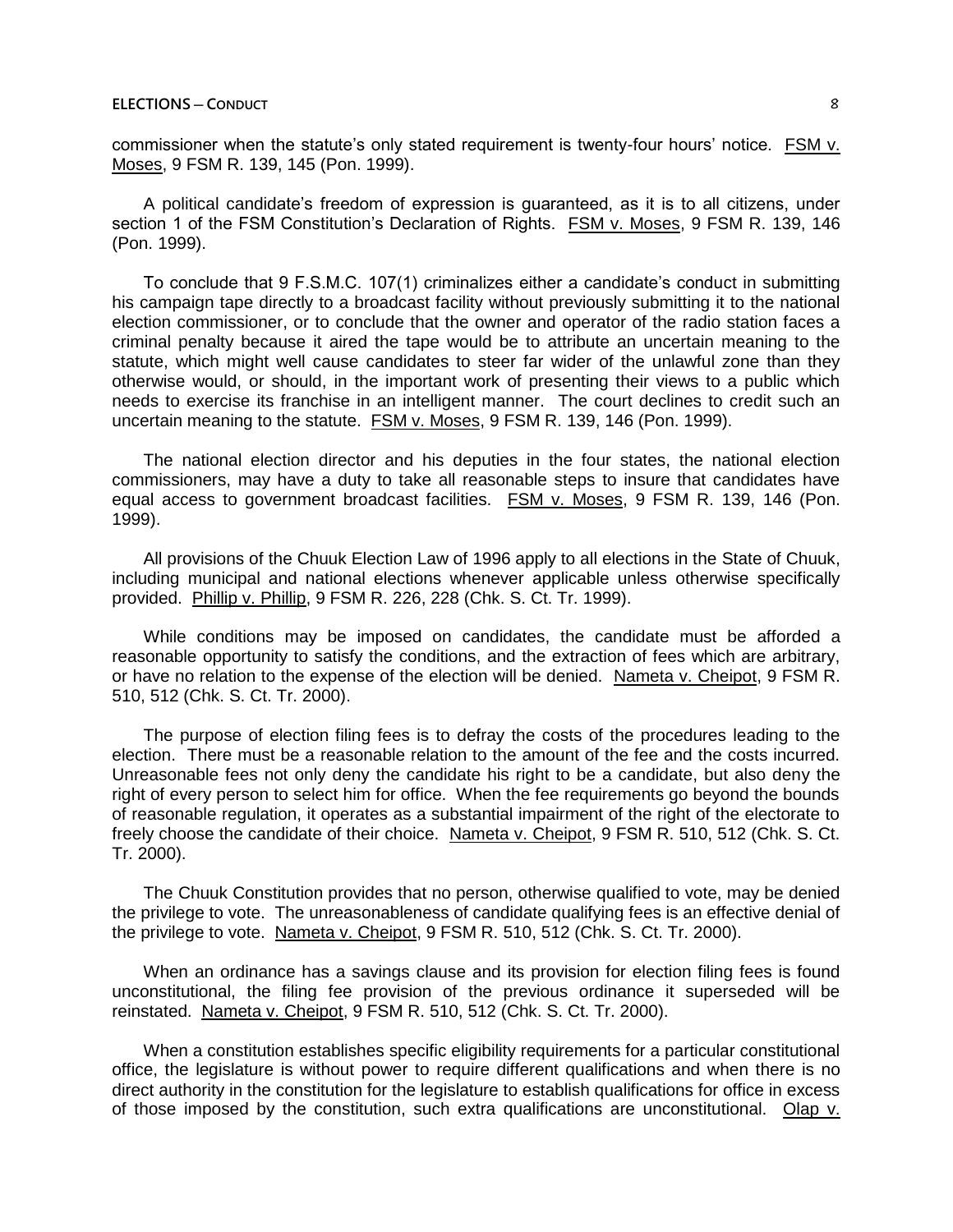### **ELECTIONS** — **CONDUCT** 9

Chuuk State Election Comm'n, 9 FSM R. 531, 533 (Chk. S. Ct. Tr. 2000).

The Chuuk Constitution does not, either expressly or by implication, give the Legislature any authority whatsoever, to add qualifications for persons seeking a legislative office beyond those in the Constitution. Olap v. Chuuk State Election Comm'n, 9 FSM R. 531, 533 (Chk. S. Ct. Tr. 2000).

It is beyond the power of the Legislature to enact a law to prohibit government employees from becoming candidates for legislative service. Olap v. Chuuk State Election Comm'n, 9 FSM R. 531, 534 (Chk. S. Ct. Tr. 2000).

The issue of whether a person is entitled to have his name placed on the ballot is an election case, over which neither division of the Chuuk State Supreme Court has original jurisdiction, and which is placed solely in the hands of the Chuuk State Election Commission with the Chuuk State Supreme Court appellate division having jurisdiction only as provided in the Election Law of 1996. Hethon v. Os, 9 FSM R. 534, 535 (Chk. S. Ct. Tr. 2000).

Even if the purported enactment of the education qualifications for mayor and assistant mayor were unquestionably enacted, the municipal council is without authority to add qualifications to those set out in the municipal constitution unless the constitution so authorizes the council. Chipen v. Election Comm'r of Losap, 10 FSM R. 15, 17-18 (Chk. 2001).

Unlawfully added education qualifications for mayor and assistant mayor improperly deprive candidates and those similarly situated of the equal protection of the law as guaranteed by the FSM Constitution. Chipen v. Election Comm'r of Losap, 10 FSM R. 15, 18 (Chk. 2001).

A municipality and its election commissioner will be restrained from enforcing added qualifications for municipal office when a short time remains to file as a candidate and the harm is irreparable to those potential candidates who are denied nominating petitions because they do not meet the unlawful added qualifications, when there is no harm to the municipality or the election commissioner if they are required to allow the candidacies, and when the public interest is served if eligible citizens are able to present themselves for election. Chipen v. Election Comm'r of Losap, 10 FSM R. 15, 18 (Chk. 2001).

While the Chuuk Constitution may not make voting abroad a constitutionally-protected right, it does not prohibit voting out-of-state. Such voting is a privilege that the Legislature may create and regulate by statute and it has done so. Cholymay v. Chuuk State Election Comm'n, 10 FSM R. 145, 153 (Chk. S. Ct. App. 2001).

The executive policy requiring resignation before running for a seat in the Chuuk Legislature adds a qualification prohibited by the Chuuk Constitution and is void, and therefore, the plaintiffs' forced resignation pursuant to the Governor's Executive Order or policy is unconstitutional and beyond his power. Lokopwe v. Walter, 10 FSM R. 303, 306 (Chk. S. Ct. Tr. 2001).

A governor has only a delegated power and a limited sphere of action, and the Chuuk Constitution does not give the Governor the power to add qualifications, that a person must not be a state employee, to be a candidate for a seat in the Chuuk Legislature. Lokopwe v. Walter, 10 FSM R. 303, 307 (Chk. S. Ct. Tr. 2001).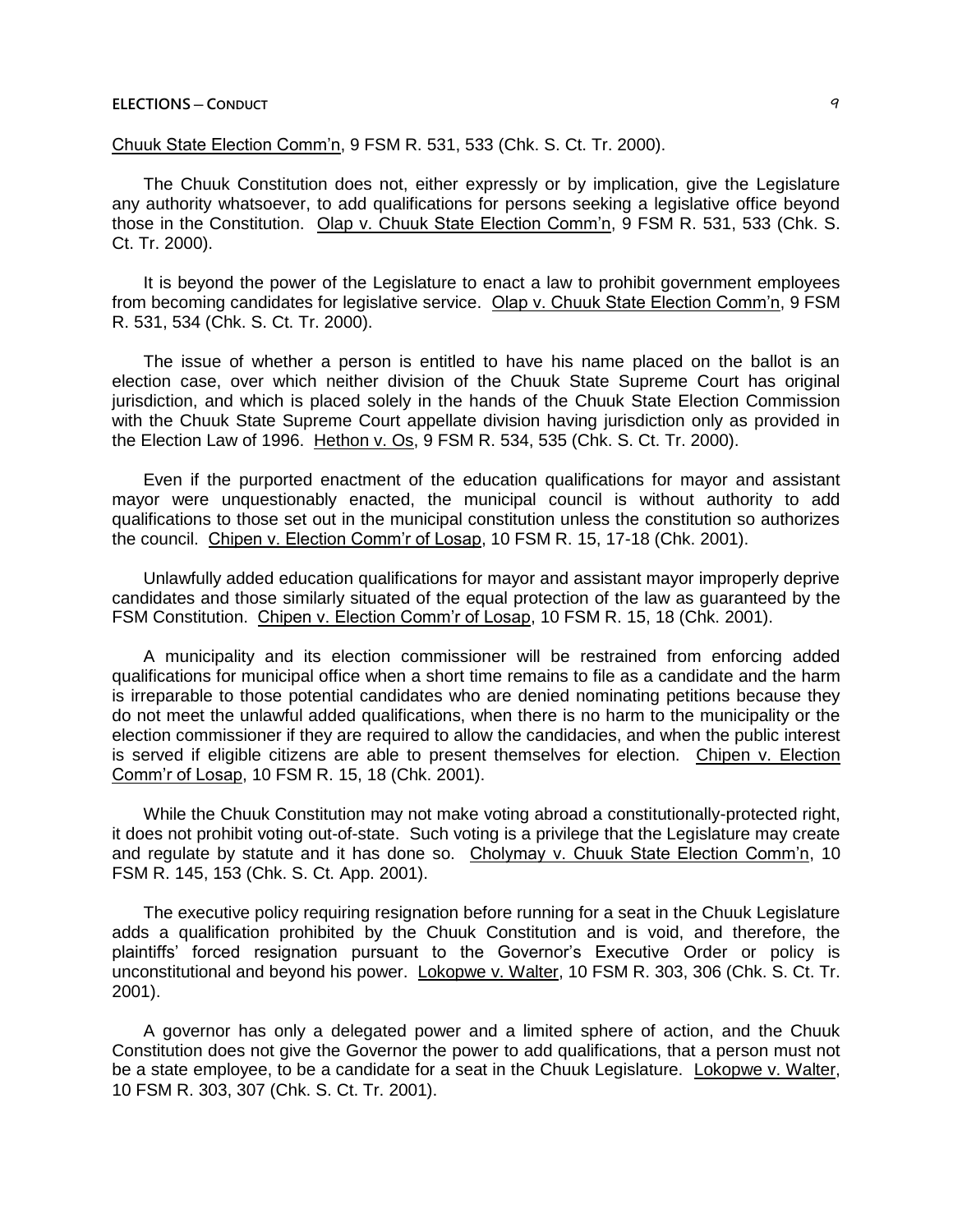# **ELECTIONS ─ CONDUCT** 10

An FSM citizen, who is over 18 years of age, a resident of Chuuk, and not insane, confined to a mental institution or imprisoned, may vote at any Chuuk election provided he is registered to vote. In re Nomun Weito Interim Election, 11 FSM R. 461, 465 (Chk. S. Ct. App. 2003).

Specific procedures and time frames govern voter registration. No one can be registered except by affidavit of registration made before the registration clerk in the municipality where such person resides at least 30 days prior to any election, when the registration rolls close for that election, and the Commission, accepts no further affidavits except for those who turn 18 years of age within the 30 day period. In re Nomun Weito Interim Election, 11 FSM R. 461, 465 (Chk. S. Ct. App. 2003).

The Chuuk State Election Commission has the statutory power to promulgate in writing the necessary rules and regulations including administrative procedures for elections. In re Nomun Weito Interim Election, 11 FSM R. 461, 466 n.8 (Chk. S. Ct. App. 2003).

Any elector who has previously been registered but whose name does not appear on the master list of his or her election precinct may be re-registered provided, he or she signs an affidavit attesting to such previous registration and swears to before the Election Commission or a designated representative. A registered voter from the same precinct must witness the elector's sworn statement. In re Nomun Weito Interim Election, 11 FSM R. 461, 466 (Chk. S. Ct. App. 2003).

The Election Commission must prepare and compile a registration list of all voters for use in a general election, or any other election. The Election Commission's responsibility is to see that the general register lists accurately reflects the registered voters for the State of Chuuk. In re Nomun Weito Interim Election, 11 FSM R. 461, 467 (Chk. S. Ct. App. 2003).

When it was already too late for the 39 persons on the additional list to be registered if they had not previously registered, then their votes were illegal; and when the specific procedures for re-registration were not followed for any of the 39 persons on the additional list that were being re-registered, their votes were illegal. Therefore, the process used to add the 39 persons on the additional list to the general register list on election day so as to allow them to vote was an election irregularity; all 39 persons on the additional list should not have been allowed to vote; and their votes were illegal. In re Nomun Weito Interim Election, 11 FSM R. 461, 467 (Chk. S. Ct. App. 2003).

Because the statutory provision prohibits making, using or furnishing copies of official ballots by any person, the Election Director should not have authorized the copying of additional ballots and copied ballots should not have been used in the election. In re Nomun Weito Interim Election, 11 FSM R. 461, 467 (Chk. S. Ct. App. 2003).

Opening a ballot box on the day before the election is not in accordance with the election law. In re Nomun Weito Interim Election, 11 FSM R. 461, 468 (Chk. S. Ct. App. 2003).

When voters used a copied ballot but were not aware of it and did not intend to do so and when those voters were properly registered to vote, showed up at the polling place, and properly exercised their constitutional and statutory right to vote, any problem with the ballots that they used was not their fault, but the fault of election officials in carrying out the election. Thus their votes should not be voided. In re Nomun Weito Interim Election, 11 FSM R. 461, 468-69 (Chk. S. Ct. App. 2003).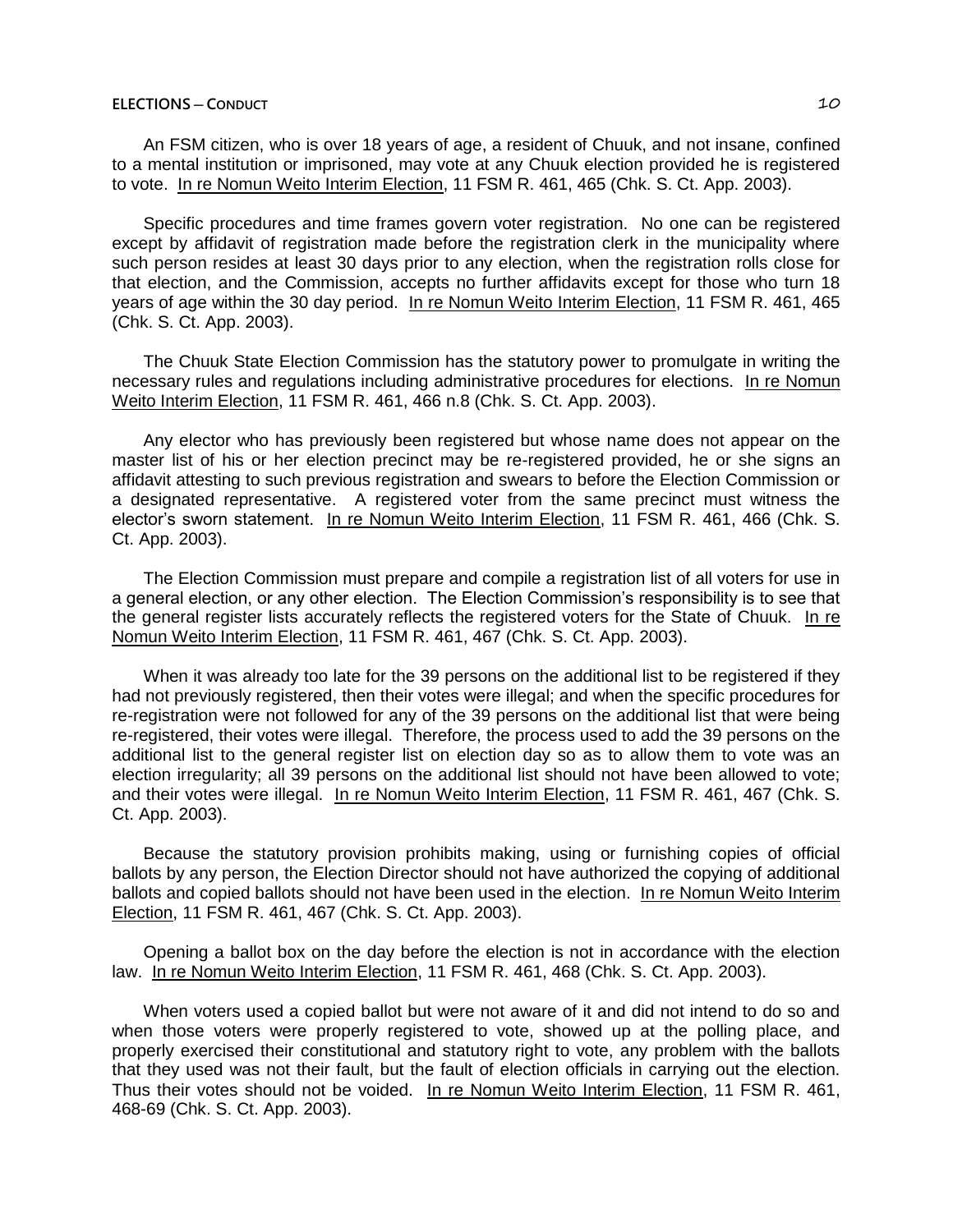If true, even a failed attempt to intimidate voters, especially at a polling place, would subject that person to criminal liability. In re Mid-Mortlocks Interim Election, 11 FSM R. 470, 474 (Chk. S. Ct. App. 2003).

The Election Director does not have the authority to open a ballot box and to change the certification on his own. In re Mid-Mortlocks Interim Election, 11 FSM R. 470, 475 (Chk. S. Ct. App. 2003).

When the election law was not complied with in making a certification of votes, that certification is void. In re Mid-Mortlocks Interim Election, 11 FSM R. 470, 476-77 (Chk. S. Ct. App. 2003).

There will be an independent Election Commission, vested with powers, duties and responsibilities, as prescribed by statute, for the administration of elections in Chuuk. Rubin v. Fefan Election Comm'n, 11 FSM R. 573, 576 (Chk. S. Ct. Tr. 2003).

The Chuuk State Election Commission has the power to conduct all elections in the State of Chuuk, including national and municipal elections, if so provided by law or municipal constitutions. Rubin v. Fefan Election Comm'n, 11 FSM R. 573, 577 (Chk. S. Ct. Tr. 2003).

Allegations of a total failure to provide an accounting of the number of ballots printed for the election; refusal to record or account for the total number of ballots cast in the election; failure to maintain an acknowledgment list to provide proof of which registered voters actually cast ballots; refusal by the Election Commissioner (the brother of an elected candidate) to permit opponents' representatives to accompany the Guam VAAPP ballot box to Fefan; the ballot box's seizure and opening while it was in his possession; evidence, including the fact that the key for the ballot box's lock did not fit the lock, raising an inference that the Election Commissioner had tampered with the ballot box while it was in his possession; deciding, a mere 10 days before the election, to do away with VAAPP sites in Hawaii and Pohnpei, thereby effectively depriving Fefan citizens residing in those places of their right to cast votes in the election; and the fact that the entire Fefan Election Commission had been hand selected by a candidate from his active supporters, thereby calling into question whether the Election Commission was truly independent, if proven to be true, are sufficient to call into question whether the election was in fact free and democratic, as required by the Chuuk Constitution. Rubin v. Fefan Election Comm'n, 11 FSM R. 573, 578 (Chk. S. Ct. Tr. 2003).

Neither the Legislature, nor the Governor, may add qualifications for public office beyond those qualifications provided in the Chuuk Constitution. It matters not whether the employee in question is an "exempt" employee, or one covered by the Public Service Act. All government employees, with the express exception of the Governor's principal officers and advisors (who serve at the Governor's pleasure), are protected in their political activities from the Governor's interference with their employment. Tomy v. Walter, 12 FSM R. 266, 271 (Chk. S. Ct. Tr. 2003).

When nothing in the record indicates under what tenure a person held the municipal election commissioner's office, the court cannot conclude as a matter of law that he held that position when he conducted an election on August 1, 2003 and that his purported removal from office was unlawful. Summary judgment that the August 1st election was valid will therefore denied. Buruta v. Walter, 12 FSM R. 289, 295 (Chk. 2004).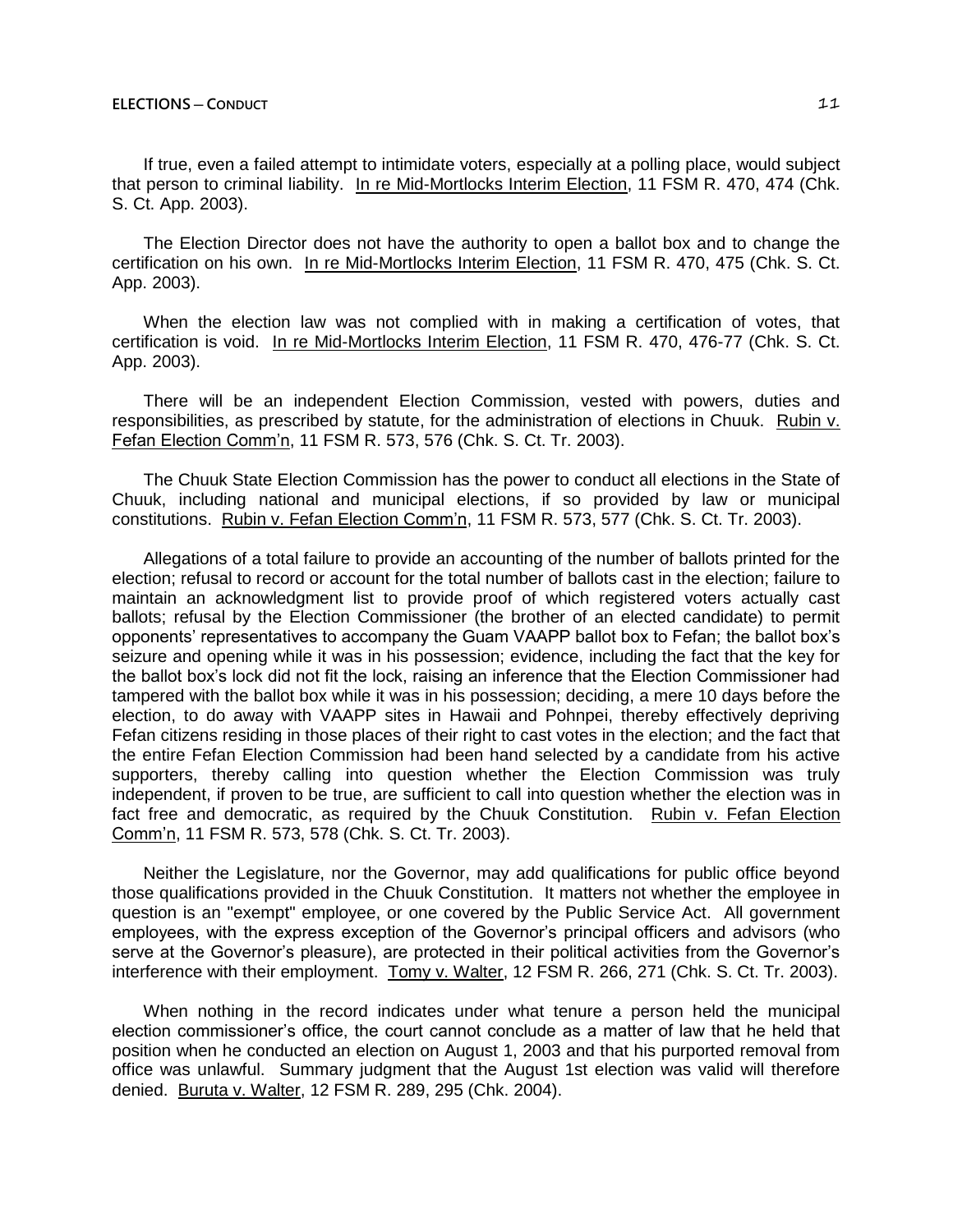## **ELECTIONS ─ CONDUCT** 12

The election results certification, the signing of it, and notifying the public and the candidates should all be done at the same time, promptly on the same day. That an intervening day was celebrated as a holiday by many is no excuse. The date of certification is an important starting date in the election contest process. The statutory scheme contemplates that these steps are taken promptly. Wiliander v. National Election Dir., 13 FSM R. 199, 203-04 (App. 2005).

The current election statute only gives the Chuuk State Election Commission the power to conduct municipal elections, if so provided by law or municipal constitutions and also requires that all election complaints be filed with the Chuuk Election Commissioner and that all appeals from the Election Commissioner's decision go directly to the Chuuk State Supreme Court appellate division. Esa v. Elimo, 14 FSM R. 262, 265 & n.1 (Chk. 2006).

Election irregularities may include the polling place's location was not announced thirty days in advance, voting started without a candidate poll watcher's presence, and poll watchers, who, for some reason, were permitted to sit close to the poll workers in the voting area. Samuel v. Chuuk State Election Comm'n, 14 FSM R. 591, 596 (Chk. S. Ct. App. 2007).

It is a poll watcher's duty to know where the polling place is and to be present before it is scheduled to open. Samuel v. Chuuk State Election Comm'n, 14 FSM R. 591, 596 (Chk. S. Ct. App. 2007).

Persons who are present at the polling place before closing (or in line at the door) and who are qualified to vote and have not been able to do so, must be given sufficient time to vote. Samuel v. Chuuk State Election Comm'n, 14 FSM R. 591, 596 (Chk. S. Ct. App. 2007).

The current Chuuk election statute only gives the Chuuk State Election Commission the power to conduct municipal elections if so provided by law or municipal constitutions. Nikichiw v. Petewon, 15 FSM R. 33, 38 (Chk. S. Ct. App. 2007).

Elections, particularly, are in the hands of the political branches. Bisaram v. Suta, 15 FSM R. 250, 254 (Chk. S. Ct. Tr. 2007).

Elections belong to the political branch of the government. The court can exercise authority over election disputes only to the extent that there is a constitutional or statutory provision expressly or impliedly giving it that authority. Kinemary v. Siver, 16 FSM R. 201, 205 (Chk. S. Ct. App. 2008).

Under Chuuk election regulations, stopping the voting at a polling place is authorized if in a precinct board's best judgment an incident creates an imminently extreme and unpreventable danger to human beings, and the election commission's executive director confirms the closing. Aniol v. Chuuk State Election Comm'n, 16 FSM R. 387, 388-89 (Chk. S. Ct. App. 2009).

The determination of whether a ballot can be counted or not is to be performed by examining the integrity of each individual ballot cast to determine if it is lost, destroyed, or defective, or whether it is capable of tabulation. Aniol v. Chuuk State Election Comm'n, 16 FSM R. 387, 389 (Chk. S. Ct. App. 2009).

When the court finds that although there was damage to the ballot box, there was no evidence that any of the individual ballots had been rendered unreliable or were otherwise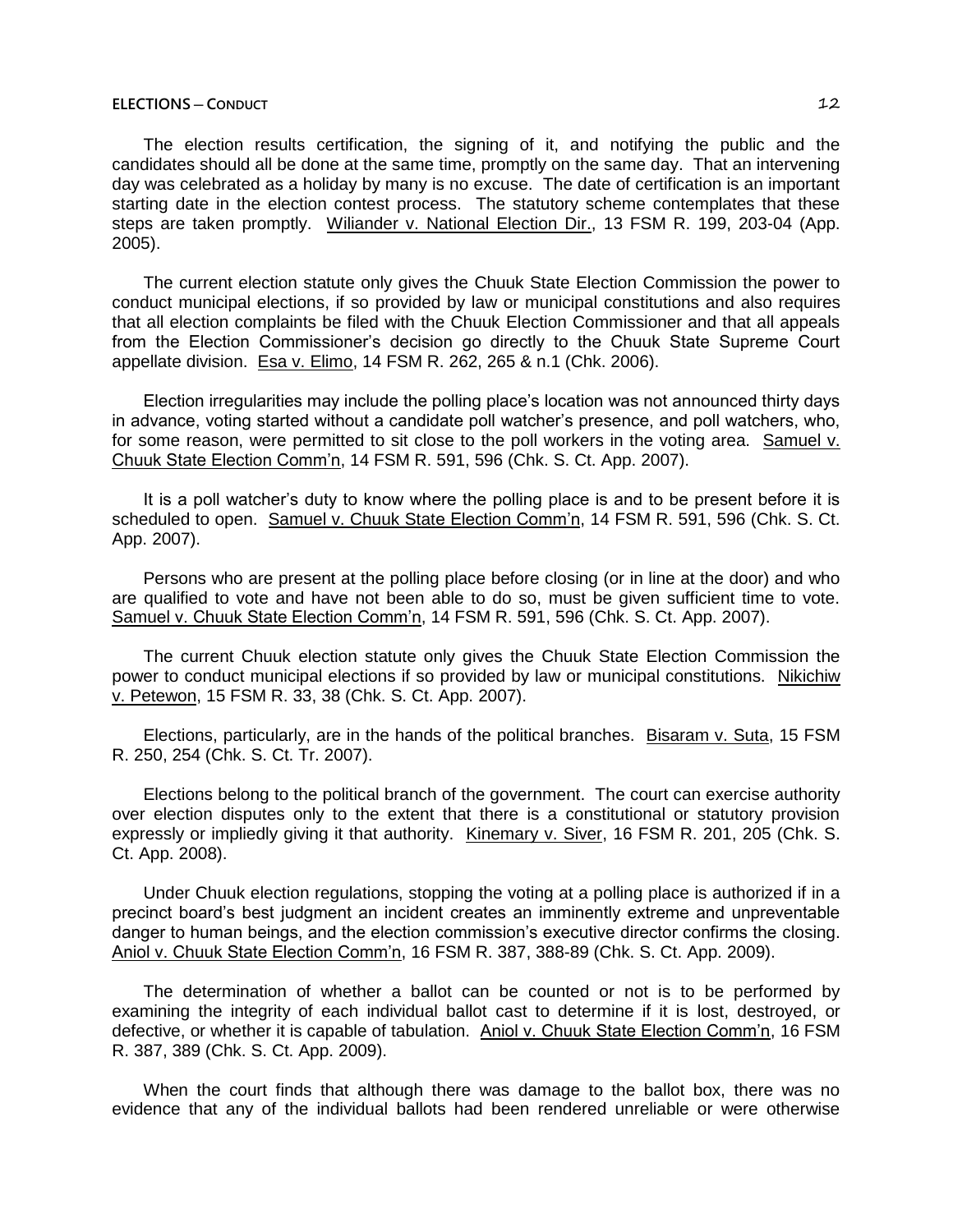incapable of tabulation, the court will order the ballot box to be delivered to the election commission for a tabulation of cast votes according to the applicable Election Code provisions and election regulations. Aniol v. Chuuk State Election Comm'n, 16 FSM R. 387, 389 (Chk. S. Ct. App. 2009).

The Commissioners are tasked with a duty that includes the basic administrative planning of an election. Poor planning does not constitute an emergency, and the Commissioners must plan accordingly to ensure that they are carrying out their duties as assigned. To facilitate the process, state law provides that the Commissioners appoint people to conduct the election. Narruhn v. Chuuk State Election Comm'n, 18 FSM R. 584, 588 (Chk. S. Ct. Tr. 2013).

When the Commissioners' travel authorization was for travel originating in Chuuk on March 1, 2013, and therefore, any prior expenditure of funds, not directly attributable to the travel, cannot be then ascribed to a preliminary injunction's issuance; when the status quo for state government travel is to purchase full fare tickets which are therefore refundable with a minimal fee imposed and when hotel accommodations and car rentals are generally fully refundable given twenty-four hour notice and other costs associated with the election can generally be transferred to the parties that will travel in place of the Commissioners; when the Commissioners' impartiality is necessary to protect the elections' integrity while protecting the plaintiff candidates' and other individuals' fundamental rights; and when the Commissioners stated that they will attempt to be "honest" but that alone is insufficient because impartiality is required, the balance of the equities tips overwhelmingly in the plaintiffs' favor to enjoin the Commissioners' travel to supervise polling places. Narruhn v. Chuuk State Election Comm'n, 18 FSM R. 584, 588-89 (Chk. S. Ct. Tr. 2013).

Allowing the Election Commissioners to travel to conduct the elections will not serve the public interest since the commissioners' need to be physically present at the polling sites to conduct the election is a mischaracterization of the law because subordinate officers and employees are designated duties for the efficient performance of functions and duties and because the law requires impartiality, whether explicitly or implicitly, and the Commissioners' physical presence at the polling sites defeats impartiality and clouds the Election Commission with the appearance of impropriety. Consequently, an injunction will serve the public interest in a manner, which preserves the integrity of elections by ensuring that the Election Commissioners remain impartial while being available for any necessary quorums and require adequate planning for the elections. Narruhn v. Chuuk State Election Comm'n, 18 FSM R. 584, 589 (Chk. S. Ct. Tr. 2013).

State election commissioners are enjoined from traveling from Chuuk for the purposes of conducting the election at the voting sites and from appearing in person at the voting locations. Narruhn v. Chuuk State Election Comm'n, 18 FSM R. 584, 589-90 (Chk. S. Ct. Tr. 2013).

All ballots forwarded to absentee voters and not physically received by the Chuuk State Election Commission at its main office before the closing of the polls on election day must be rejected. Setile v. Chuuk State Election Comm'n, 18 FSM R.641, 643 (Chk. S. Ct. App. 2013).

Since the FSM Post Office, Chuuk branch was not the Chuuk State Election Commission's main office on March 5, 2013 and the Chuuk State Election Law's language is mandatory and not discretionary and therefore must be strictly adhered to, counting the thirteen absentee mailin ballots that were in the post office on March 5, 2013, but that were not physically received at the Chuuk State Election Commission main office until after the closing of the polling places was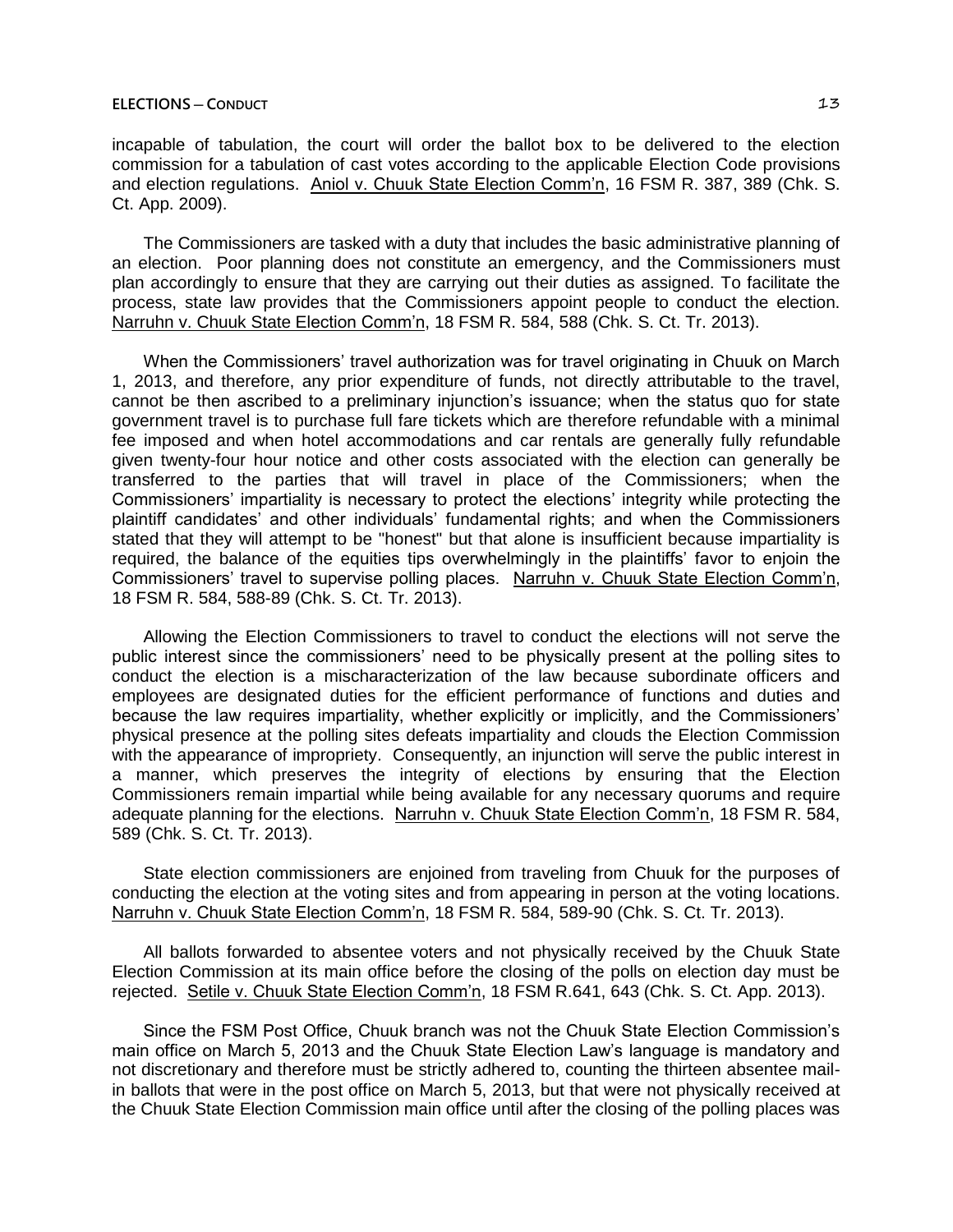improper and must be deducted from the totals. Setile v. Chuuk State Election Comm'n, 18 FSM R.641, 643 (Chk. S. Ct. App. 2013).

All Chuuk Election Commissioners must remain neutral to avoid any/all appearances of impropriety, and to be available for any quorum following an election. Additionally, all persons holding a position in the Chuuk State Election Commission must strictly adhere to the mandates of the election laws. Narruhn v. Chuuk State Election Comm'n, 18 FSM R. 649, 652 (Chk. S. Ct. Tr. 2013).

All Chuuk Election Commissioners are permanently enjoined from traveling from Chuuk for the purposes of conducting the election at the voting sites and from appearing in person at the voting locations for the purposes of conducting the election at the voting sites. Narruhn v. Chuuk State Election Comm'n, 18 FSM R. 649, 652 (Chk. S. Ct. Tr. 2013).

Whether an individual is entitled to be placed on the ballot is left solely in the hands of the Chuuk State Election Commission and is beyond the Chuuk State Supreme Court's jurisdiction. Simina v. Chuuk State Election Comm'n, 19 FSM R. 587, 589 (Chk. S. Ct. App. 2014).

No law (including the Nema Constitution) prevents the Chuuk State Election Commission from determining whether an individual should be placed on the Nema Municipality General Election ballot. Simina v. Chuuk State Election Comm'n, 19 FSM R. 587, 589 (Chk. S. Ct. App. 2014).

### ─ Contests

An election must be completed and the results announced before the election can be contested. Daniel v. Moses, 3 FSM R. 1, 4 (Pon. S. Ct. Tr. 1985).

To interpret 9 F.S.M.C. 904, the FSM Supreme Court should apply a two-prong test. The first prong is whether there is a "substantial question or fraud or error" and the second prong is whether there is "substantial possibility that the outcome would be affected by a recount." Olter v. National Election Comm'r, 3 FSM R. 123, 136-37 (App. 1987).

If the possibility of double voting is alleged the burden is on the appellant to show that it occurred. Aten v. National Election Comm'r (II), 6 FSM R. 74, 78 (App. 1993).

When the National Election Commissioner's decision concerning election irregularities is appealed to the FSM Supreme Court, the appellate division must decide whether the National Election Commissioner's decision is proper, and if not, whether the irregularities complained of could have resulted in the election of a candidate who would not have won had the irregularities not occurred. Aten v. National Election Comm'r (II), 6 FSM R. 74, 81 (App. 1993).

Where election irregularities cannot be corrected by a recount, the election, in whole or in part, can be set aside and done over only if it is more likely than not that the irregularities complained of could have, not necessarily would have, resulted in the election of a candidate who would not have won had the irregularities not occurred. Aten v. National Election Comm'r (II), 6 FSM R. 74, 82 (App. 1993).

While the court has statutory authority to hear appeals regarding the conduct of elections,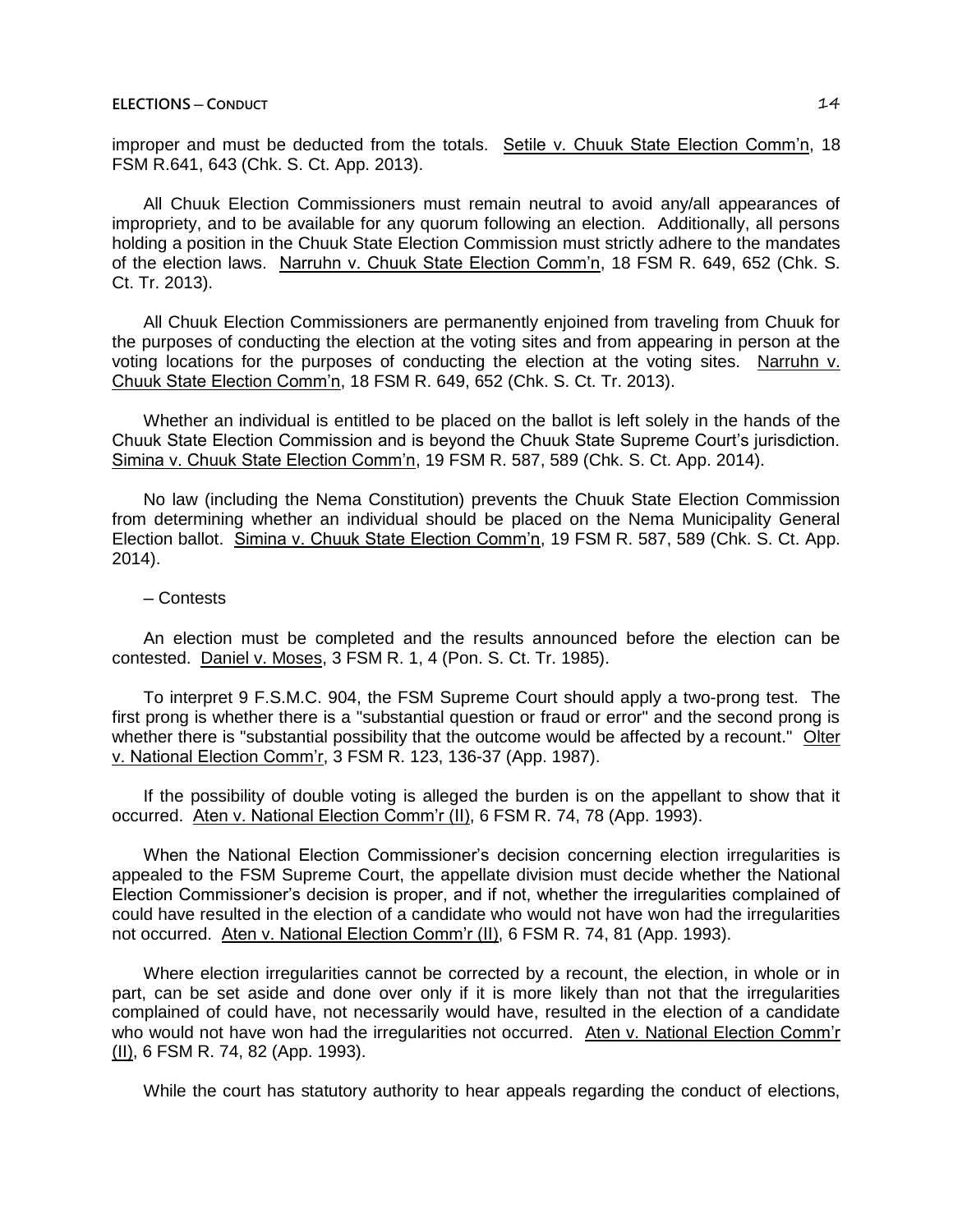its power to grant relief is limited to ordering a recount or a revote. Only Congress can decide who is to be seated and once it has seated a member unconditionally the matter is nonjusticiable. Aten v. National Election Comm'r (III), 6 FSM R. 143, 145 & n.1 (App. 1993).

The time frames established by statute for election petitions to the National Election Director are short. A candidate must be vigilant in asserting his rights to petition. Wiliander v. Mallarme, 7 FSM R. 152, 157 (App. 1995).

Where no action, or words, or silence of the National Election Director prior to the appellant's initial petition misled the appellant into untimely filing his petition after certification it does not give rise to an estoppel. The Director's later failure to raise the issue of untimeliness until his denial of the petition was appealed to the Supreme Court does not give rise to an estoppel. Wiliander v. Mallarme, 7 FSM R. 152, 157-58 (App. 1995).

Deadlines set by statute are generally jurisdictional. If the deadline has not been strictly complied with the adjudicator is without jurisdiction over the matter once the deadline has passed. This applies equally to the National Election Director as a member of an administrative agency (executive branch) hearing an appeal as it does to a court hearing an appeal from an administrative agency. Thus the Director cannot extend statutory time frames set by Congress. When the Director had not rendered his decision within the statutorily-prescribed time limit it must be considered a denial of the petition, and the petitioner could then have filed his appeal in the Supreme Court. Wiliander v. Mallarme, 7 FSM R. 152, 158 (App. 1995).

Congress intended that the election appeal process be timely and expeditious. This is especially important in a year in which the newly elected Congress selects the President and Vice President of the nation from among its members. Wiliander v. Mallarme, 7 FSM R. 152, 161 (App. 1995).

The Chuuk State Election Law, Chk. Pub. L. No. 3-95-26, §§ 126, 130, requires that all election complaints be filed with the Chuuk Election Commissioner and that all appeals from the Election Commissioner's decision go directly to the Chuuk State Supreme Court appellate division. Aizawa v. Chuuk State Election Comm'r, 8 FSM R. 245, 247 (Chk. S. Ct. Tr. 1998).

When the state election law requiring election appeals to go directly to the state court appellate division has a provision applying the law to municipal elections if the municipal constitution or law so provides and there is no such municipal provision, then jurisdiction over the election appeal does not lie in the state court appellate division in the first instance. Aizawa v. Chuuk State Election Comm'r, 8 FSM R. 245, 247 (Chk. S. Ct. Tr. 1998).

When the state judiciary act gives the state court trial division authority to review all actions of an agency of the government, the trial division has jurisdiction over an appeal of the state election commissioner's denial of a petition to set aside a municipal election. Aizawa v. Chuuk State Election Comm'r, 8 FSM R. 245, 247 (Chk. S. Ct. Tr. 1998).

The Chuuk State Supreme Court trial division had jurisdiction to hear an election appeal from an election conducted, pursuant to the governor's emergency declaration, under a state law providing for such jurisdiction. Aizawa v. Chuuk State Election Comm'r, 8 FSM R. 275, 280 n.1 (Chk. S. Ct. Tr. 1998).

A decision of the Chuuk Election Commission may be appealed to the Chuuk State Supreme Court appellate division. David v. Uman Election Comm'r, 8 FSM R. 300d, 300f, 300h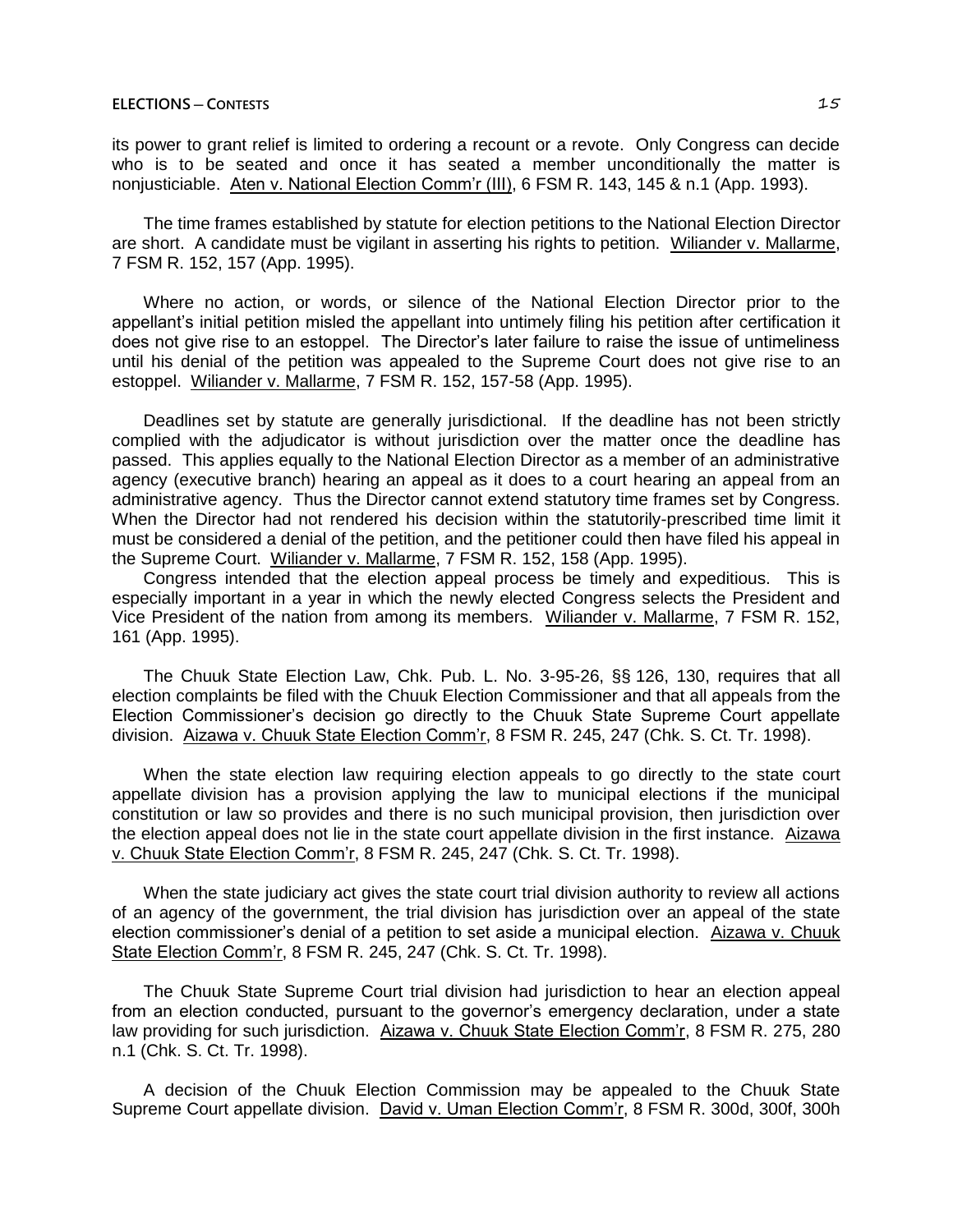(Chk. S. Ct. App. 1998).

The right to contest an election is not a common law right. Elections belong to the political branch of the government, and are beyond the control of the judicial power. David v. Uman Election Comm'r, 8 FSM R. 300d, 300g (Chk. S. Ct. App. 1998).

The jurisdiction of courts exercising general equity powers does not include election contests, unless it is so provided expressly or impliedly by the constitution or by statute. David v. Uman Election Comm'r, 8 FSM R. 300d, 300g (Chk. S. Ct. App. 1998).

It is a general rule that courts of equity have no inherent power to try contested elections, notwithstanding fraud on the part of the election officers. David v. Uman Election Comm'r, 8 FSM R. 300d, 300g (Chk. S. Ct. App. 1998).

Constitutions and statutes of most jurisdictions provide, as a part of the machinery of elections, a procedure by which election results may be contested. Such contests are regulated wholly by the constitutional or statutory provisions. A strict observance to the steps necessary to give jurisdiction is required, and the jurisdictional facts must appear on the face of the proceedings. If these steps are not followed, courts are powerless to entertain such proceedings. David v. Uman Election Comm'r, 8 FSM R. 300d, 300g (Chk. S. Ct. App. 1998).

Election contests are purely statutory, and the courts have no inherent power to determine election contests, the determination of such contests being a judicial function only when and to the extent that the determination is authorized by statute. David v. Uman Election Comm'r, 8 FSM R. 300d, 300h (Chk. S. Ct. App. 1998).

If the Chuuk State Supreme Court appellate division has original jurisdiction to decide an election contest, there must be a specific constitutional or statutory provision giving the appellate division that authority. David v. Uman Election Comm'r, 8 FSM R. 300d, 300h (Chk. S. Ct. App. 1998).

The Chuuk State Supreme Court appellate division has no original jurisdiction to entertain an appeal directly from a municipal election commissioner. David v. Uman Election Comm'r, 8 FSM R. 300d, 300i (Chk. S. Ct. App. 1998).

When a contestant offers no evidence of voting irregularities before a municipal election board and the Chuuk State Election Commission and the Chuuk State Supreme Court appellate division, the appellate division has no basis to disturb the findings of fact reached by the Election Commission. Findings of fact relative to the residence, age and location of electors will generally be left undisturbed. Chipen v. Chuuk State Election Comm'n, 8 FSM R. 300n, 300p (Chk. S. Ct. App. 1998).

The right to contest an election is not a common-law right. Elections belong to the political branch of the government, and are beyond the control of the judicial power. An election contest is purely a constitutional or statutory proceeding. Mathew v. Silander, 8 FSM R. 560, 562 (Chk. S. Ct. Tr. 1998).

The jurisdiction of courts exercising general equity powers does not include election contests, unless it is so provided expressly or impliedly by the constitution or by statute. Mathew v. Silander, 8 FSM R. 560, 562 (Chk. S. Ct. Tr. 1998).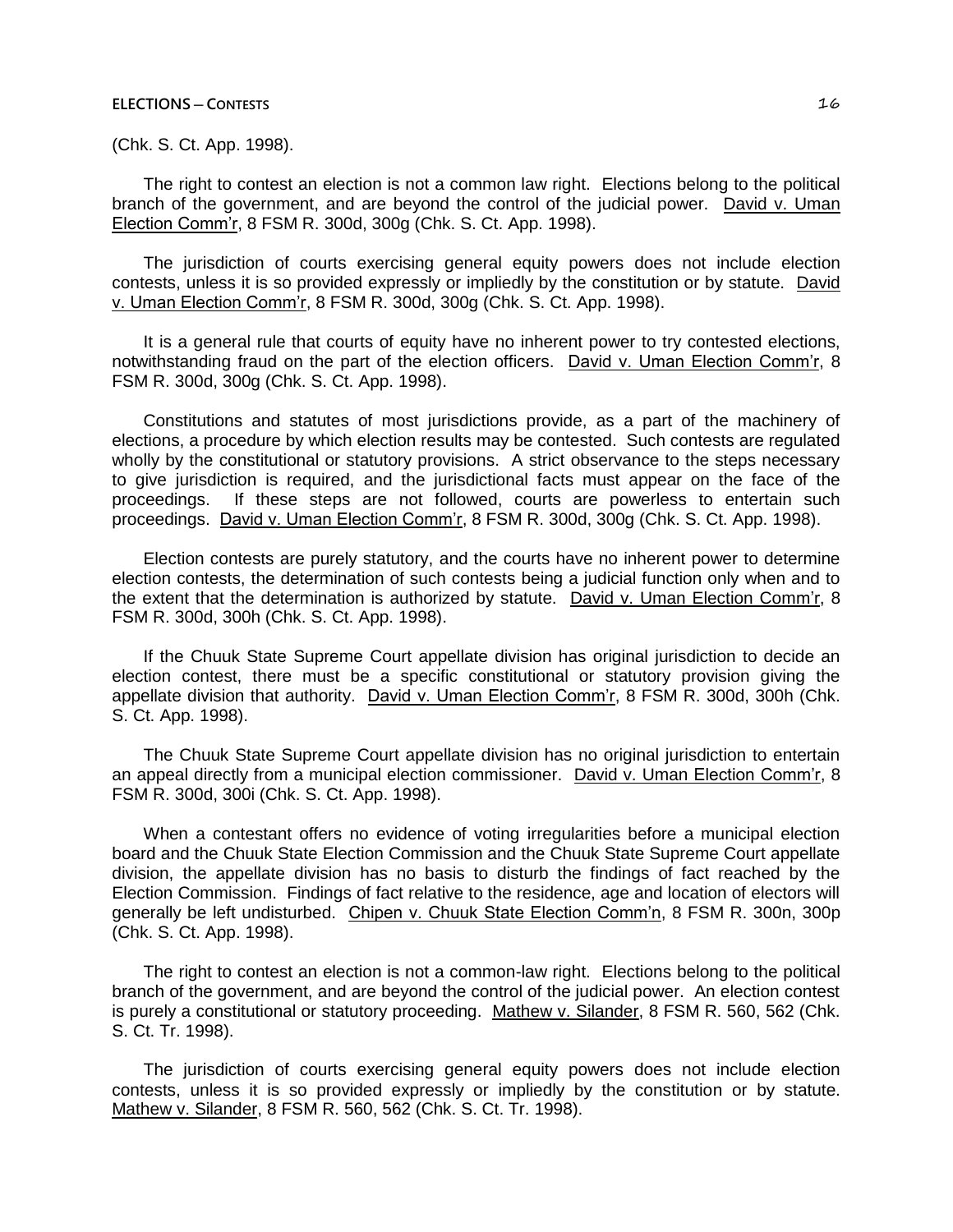It is a general rule that courts of equity have no inherent power to try contested elections. notwithstanding fraud on the part of the election officers. Mathew v. Silander, 8 FSM R. 560, 562 (Chk. S. Ct. Tr. 1998).

The constitutions and statutes of most jurisdictions provide, as a part of the machinery of elections, a procedure by which election results may be contested. Such contests are regulated wholly by the constitutional or statutory provisions. They are not actions at law or suits in equity, and were unknown to the common law. The proceedings are special and summary in their nature. A strict observance to the steps necessary to give jurisdiction is required, and the jurisdictional facts must appear on the face of the proceedings. If these steps are not followed, courts are powerless to entertain such proceedings. Mathew v. Silander, 8 FSM R. 560, 563 (Chk. S. Ct. Tr. 1998).

The determination of an election contest is a judicial function only so far as authorized by the statute. The court exercising the jurisdiction does not proceed according to the course of the common law, but must resort to the statute alone to ascertain its powers and mode of procedure. Mathew v. Silander, 8 FSM R. 560, 563 (Chk. S. Ct. Tr. 1998).

The Chuuk State Supreme Court trial division could have had jurisdiction over election commission appeals had the legislature seen fit to grant it such authority, but the Election Law of 1996, provides that Chuuk Election Commission decisions may be appealed to the appellate division. Therefore an election contest appeal in the trial division will be dismissed for lack of jurisdiction. Mathew v. Silander, 8 FSM R. 560, 564 (Chk. S. Ct. Tr. 1998).

No stay in an election appeal will be granted when nothing in the record of the case indicates that appellant will suffer irreparable harm and, also, that he will likely prevail on the merits of the appeal and when granting a stay would have a substantial effect on the municipal employees and other public officials who have held office for almost a year and would not be in the public interest of having an efficient and effective municipal government. Pius v. Chuuk State Election Comm'n, 8 FSM R. 570, 571 (Chk. S. Ct. App. 1998).

An election contest is purely a constitutional or statutory proceeding. At common law there was no right to contest in a court any public election, the theory being that elections belong to the political branch of the government, beyond the control of judicial power. Phillip v. Phillip, 9 FSM R. 226, 228 (Chk. S. Ct. Tr. 1999).

When a voter contests any election he must file a written complaint with the Chuuk Election Commission. If the contestant is dissatisfied with the Commission's decision, appeal to the Chuuk State Supreme Court appellate division can be had, and if the contestant is dissatisfied with the Chuuk State Supreme Court appellate division's decision, appeal to the FSM Supreme Court can be had. The Chuuk State Supreme Court trial division is without jurisdiction to hear an election contest. Phillip v. Phillip, 9 FSM R. 226, 228 (Chk. S. Ct. Tr. 1999).

When the statute requires that a statement of contest must be filed within five days "after declaration of the result of the election by the body canvassing the returns" and also provides that upon "tabulation of each of the precinct votes, the Commission shall tabulate or cause to be tabulated the cumulative results, including the total of election results for each nominee, and make these results known to the public," the declaration is when the results are made known to the public. Cholymay v. Chuuk State Election Comm'n, 10 FSM R. 145, 153 (Chk. S. Ct. App. 2001).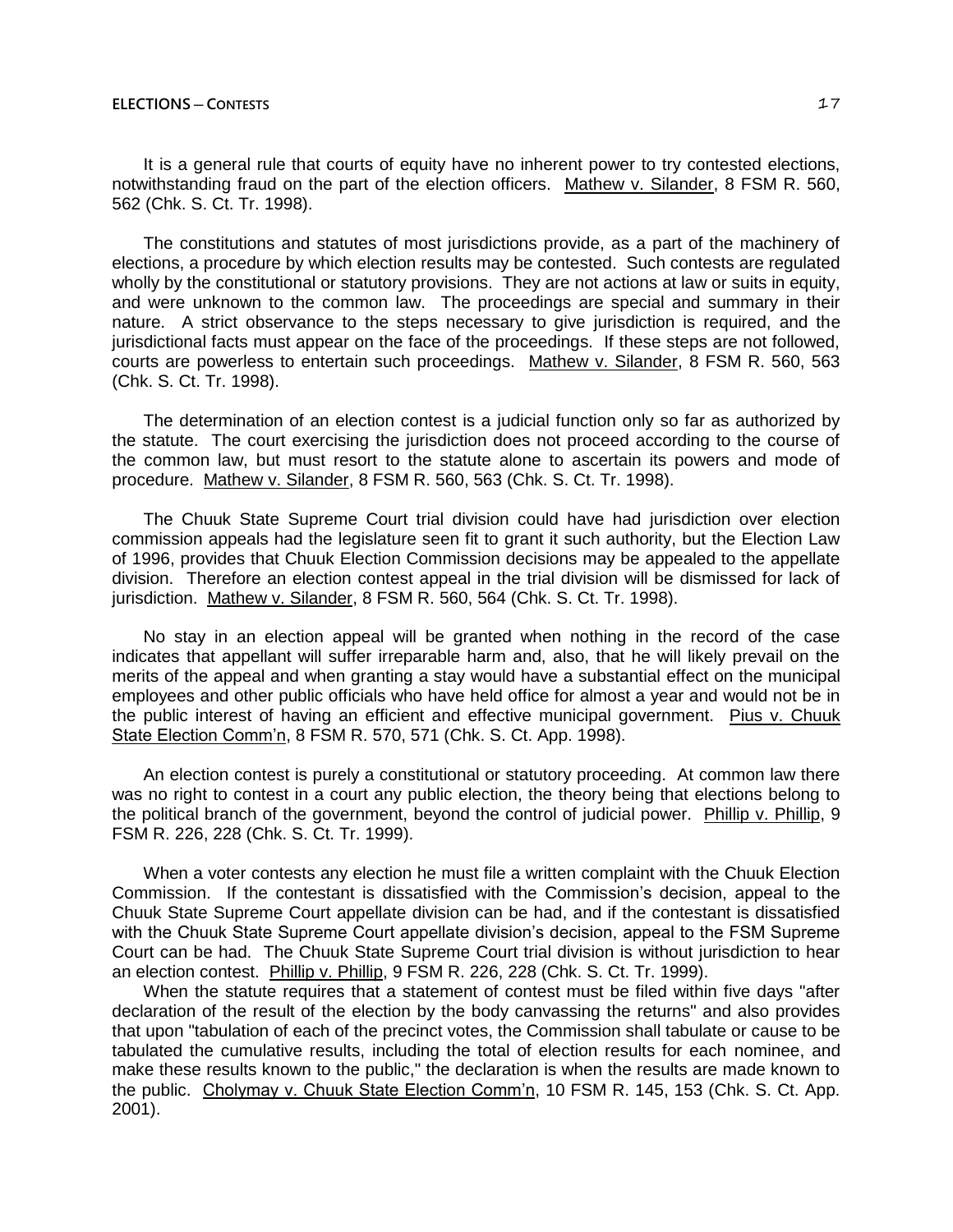An aggrieved candidate does not have to wait until the final certification of the results to file his complaint. Cholymay v. Chuuk State Election Comm'n, 10 FSM R. 145, 153 (Chk. S. Ct. App. 2001).

The Chuuk State Election Commission must meet within three days after certification to consider any complaints. A contestant is justified in considering the Commission's failure to meet within its deadline as a denial of his complaint, and is thus entitled to file a notice of appeal. Cholymay v. Chuuk State Election Comm'n, 10 FSM R. 145, 153-54 (Chk. S. Ct. App. 2001).

There is no provision in the election law allowing a voter to cast a ballot after the polling places have closed and everyone in line at the time has been allowed to vote. Cholymay v. Chuuk State Election Comm'n, 10 FSM R. 145, 155 (Chk. S. Ct. App. 2001).

When sufficient evidence was not produced to establish a prima facie case for the reliability of state ballots found misplaced in national election ballot boxes, and those ballots were not kept securely, the election contestant has failed to establish an attribute of reliability that might have lead the court to allow those ballots to have been counted. Cholymay v. Chuuk State Election Comm'n, 10 FSM R. 145, 156 (Chk. S. Ct. App. 2001).

When the faxed official result form from a polling place abroad is illegible and the results are later sent on an unofficial form, the proper relief for those results' unreliability is not their elimination, but that the ballot box be placed in the court clerk's custody, to be opened and the original official result form used in place of the faxed results to determine the proper result. Cholymay v. Chuuk State Election Comm'n, 10 FSM R. 145, 156 (Chk. S. Ct. App. 2001).

The election statute does not contain a deadline to file an election contest appeal from the Chuuk State Election Commission. The only deadlines in the statute that relate to the court are that the court must "meet within 7 days of its receipt of a complaint to determine the contested election," and that the court must "decide on the contested election prior to the date upon which the declared winning candidates are to take office." Cholymay v. Chuuk State Election Comm'n, 10 FSM R. 145, 157 (Chk. S. Ct. App. 2001).

An appellee's cross appeal in an election case will be dismissed when there was no evidence that he had ever raised the issue before either the tabulating committee or the Election Commission. Cholymay v. Chuuk State Election Comm'n, 10 FSM R. 145, 158 (Chk. S. Ct. App. 2001).

The absence of a filing deadline in the election statute means that there is no statutory jurisdictional time bar to an appeal, but that any election contest party who appeals within seven days of when the declared winning candidates are to take office runs the risk that the court will either not meet before its authority to decide the appeal expires or that court may be unable to conclude the proceedings and make its decision before its authority to decide the appeal expires. Cholymay v. Chuuk State Election Comm'n, 10 FSM R. 145, 158 (Chk. S. Ct. App. 2001).

If, on appeal the Chuuk State Supreme Court confirms the election, judgment shall be rendered against the contestants, for costs, in favor of the defendant. Cholymay v. Chuuk State Election Comm'n, 10 FSM R. 220, 222 (Chk. S. Ct. App. 2001).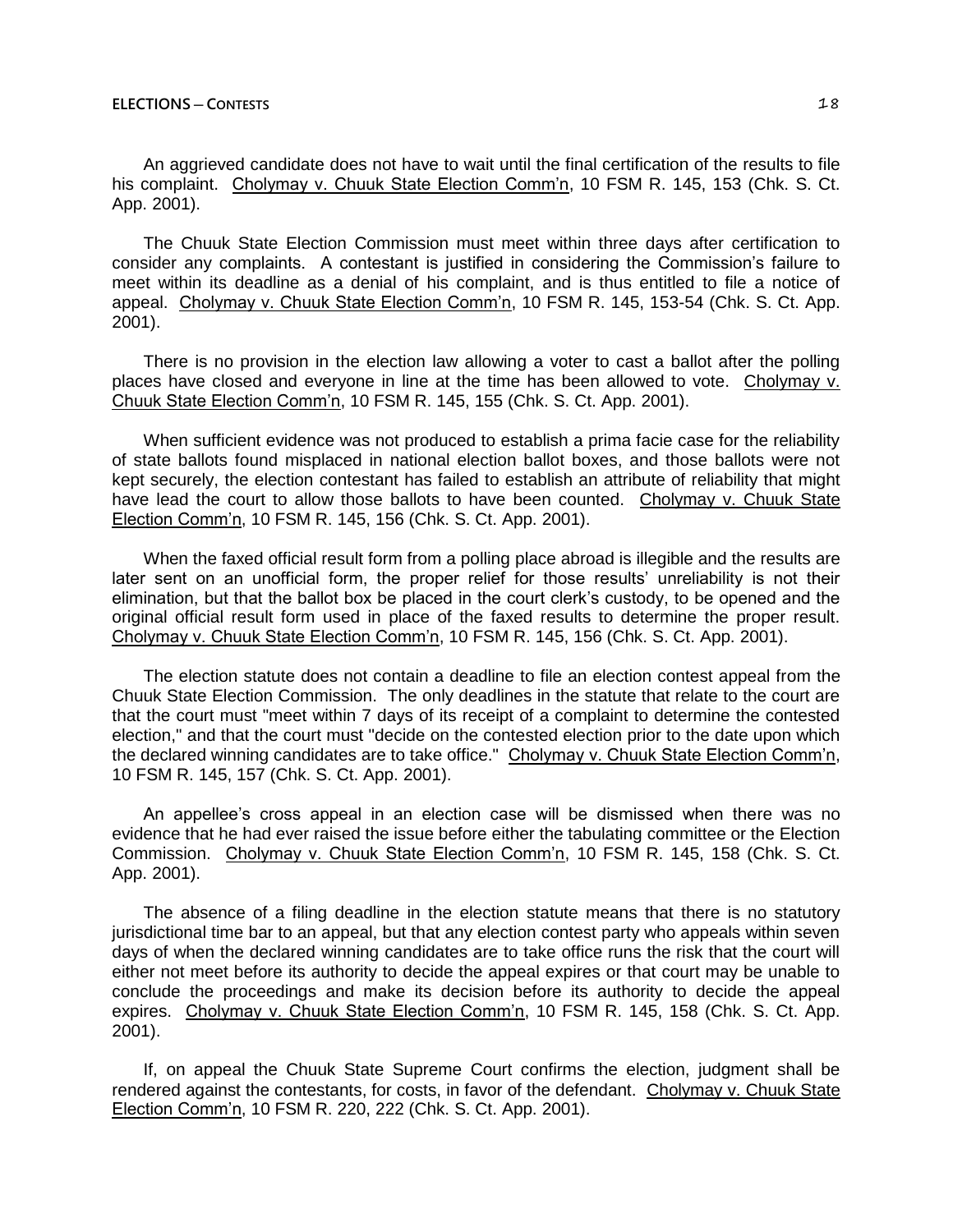When, if an election contestant were declared a winning candidate, only one of two other candidates would no longer be a winning candidate, both may properly be considered defendants under the election statute when it is uncertain which of those two the contestant would have displaced if he had succeeded in being elected. Cholymay v. Chuuk State Election Comm'n, 10 FSM R. 220, 222 (Chk. S. Ct. App. 2001).

When a municipal election ordinance has no provision for contesting or challenging the election results after an election has been held, or for resolving election disputes and when the state election law applies to all elections in the state including municipal elections whenever applicable unless otherwise specifically provided, the state election law must apply to this phase of the election, and the proper forum to contest the municipal election is the Chuuk Election Commission. Alafanso v. Suda, 10 FSM R. 553, 557 (Chk. S. Ct. Tr. 2002).

When the sole issue before the appellate court was whether the Director's rejection of an election petition as untimely was in compliance with the applicable statute and when the only relief the court could have granted would have been to vacate the Director's denial, remand the matter to the Director, and order the Director to consider the petition on the merits and when the Director himself has resolved this one issue in petitioner's favor and considered and ruled on the petition's merits, there is no further relief that the court could grant that the Director has not already granted. The appeal is moot. Fritz v. National Election Dir., 11 FSM R. 442, 444 (App. 2003).

A Chuuk Election Commission decision may be appealed to the Chuuk State Supreme Court appellate division where a trial *de novo* may hear witness testimony and oral arguments from the parties. In re Nomun Weito Interim Election, 11 FSM R. 461, 464 & n.2 (Chk. S. Ct. App. 2003).

When even if the number of illegal votes were all subtracted from the real party in interest's legal votes, the real party in interest still has more votes than his opponent, the court cannot set aside the election results because the election results would not change. In re Nomun Weito Interim Election, 11 FSM R. 461, 469-70 (Chk. S. Ct. App. 2003).

When an election contestant has not proven that an unauthorized pollwatcher's actions made the situation at the Pohnpei VAAPP such that the results from that ballot box are so unreliable that they must be discarded, those results will stand. In re Mid-Mortlocks Interim Election, 11 FSM R. 470, 474 (Chk. S. Ct. App. 2003).

A letter to the Commission, that asks that the vote be changed from 154 to 164 is not in the form of a verified complaint as required by statute. In re Mid-Mortlocks Interim Election, 11 FSM R. 470, 475 (Chk. S. Ct. App. 2003).

The unauthorized opening of a ballot box creates severe impediments to resolving an election contest in a manner reflecting the voters' intent. In re Mid-Mortlocks Interim Election, 11 FSM R. 470, 475 (Chk. S. Ct. App. 2003).

An aggrieved candidate has a due process right, created by statute, to be heard on his verified complaint's contentions. In re Mid-Mortlocks Interim Election, 11 FSM R. 470, 475 (Chk. S. Ct. App. 2003).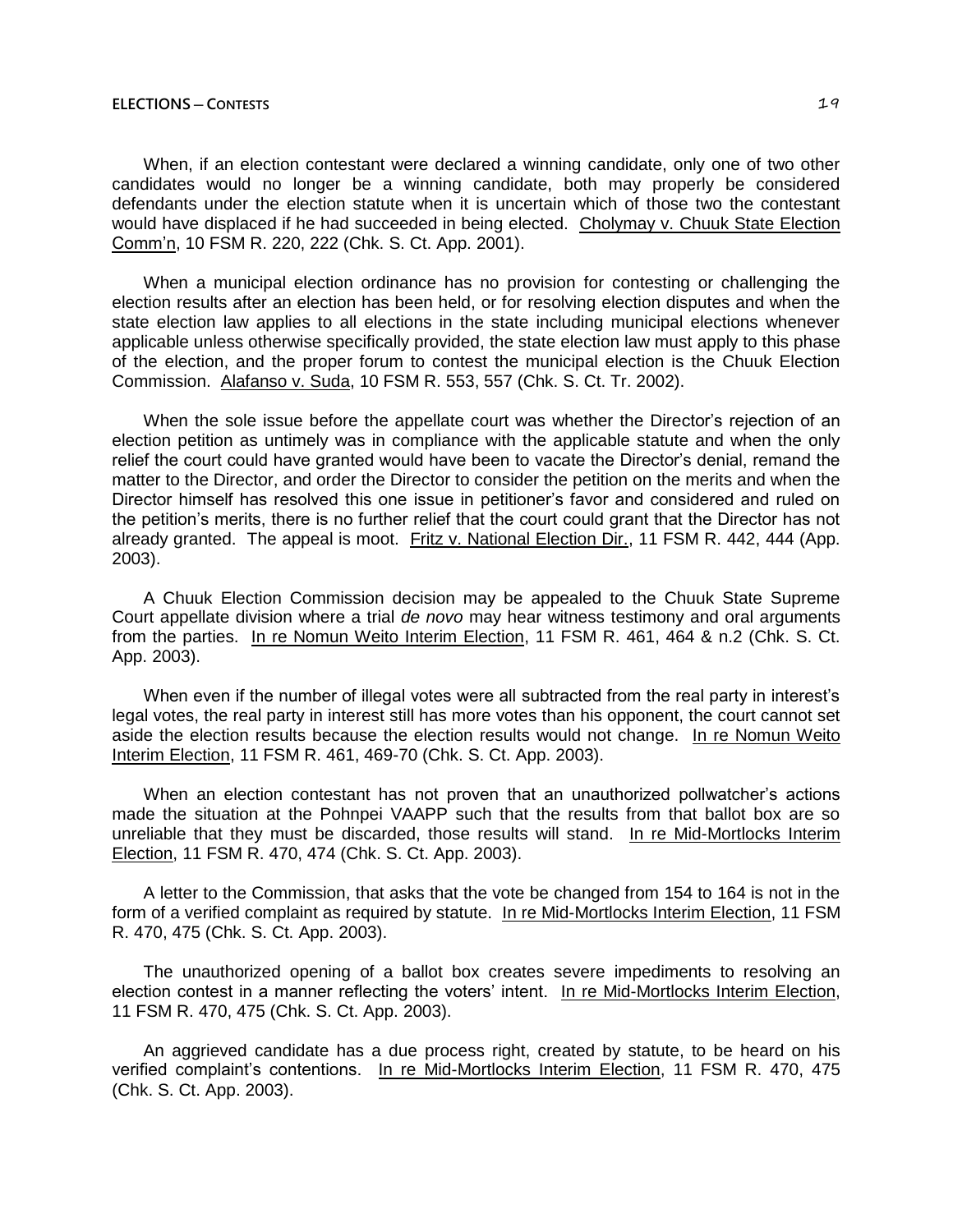An aggrieved candidate should file a verified complaint, which should be heard and considered by the Election Commission before it alters or certifies the figures certified by the Overall Chairman and the Director. In re Mid-Mortlocks Interim Election, 11 FSM R. 470, 476 (Chk. S. Ct. App. 2003).

When an election contest comes before the Chuuk State Supreme Court appellate division with the best evidence of the results, the ballots, irreversibly tainted and unusable, the court is forced to consider less authoritative evidence. Since the election law mandates that a trial be held for election contests appealed to the appellate division, this requires the court to make a *de novo* determination of the facts as well as stating its interpretation of the law. The court therefore hears witness testimony in addition to considering documentary evidence and legal argument. In re Mid-Mortlocks Interim Election, 11 FSM R. 470, 476 (Chk. S. Ct. App. 2003).

The Chuuk election law requires a trial in the appellate division and not a normal appeal where generally only issues of law are decided and the facts as determined below are left undisturbed. In re Mid-Mortlocks Interim Election, 11 FSM R. 470, 477 (Chk. S. Ct. App. 2003).

The Legislature has granted the appellate division "all powers necessary to make the determination" of the contested election. The Legislature's intent when it said "all powers" was that the court could consider all relevant and admissible evidence properly offered. In re Mid-Mortlocks Interim Election, 11 FSM R. 470, 477 (Chk. S. Ct. App. 2003).

In keeping with the Chuuk Constitution Judicial Guidance Clause's requirement that court decisions must be in conformity with "the social and geographical configuration of the State of Chuuk," parol evidence may be used to impeach a written election return that was based upon an oral communication by radio because Chuuk's geographical configuration is such that the transmission of election returns from the outer islands is oral (by radio). In re Mid-Mortlocks Interim Election, 11 FSM R. 470, 477 (Chk. S. Ct. App. 2003).

When the election commission never properly certified anyone as the winning candidate, an appellate trial's result cannot confirm a candidate's election, but rather determines which of two contestants should have been declared elected. Therefore no judgment for costs will be awarded in anyone's favor. In re Mid-Mortlocks Interim Election, 11 FSM R. 470, 477-78 (Chk. S. Ct. App. 2003).

Even when the real parties in interest have already taken office, both the plaintiffs and the real parties in interest have a legally cognizable interest in the outcome, because if the election is declared unconstitutionally void, the plaintiffs may have another chance at victory and if the election is declared valid, then the real parties in interest may savor their victory and because it is not an abstract dispute, but a very real problem which threatens the very foundation of democracy, the right of the people to vote in free and fair and democratic elections. Rubin v. Fefan Election Comm'n, 11 FSM R. 573, 580 (Chk. S. Ct. Tr. 2003).

Since, if the court determines that the Chuuk State Election Commission is constitutionally required to conduct all elections in Chuuk, including all municipal elections, the Chuuk State Election Commission will be required to bear substantial additional burdens and obligations, the Chuuk State Election Commission is thus a necessary party to the litigation as provided in Chuuk Civil Rule 19(a). Rubin v. Fefan Election Comm'n, 11 FSM R. 573, 581 (Chk. S. Ct. Tr. 2003).

A new claim that constitutionally only the state election commission can conduct municipal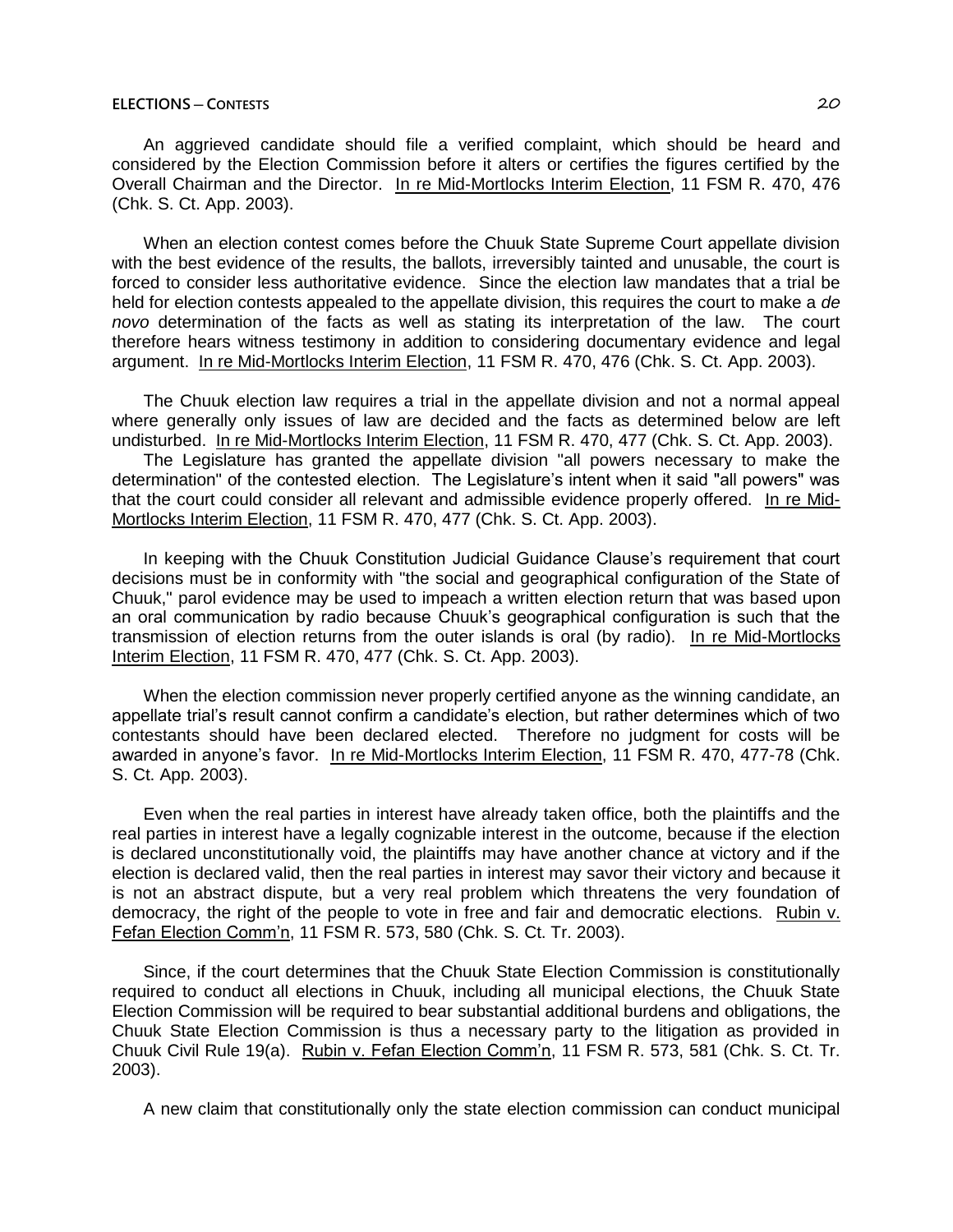elections in Chuuk will not be considered unless the municipal defendants are represented separately from the state when past practice in Chuuk has been that municipal officials have run municipal elections, when this new claim is only hypothetical as the state election commission, a non-party, has not asserted that it intends to and will conduct or that it has the sole authority to conduct municipal elections in the future, and when the defendant Governor and the municipal defendants are represented by the same counsel, a state employee, but may likely have differing views on the point. Even then, the court would desire a separate appearance by the state election commission before considering the issue. Buruta v. Walter, 12 FSM R. 289, 295 (Chk. 2004).

A prematurely filed election appeal must be dismissed. By statute, an aggrieved candidate in an election contest can appeal to the FSM Supreme Court only after the Election Director has denied his petition or after his petition has been effectively denied because the time has run out for the Director to issue a decision on the petition. Wiliander v. National Election Dir., 13 FSM R. 199, 202 (App. 2005).

The primary forum in which election contests must run their course is the election administrative machinery created by Congress. Constitutions and statutes provide, as a part of the machinery of elections, a procedure by which election results may be contested. Such contests are regulated wholly by the constitutional or statutory provisions. A strict observance to the steps necessary to give jurisdiction is required, and the jurisdictional facts must appear on the face of the proceedings. If these steps are not followed, courts are powerless to entertain such proceedings. Wiliander v. National Election Dir., 13 FSM R. 199, 203 (App. 2005).

An election contest appellant has not strictly observed the steps necessary to give the court jurisdiction when he has not filed his appeal within the time frame permitted by statute. Wiliander v. National Election Dir., 13 FSM R. 199, 203 (App. 2005).

The election results certification, the signing of it, and notifying the public and the candidates should all be done at the same time, promptly on the same day. That an intervening day was celebrated as a holiday by many is no excuse. The date of certification is an important starting date in the election contest process. The statutory scheme contemplates that these steps are taken promptly. Wiliander v. National Election Dir., 13 FSM R. 199, 203-04 (App. 2005).

When there are multiple dates upon which an election result was certified, the date of making the certification public and notifying the candidates would comport best with due process as the certification starting point for election contests. Wiliander v. National Election Dir., 13 FSM R. 199, 204 (App. 2005).

The court lacks jurisdiction to hear an election appeal filed too soon because the statute does not grant the court jurisdiction over election cases until the administrative steps and time frames in 9 F.S.M.C. 902 have been adhered to. Such an appeal is therefore dismissed as premature (unripe). Wiliander v. National Election Dir., 13 FSM R. 199, 204 (App. 2005).

The five-day time limit to appeal an election to the FSM Supreme Court does not start when the Director certifies the election, but rather when the aggrieved candidate receives the Director's decision on the candidate's petition or until the time has run out for the Director to issue a decision on the candidate's petition. Wiliander v. National Election Dir., 13 FSM R. 199, 204 (App. 2005).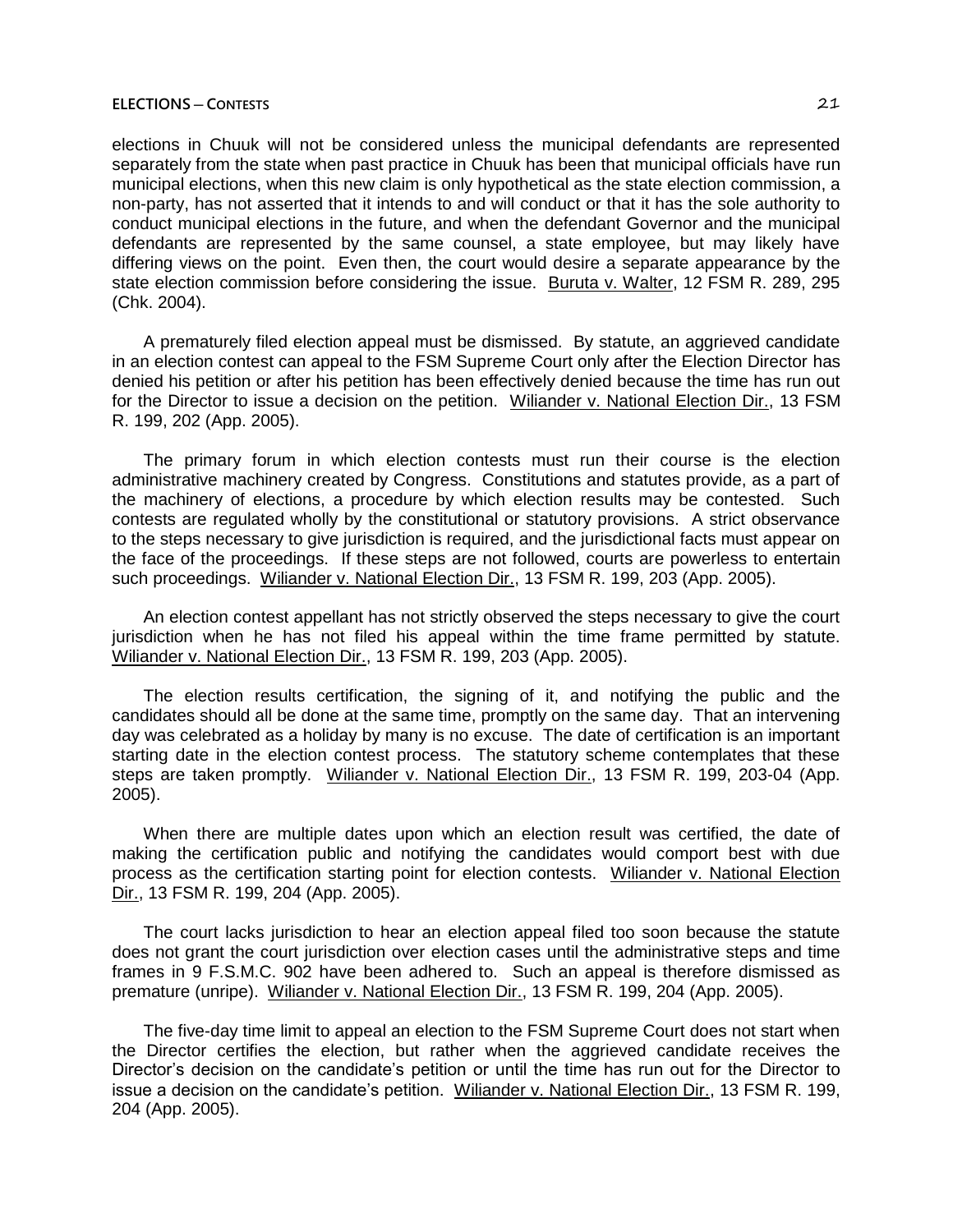An election contest appellant's failure to specify which statutory standard of review he thinks applies to his appeal should not, by itself, be fatal to his appeal. Wiliander v. National Election Dir., 13 FSM R. 199, 204 (App. 2005).

The conduct of elections is generally left to the political branches of government  $-$  the legislative and the executive  $-$  and not to the judicial branch. The primary forum in which election contests must take place is the election administrative machinery Congress created by statute. Asugar v. Edward, 13 FSM R. 209, 213 (Chk. 2005).

Constitutions and statutes provide, as a part of the election machinery, a procedure by which election results may be contested. Such contests are regulated wholly by constitutional or statutory provisions. The necessary steps must be strictly observed to give the court jurisdiction, and the jurisdictional facts must appear on the face of the proceedings. If these steps are not followed, courts are usually powerless to entertain such proceedings. Asugar v. Edward, 13 FSM R. 209, 213 (Chk. 2005).

The election law states the time at which the court has the right to entertain an appeal is from the National Election Director's final action. No statutory or constitutional provision grants the court the power to interfere with the election machinery and issue injunctive relief at a point in the electoral process prior to the election officials' completion of their responsibilities. Asugar v. Edward, 13 FSM R. 209, 213 (Chk. 2005).

The applicable time frame within which an election contest appeal can be made starts with a petition to the National Election Director filed within one week of certification of the results of the election. The winning candidate then has one week to respond to the petition. The Director then has ten days to decide whether to approve the petition. If the petition is denied, then the aggrieved candidate would have five days to appeal to the FSM Supreme Court appellate division. It is at that point that the court would have jurisdiction to consider this election contest. Asugar v. Edward, 13 FSM R. 215, 219 (App. 2005).

By statute, an aggrieved candidate in an election contest can appeal to the FSM Supreme Court only after the election agency has denied his petition. Asugar v. Edward, 13 FSM R. 215, 219 (App. 2005).

The primary forum in which election contests must take place is the election administrative machinery Congress created by statute. Asugar v. Edward, 13 FSM R. 215, 219 (App. 2005).

Constitutions and statutes provide, as a part of the election machinery, a procedure by which election results may be contested. Such contests are regulated wholly by constitutional or statutory provisions. The necessary steps must be strictly observed to give the court jurisdiction, and the jurisdictional facts must appear on the face of the proceedings. If these steps are not followed, courts are usually powerless to entertain such proceedings. Asugar v. Edward, 13 FSM R. 215, 219 (App. 2005).

An election contest appeal must await the National Election Director's certification of the election results and the Director's denial of a timely post-certification petition by the candidate. If the Director's decision on the petition does not adequately address his concerns, only then would the aggrieved candidate have five days from the receipt of the Director's decision to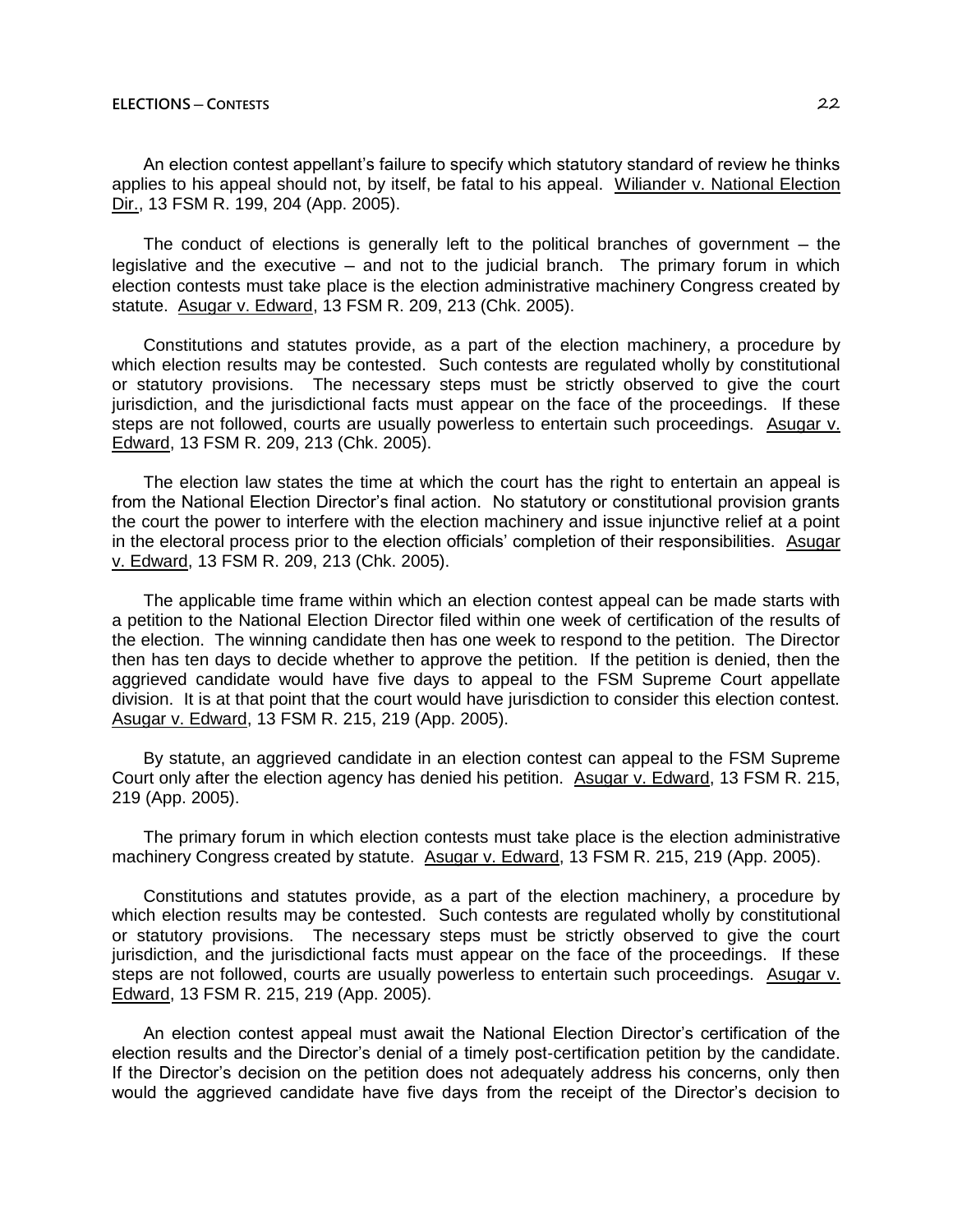appeal to the FSM Supreme Court appellate division if the Director's decision on the petition does not adequately address his concerns. Asugar v. Edward, 13 FSM R. 215, 219 (App. 2005).

If the National Election Director does not issue his decision on a candidate's postcertification petition within the statutory time frame, the candidate may appeal without waiting further for the decision. Asugar v. Edward, 13 FSM R. 215, 219 n.3 (App. 2005).

Congress, when it drafted the election statute, limited the court's involvement in election contests to until after the issues were narrowed to the certified result and whether a candidate's petition contesting the certified result should have been granted by the Director and, if so, what relief was then appropriate. Asugar v. Edward, 13 FSM R. 215, 220 (App. 2005).

An election contest appeal must be dismissed for lack of jurisdiction when it is filed too soon, at a time before the election statute confers jurisdiction on the court. Asugar v. Edward, 13 FSM R. 215, 220 (App. 2005).

If an aggrieved candidate's appeal seeks a revote, he may, once the election is certified, petition the National Election Director for a revote, and if he feels that the Director's decision does not adequately address his concerns, then appeal that decision to the FSM Supreme Court appellate division within the statutory time limit. An earlier appeal is too soon. Asugar v. Edward, 13 FSM R. 215, 220 (App. 2005).

The court would be without jurisdiction to hear an election contest appeal on the acceptability of a vote or votes when the aggrieved candidate withdrew his only timely petition on the subject. Asugar v. Edward, 13 FSM R. 215, 220 (App. 2005).

If election contest issues come before the FSM Supreme Court appellate division by an appeal properly filed during the statutory time limit after the election contest machinery has run its course, the court will then consider at that time the merits of what is raised and before it. Asugar v. Edward, 13 FSM R. 215, 220 (App. 2005).

When the plaintiffs seek a declaration that they are the legal winners of an election but have not named as defendants the candidates that opposed them and that presumably question their right to office and since these other candidates are not only real parties in interest but also indispensable parties to such a declaration, the case may be dismissed for failure to join indispensable parties. Puchonong v. Chuuk, 14 FSM R. 67, 69 (Chk. 2006).

It is doubtful whether a court judgment in an election contest case can be collaterally attacked since election contests are purely statutory, and the courts have no inherent power to determine election contests. The determination of election contests is a judicial function only when and to the extent that the determination is authorized by statute. Thus, the jurisdiction of courts exercising general equity powers does not include election contests. An election contest must follow the path set out for it in the statute and no other. Puchonong v. Chuuk, 14 FSM R. 67, 69 (Chk. 2006).

Whether the Chuuk State Supreme Court trial division lacked jurisdiction to consider the municipal election contest claims that the defendants brought there is irrelevant to a motion to dismiss a case in the FSM Supreme Court that relies on that state court decision because if that court lacked jurisdiction, it is now too late for the defendants to contest the municipal election in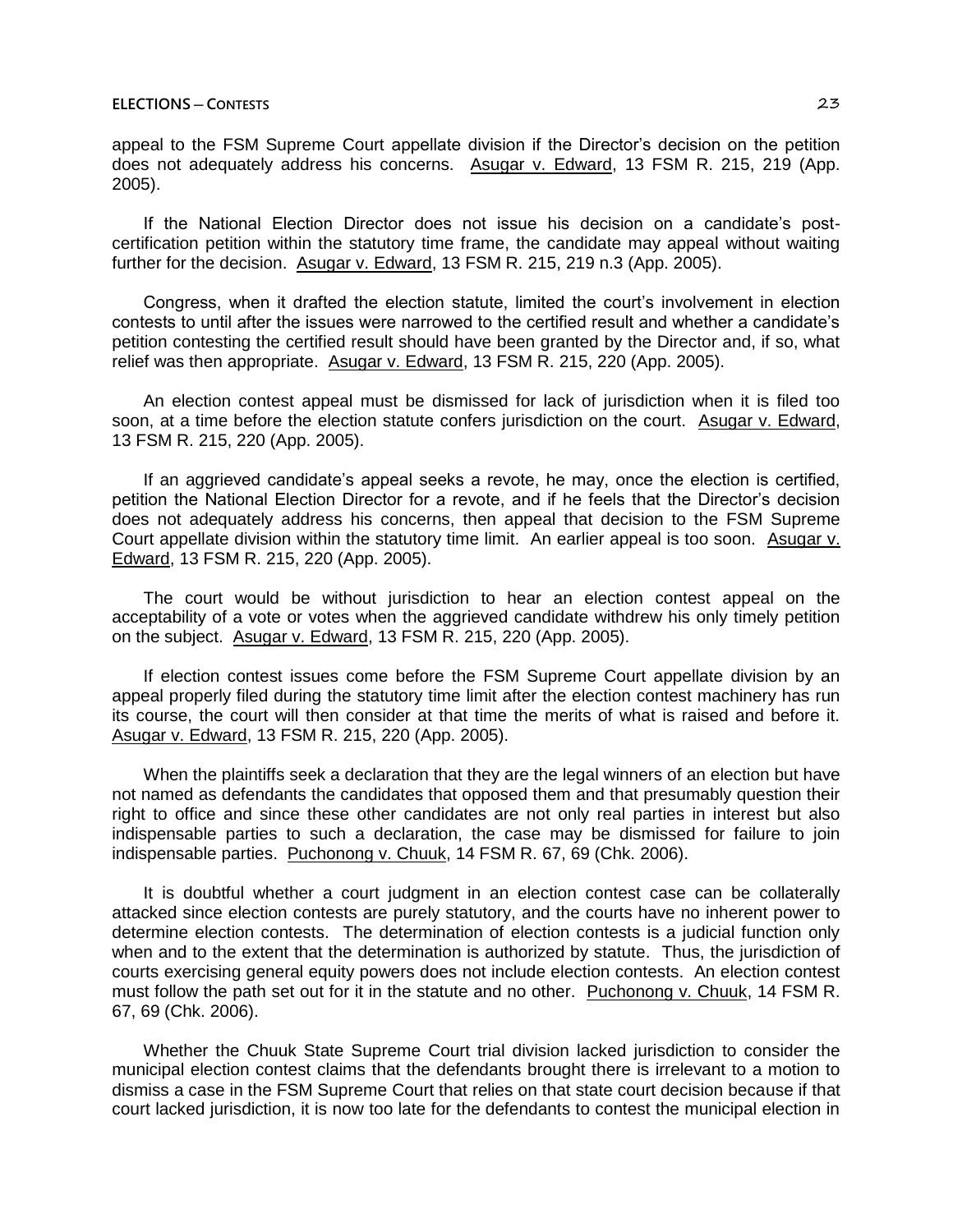any other forum and the municipal election commission's decision will stand as a basis upon which the plaintiffs' complaint can state a claim for which relief may be granted and if that court had jurisdiction, then that court's final (and unappealed) judgment will stand as the basis on which the plaintiffs' complaint can state a claim for which relief can be granted. Esa v. Elimo, 14 FSM R. 216, 219 (Chk. 2006).

Assuming an allegation that the litigants were denied due process by the Chuuk State Supreme Court trial division to be true, does not assist their argument because they had a clear avenue to appeal that judgment and did not. When no attempt was made to appeal a decision that the candidates considered in error and a violation of their due process rights, the defendants were not vigilant in asserting their rights in seeking appellate review. An aggrieved candidate must be vigilant in asserting his rights to contest an election result. Esa v. Elimo, 14 FSM R. 216, 219-20 (Chk. 2006).

The current election statute only gives the Chuuk State Election Commission the power to conduct municipal elections, if so provided by law or municipal constitutions and also requires that all election complaints be filed with the Chuuk Election Commissioner and that all appeals from the Election Commissioner's decision go directly to the Chuuk State Supreme Court appellate division. Esa v. Elimo, 14 FSM R. 262, 265 & n.1 (Chk. 2006).

Generally speaking, elections are conducted, carried out, and administered by the executive and legislative branches. Courts do not have a primary position in that traditional scheme. The election law states the time at which the court has the right of entertaining an appeal from the National Election Director's final action, although there may be cases in which the court would enter a matter before the election process has been completed. Doone v. National Election Comm'r, 14 FSM R. 489, 493 (Chk. 2006).

Since the Civil Procedure Rules generally apply to civil proceedings in the trial division, not the appellate division, it is not necessary to serve a summons when an election contest is appealed to the appellate division and the respondent was properly served the notice of appeal. Samuel v. Chuuk State Election Comm'n, 14 FSM R. 575, 577 (Chk. S. Ct. App. 2007).

An election contestant, when, if he obtained as relief the nullification of all the votes in a VAAPP box, his vote total would then be higher than another's with the result that he would be declared a winning candidate, has stated a claim for which the court can grant relief so his election appeal cannot be dismissed on that ground. Samuel v. Chuuk State Election Comm'n, 14 FSM R. 575, 577 (Chk. S. Ct. App. 2007).

The court's only authority in election matters is to hear appeals from Chuuk State Election Commission decisions regarding the conduct of elections. Only a house of the Legislature can decide who is to be seated as a member. Samuel v. Chuuk State Election Comm'n, 14 FSM R. 586, 590 (Chk. S. Ct. App. 2007).

Chuuk Election Code, section 55 involves complaints in general by any citizen involving any misconduct and a candidate, when the candidate is contesting the election of another, is required, not to follow section 55, but to follow the administrative process specifically set forth in sections 123 through 130 for election contests. The completion of the administrative process outlined in section 55 is delegated to the Election Commission, not to the complainant since it is the Commission that makes the referrals to the other agencies, not the complainant. Samuel v. Chuuk State Election Comm'n, 14 FSM R. 586, 590 (Chk. S. Ct. App. 2007).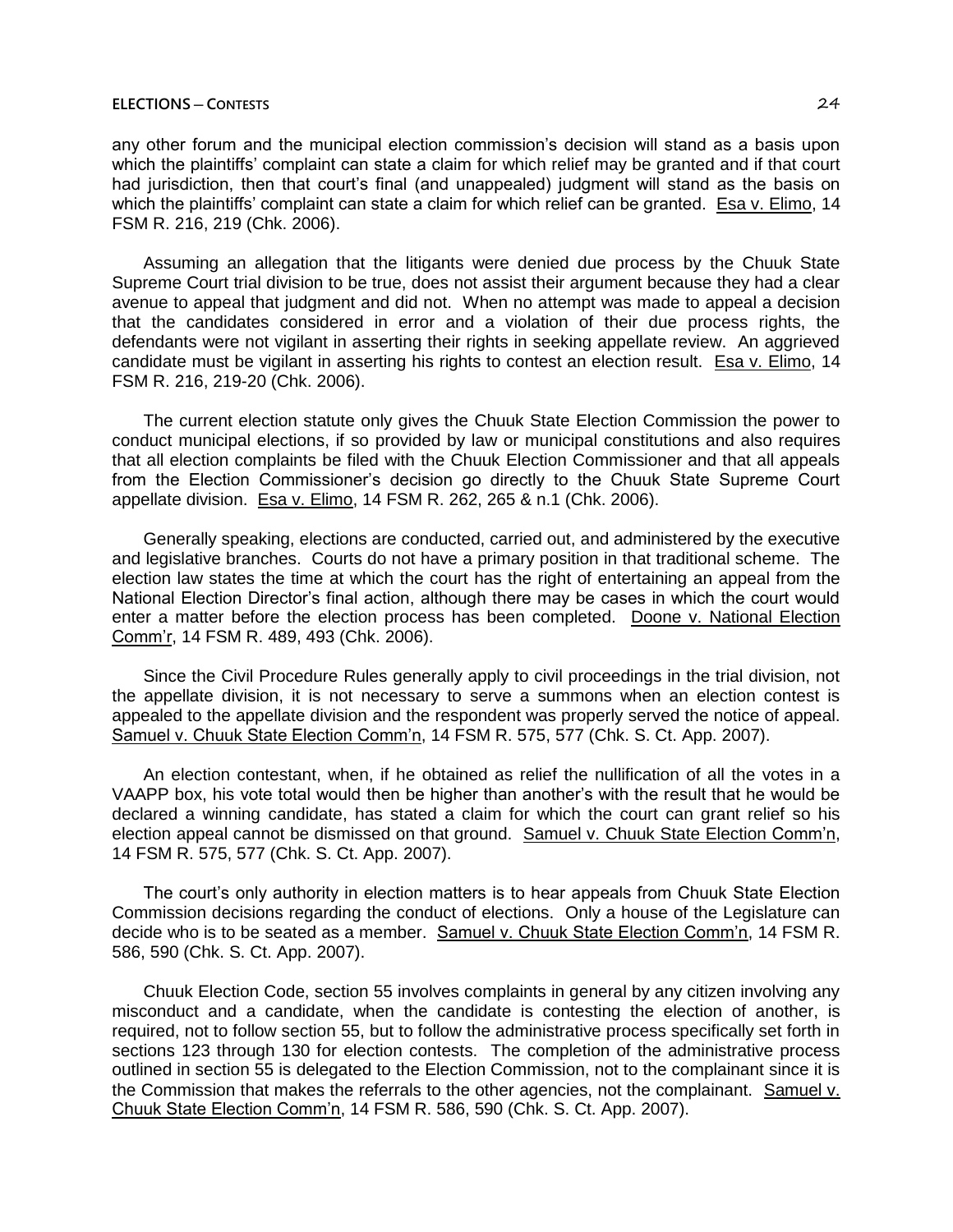Election Code, sections 126 and 127, involving what must be included in an election complaint and the requirement that it be verified, apply to complaints filed before the Election Commission, not to the papers required to be filed in the Chuuk State Supreme Court appellate division for it to obtain jurisdiction over the case. When the Election Commission did not render its decision rejecting Samuel's petition on the ground that his complaint was not properly verified or did not satisfy certain formalities. Any technical defects in the original complaint are not before the court. Furthermore, the proceedings are not to be dismissed by the Commission or any court for the want of form if the contest grounds are alleged with enough certainty as will advise the defendant of the particular ground or cause for which the election is contested. Samuel v. Chuuk State Election Comm'n, 14 FSM R. 586, 590 (Chk. S. Ct. App. 2007).

When an election contestant's appeal to the court included what he called a Refutation of Decision of Election Commission in which he contends that the Commission's decision was contrary to law, the contestant has alleged abuse of discretion because one way in which an adjudicatory body may abuse its discretion is when its decision is based on an erroneous conclusion of law. Samuel v. Chuuk State Election Comm'n, 14 FSM R. 586, 590 (Chk. S. Ct. App. 2007).

In an election contest trial in the appellate division, the respondent may, after presentation of the petitioner's case, move for dismissal on the ground that the petitioner has not carried his burden of proof for the relief sought. The court will consider the motion to be analogous to a Civil Procedure Rule 41(b) motion in the trial division and hear argument. Such a motion for dismissal may be made on the ground that upon the facts and the law the petitioner has shown no right to relief, and the appellate court, as the trier of facts, may then determine the facts and render judgment against the petitioner or may decline to render any judgment until the close of all the evidence. When the court renders judgment on the merits against the petitioner by granting a motion to dismiss after the close of the petitioner's case-in-chief, it must make findings of fact and conclusions of law in a manner analogous to Civil Procedure Rule 52(a). Samuel v. Chuuk State Election Comm'n, 14 FSM R. 591, 594-95 (Chk. S. Ct. App. 2007).

Since, in an election contest appeal, the appellate division is statutorily required to conduct a trial instead of the usual appellate proceeding, the court will follow, where necessary, procedures analogous to those in the Civil Procedure Rules. Samuel v. Chuuk State Election Comm'n, 14 FSM R. 591, 594-95 n.1 (Chk. S. Ct. App. 2007).

For the twenty-plus voters who cast their votes after 5:00 p.m. to have affected the election's outcome, there would have to have been at least twenty-six voters (because the winning margin was twenty-six votes); they would have to have all been illegal votes; and all of them would have had to have voted for real party in interest and none for the petitioner, which since this is a multiple-member district, it was possible that one or more of these voters voted for both. This makes it unlikely that these twenty-plus voters (possibly not even totaling 26), even if they all cast illegal votes, affected the election's outcome. Samuel v. Chuuk State Election Comm'n, 14 FSM R. 591, 596 (Chk. S. Ct. App. 2007).

An election cannot be set aside on account of illegal votes, unless by deducting those illegal votes, the result is a tie or a different candidate would be declared the winner. Samuel v. Chuuk State Election Comm'n, 14 FSM R. 591, 596 (Chk. S. Ct. App. 2007).

An election contestant will prevail only when it is more likely than not that the irregularities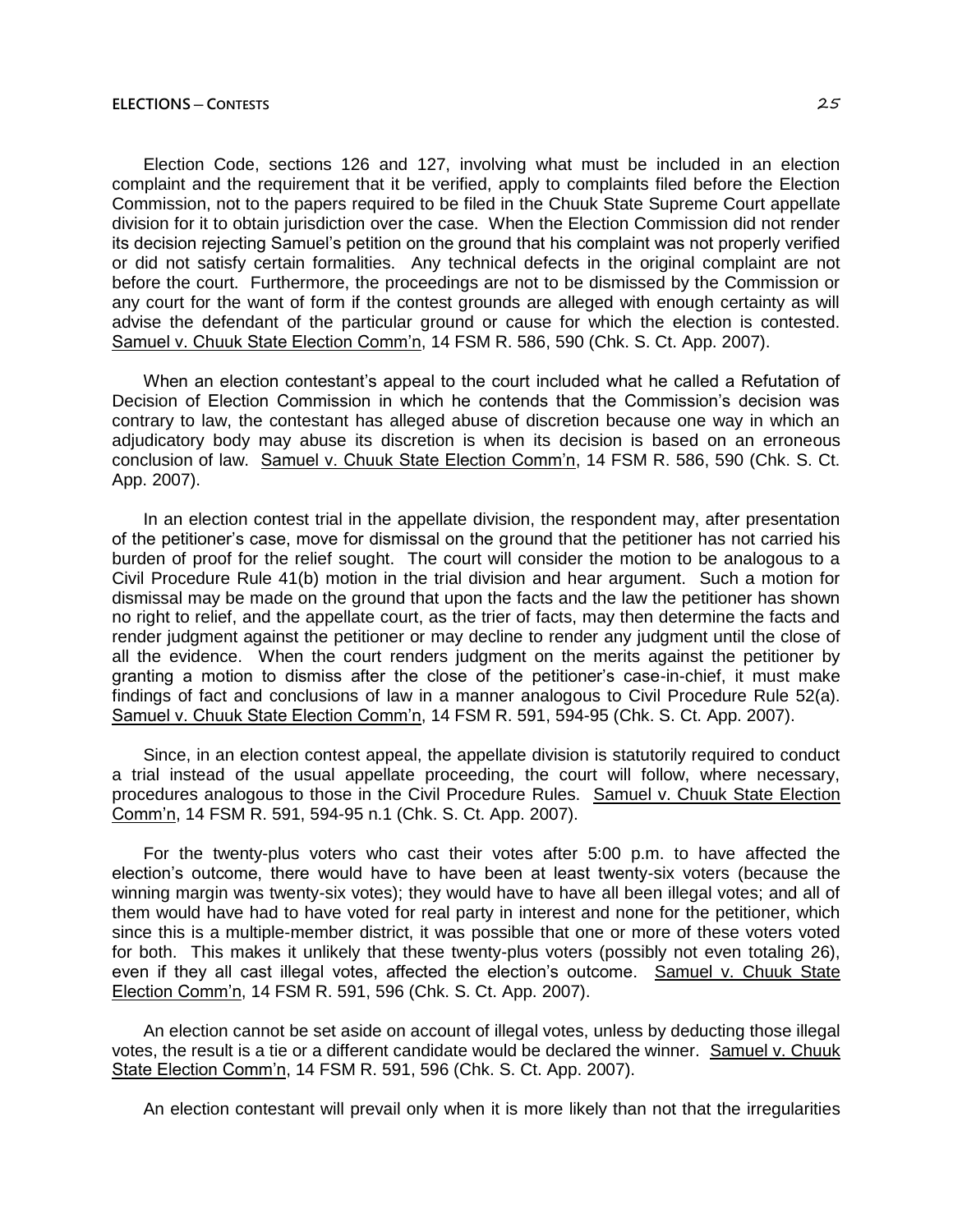complained of could have, not necessarily would have, resulted in a tie or the election of a candidate who would not have won had the irregularities not occurred. Samuel v. Chuuk State Election Comm'n, 14 FSM R. 591, 596 (Chk. S. Ct. App. 2007).

When it was not more likely than not that the allegedly illegal votes cast after the Honolulu polling place had closed, if deducted, could have resulted in a tie or in the petitioner's election and when nothing before the court indicated that any of the other irregularities complained of had any affect on the election's outcome, the election contestant therefore failed to carry his burden of proof to show that upon the facts and the law he had a right to relief, and, on motion, the court may dismiss the case. Samuel v. Chuuk State Election Comm'n, 14 FSM R. 591, 596 (Chk. S. Ct. App. 2007).

When a candidate seeks as relief either that the results from certain ballot boxes be nullified, leaving him with a plurality thus making him the "winning candidate" or a revote, it is thus an election contest in which a candidate alleges that fraud or errors affected the election's outcome and challenges the certification of another as the "winning candidate." Sipenuk v. FSM Nat'l Election Dir., 15 FSM R. 1, 4 (App. 2007).

The applicable time frame within which an election contest appeal can be made starts with a petition for a recount or a revote filed with the Election Director within one week of certification of the results of the election; the "winning candidate" is then given seven days to respond; and the Director then has fourteen days to decide whether to approve petition. Sipenuk v. FSM Nat'l Election Dir., 15 FSM R. 1, 4 (App. 2007).

A prematurely-filed election contest appeal must be dismissed because, by statute, an aggrieved candidate in an election contest can only appeal to the FSM Supreme Court after his petition has been denied. Sipenuk v. FSM Nat'l Election Dir., 15 FSM R. 1, 4 (App. 2007).

The primary forum in which election contests must run their course is the election administrative machinery created by Congress. Constitutions and statutes provide, as a part of the machinery of elections, a procedure by which election results may be contested. Such contests are regulated wholly by the constitutional or statutory provisions, and a strict observance to the steps necessary to give jurisdiction is required, and the jurisdictional facts must appear on the face of the proceedings. If these steps are not followed, courts are powerless to entertain such proceedings. The statute conferring jurisdiction on the court does not allow appeals to the court until the proceedings before the Director (certification of election, candidate's petition, and Director's decision on the petition) have run their course. Sipenuk v. FSM Nat'l Election Dir., 15 FSM R. 1, 5 (App. 2007).

If a losing candidate wanted to appeal the National Election Director's April 3, 2007 decision rejecting his petition, he would have had to file a notice of appeal from that decision after it was issued on April 3, 2007. When he did not, and when if he had, then that appeal would have been docketed and filed separately as a different case, the court lacks jurisdiction to consider the appeal from the Director's alleged non-decision, filed before the Director's April 3, 2007 decision, and must dismiss the appeal. Sipenuk v. FSM Nat'l Election Dir., 15 FSM R. 1, 5 (App. 2007).

The only relief that the Election Code authorizes the FSM Supreme Court to grant is a recount or a revote. It does not authorize the court to restrain the Election Director from acts such as swearing in another candidate or to order a ballot box declared invalid (thus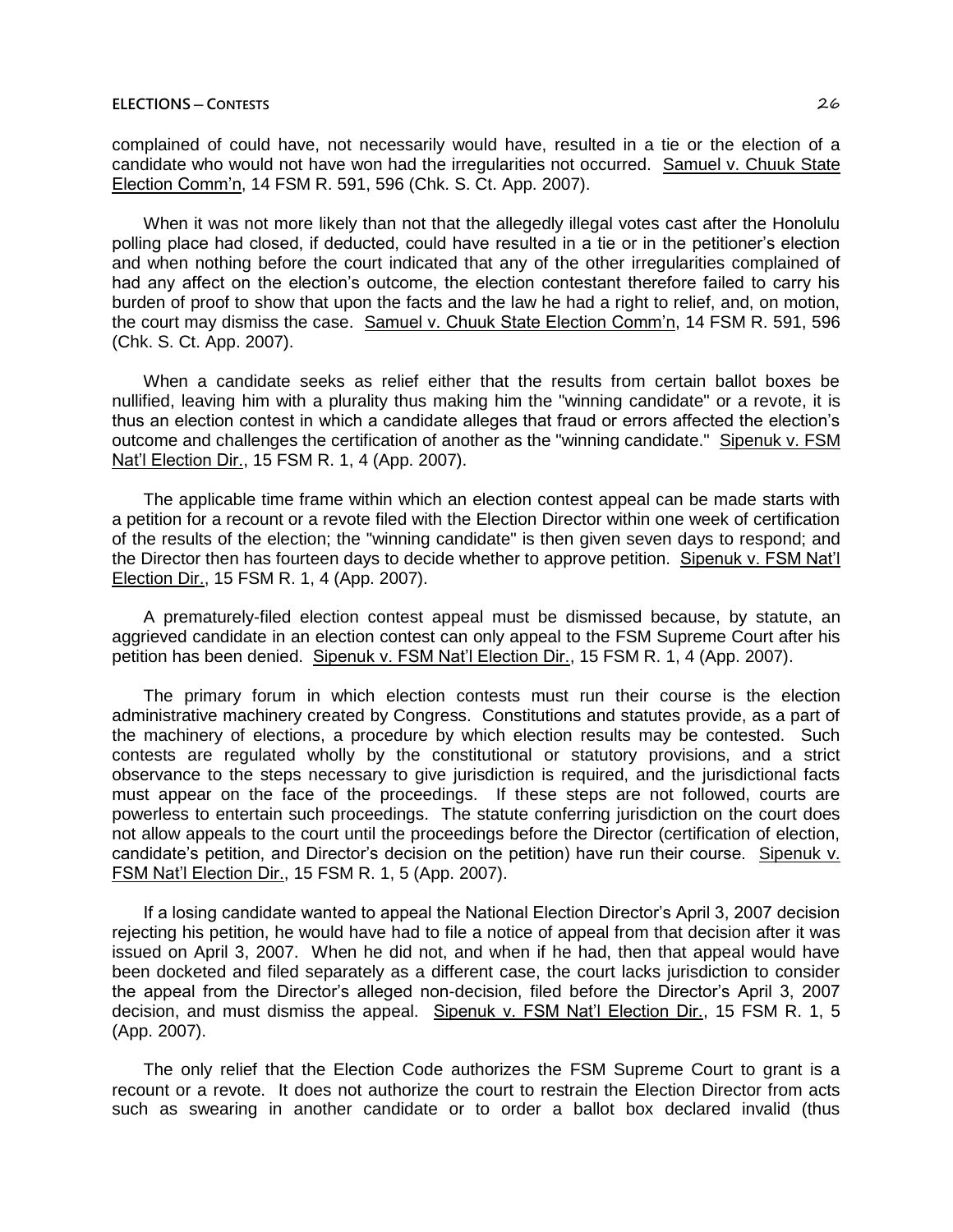disenfranchising all of the many qualified voters who properly cast their ballots in that box) and thereby declaring another candidate the winner. Sipenuk v. FSM Nat'l Election Dir., 15 FSM R. 1, 6 (App. 2007).

The Election Code does not authorize *ex parte* court hearings. Sipenuk v. FSM Nat'l Election Dir., 15 FSM R. 1, 6 (App. 2007).

An election contestant cannot show irreparable harm, a necessary prerequisite to the issuance of a temporary restraining order and a major factor to be weighed before granting a preliminary injunction, when he has the election appeal process available to him within which he could properly seek redress, and although it is true that if Congress seats a candidate unconditionally the election contest becomes non-justiciable, not once has the court failed to decide an election contest appeal before the statutorily-mandated May 11 date for the newlyelected Congress to start. Sipenuk v. FSM Nat'l Election Dir., 15 FSM R. 1, 6 (App. 2007).

A candidate's supporters are not properly part of an election contest. Only the election contestant(s), the National Election Director, and the "winning candidate" are proper parties to an election contest appeal. Sipenuk v. FSM Nat'l Election Dir., 15 FSM R. 1, 6 (App. 2007).

Jurisdiction over election contests rests purely on statutory and constitutional provisions. Courts have no inherent power to determine election contests. The determination of such contests being a judicial function only when and to the extent that the determination is authorized by statute. Nikichiw v. Petewon, 15 FSM R. 33, 38 (Chk. S. Ct. App. 2007).

Since the jurisdiction of courts exercising general equity powers does not include election contests and since courts of equity are without jurisdiction to enforce purely political rights in election cases, a writ of prohibition is proper to prevent a trial court from exercising equity jurisdiction in an election case. Nikichiw v. Petewon, 15 FSM R. 33, 38 (Chk. S. Ct. App. 2007).

Since relief from judgment, either in an independent action or under a Rule 60(b) motion seeks the exercise of a court's equitable powers, and since courts of equity have no jurisdiction in election contests, any trial division justices are without jurisdiction to hear a case seeking relief from judgment in an election contest case or to issue any substantive orders in that case other than to dismiss it for want of jurisdiction. Nikichiw v. Petewon, 15 FSM R. 33, 38-39 (Chk. S. Ct. App. 2007).

The court will consider the constitutionality of a municipal ordinance when the one issue that has always been before the court from the case's inception was the right of those municipal officials elected to municipal offices (mayor, assistant mayor, and Tolensom legislators) in 2004 not to be deprived or divested of those offices until their terms are up; when the terms of the legislators elected for two years have already expired but the terms of the four at-large four-year legislators, the mayor, and the assistant mayor have not; and when the new municipal ordinance relates directly to this issue because it purports to create a Tolensom Special Election Tribunal Commission, which can appoint a mayor or assistant mayor when there is an "executive crisis" created because the offices have been "vacant" for more than six months because the right to those offices is disputed between the candidates who ran for those offices. Esa v. Elimo, 15 FSM R. 198, 203 (Chk. 2007).

In any action where a party seeks relief that would result in that party being declared the winner of an election rather than some other person, that other person is an indispensable party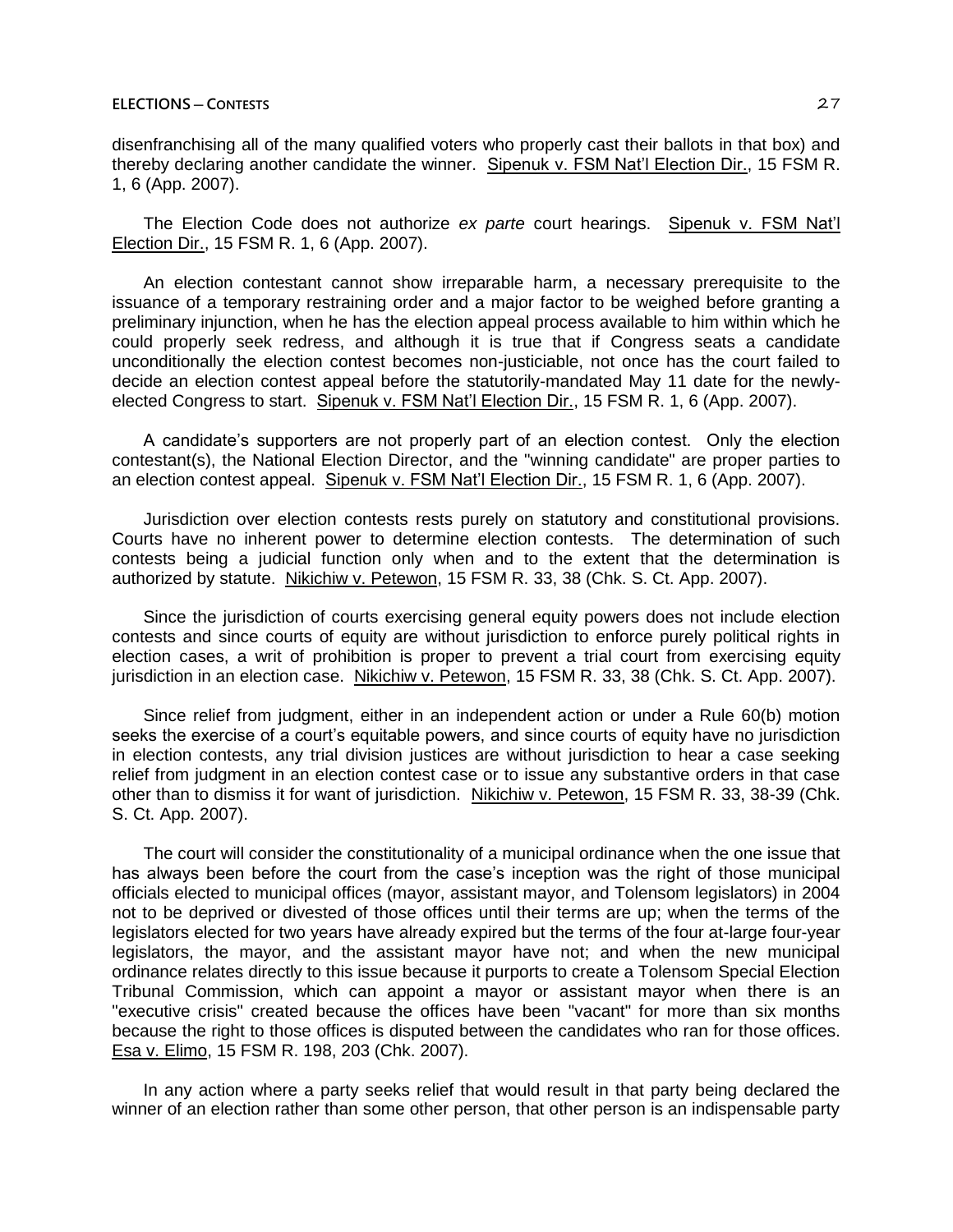whose absence would make any judgment void and subject to collateral attack. Murilo Election Comm'r v. Marcus, 15 FSM R. 220, 224 (Chk. S. Ct. App. 2007).

The Chuuk Election Law of 1996 applies to Murilo municipal elections. Sections 123-130 of that law provide for the means to contest an election in Chuuk, which is to be before, and decided by, the Chuuk Election Commission. And it is well settled that election contest appeals from the Chuuk Election Commission go directly to the Chuuk State Supreme Court appellate division. Murilo Election Comm'r v. Marcus, 15 FSM R. 220, 225 (Chk. S. Ct. App. 2007).

From the Election Commission's denial in an election contest, the only proper avenue in which an aggrieved candidate can seek further review is by appeal to the appellate division. Murilo Election Comm'r v. Marcus, 15 FSM R. 220, 225 (Chk. S. Ct. App. 2007).

Once an aggrieved candidate's request to the Chuuk Election Commission is denied, his only recourse is to appeal to the appellate division because the trial division lacks jurisdiction over the election contest. Murilo Election Comm'r v. Marcus, 15 FSM R. 220, 225 (Chk. S. Ct. App. 2007).

All the provisions of the Chuuk State Election Law of 1996 apply to all elections in the State of Chuuk, including municipal elections whenever applicable unless otherwise specifically provided. The Chuuk State Election Law requires that all election complaints be filed with the Chuuk Election Commissioner and that all appeals from the Election Commissioner's decision go directly to the Chuuk State Supreme Court appellate division. Bisaram v. Suta, 15 FSM R. 250, 254 (Chk. S. Ct. Tr. 2007).

In an election dispute, the person whose right to the office is contested is the real party in interest. When a plaintiff is contesting the right of a candidate to participate in an election but fails to name the candidate as a party in the complaint, the court will deny injunctive relief because the real parties in interest are not parties to the action, since without naming the candidates as parties to this action, and giving them the benefit of due process of law, the court is unwilling and unable to adjudicate their rights in the proceeding. Bisaram v. Suta, 15 FSM R. 250, 255 (Chk. S. Ct. Tr. 2007).

Chuuk courts do not have jurisdiction over disputes regarding an election until after the election and the matter has first been appealed from a decision of the Chuuk State Election Commission, and the Chuuk State Supreme Court trial division does not have any jurisdiction over election disputes even after an appeal from the Chuuk State Election Commission. That the case involves a municipal election in a municipality without a provision for contesting or challenging an election does not change the analysis. Bisaram v. Suta, 15 FSM R. 250, 256 (Chk. S. Ct. Tr. 2007).

In conducting a trial *de novo* in an election contest appeal, the court is not bound to show any deference to the findings of the Chuuk State Election Commission and will consider all admissible documentary and testimonial evidence in support of the petition. Miochy v. Chuuk State Election Comm'n, 15 FSM R. 369, 371 n.1 (Chk. S. Ct. App. 2007).

When a petitioner has presented sufficient evidence to support a *prima facie* case for relief, a respondent's motion for dismissal at the close of the petitioner's case-in-chief will be denied. Miochy v. Chuuk State Election Comm'n, 15 FSM R. 369, 372 (Chk. S. Ct. App. 2007).

After the parties rest, the court makes findings of fact based on the total record in the case.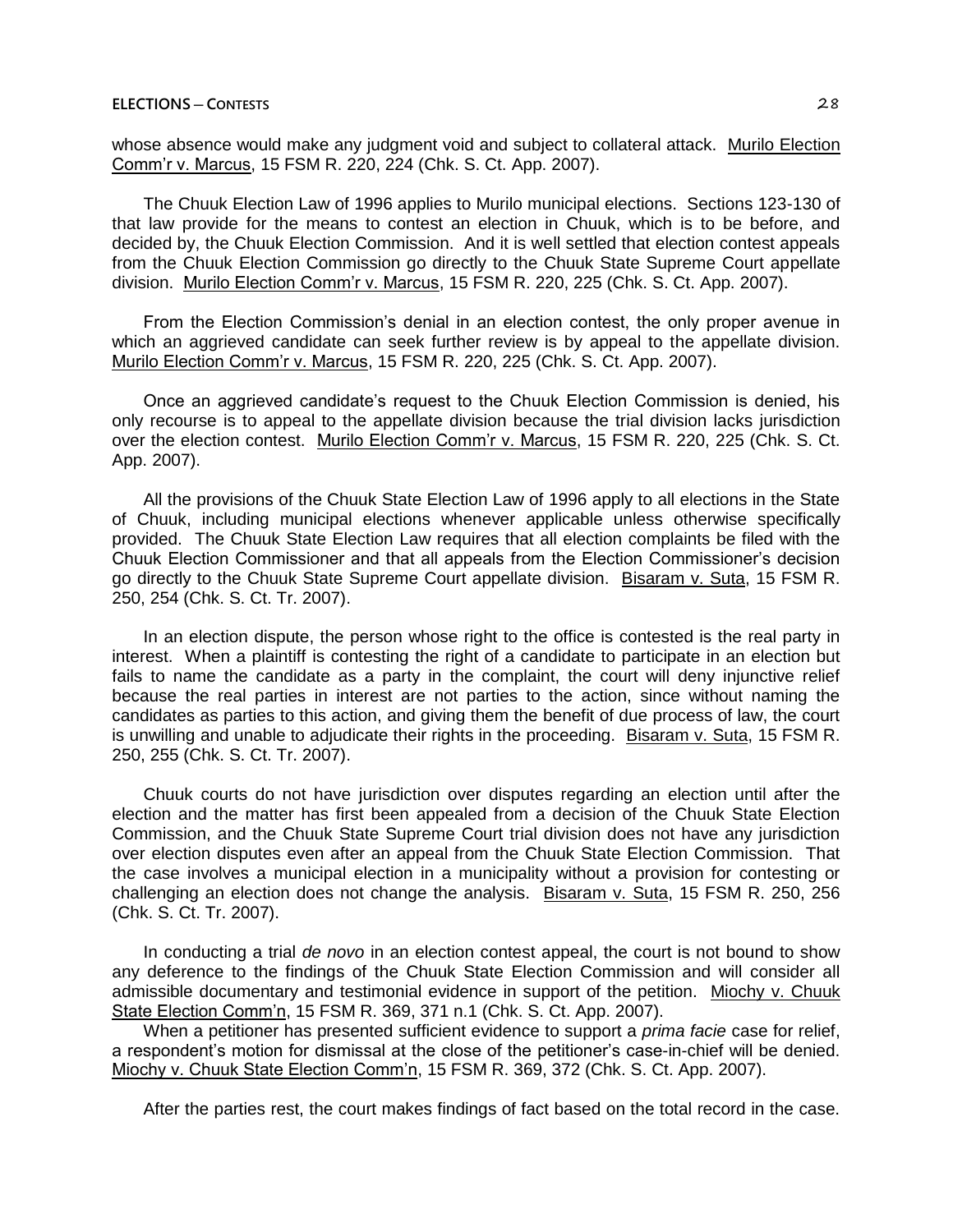The petitioner (election contestant) has the burden of proof to prove his case by a preponderance of the evidence. The petitioner satisfies his burden of proof if his evidence is more convincing to the court than that of the respondents. Therefore, the petitioner must establish facts in support of his claim by evidence at least sufficient to overbalance any weight of evidence produced by the other parties. Miochy v. Chuuk State Election Comm'n, 15 FSM R. 369, 372 (Chk. S. Ct. App. 2007).

When a motion to dismiss for lack of the court's subject matter jurisdiction is filed in lieu of an answer to an election contest complaint, the court is required to address the preliminary issues raised regarding the appellate division's subject matter jurisdiction before proceeding to the merits of the issue. Kinemary v. Siver, 16 FSM R. 201, 205 (Chk. S. Ct. App. 2008).

The determination of an election contest is a judicial function only so far as authorized by the statute. Even if the court is granted jurisdiction, it does not then proceed according to the course of the common law, but must rely solely on its statutorily granted authority to ascertain its powers and mode of procedure. Kinemary v. Siver, 16 FSM R. 201, 205 (Chk. S. Ct. App. 2008).

The Chuuk State Election Law of 1996, chapter 8 sets forth the procedures for contesting the results of an election. A "contestant" is someone contesting an election. A "defendant" in an election contest is one whose election or qualifications are contested. A contestant must verify a statement of contest and file it within five days after the declaration of the result of the election by the body canvassing the returns thereof, and the election commission must rule on the complaint within three days after the end of time for filing statements of contest. The Election Law imposes no deadline for appealing a ruling of the election commission to the Chuuk State Supreme Court appellate division. Kinemary v. Siver, 16 FSM R. 201, 205-06 (Chk. S. Ct. App. 2008).

Unless municipal law or constitution provides otherwise, all appeals from the Election Commissioner's decision on an election contest go directly to the Chuuk State Supreme Court appellate division. Kinemary v. Siver, 16 FSM R. 201, 206 (Chk. S. Ct. App. 2008).

Although there may be no actual decision that was appealed from, an Election Commissioner's failure to act on an election contest constitutes an effective, appealable denial. In order to obtain appellate division jurisdiction over an election contest, however, the timing requirements for filing must be strictly complied with. The reason is that statutory deadlines are jurisdictional, and therefore, if a statutory deadline has not been strictly complied with, the adjudicator is without jurisdiction over the matter. Kinemary v. Siver, 16 FSM R. 201, 206 (Chk. S. Ct. App. 2008).

The election contest provisions do not allow for the filing of an election contest complaint before an election. Although a petitioner may file a petition after an election is declared but before it is certified, there is no authority for allowing an election contest to be filed outside the framework of section 127 of the Election Law, which specifically states that a contest must be filed within five days after the declaration of the election  $-$  the petition must be filed after declaration of the election, but no later than five days from the date of the declaration. The Chuuk State Supreme Court appellate division has no jurisdiction when over an election contest when it was not filed with the Election Commission within the deadline imposed. Kinemary v. Siver, 16 FSM R. 201, 206 (Chk. S. Ct. App. 2008).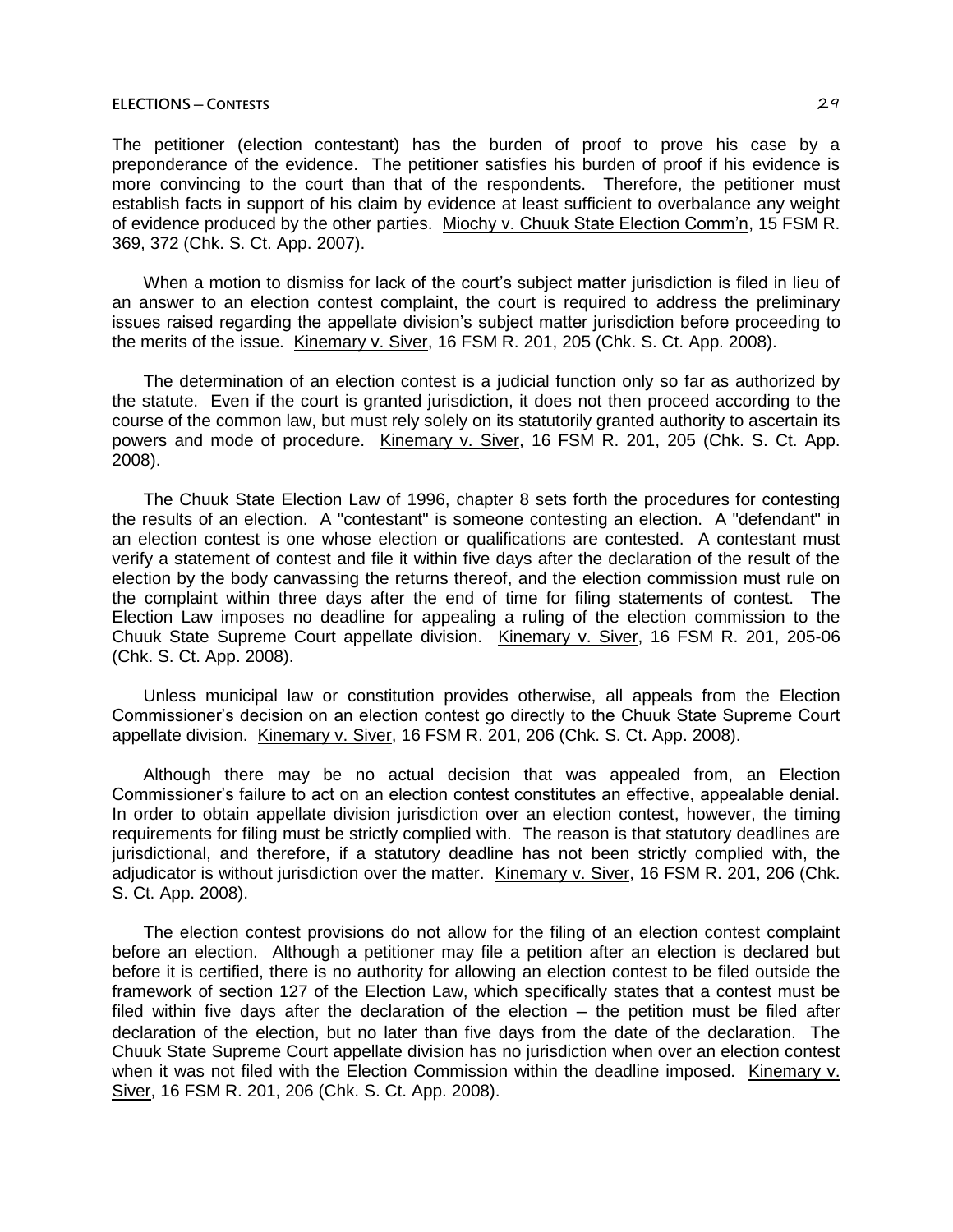Although it may be preferable to have the issue of a candidate's qualification addressed before the election, there is nothing to prevent a petitioner from re-filing his qualification challenge after the declaration of the results, according to the provisions for an election contest. Kinemary v. Siver, 16 FSM R. 201, 206 (Chk. S. Ct. App. 2008).

Although there may be some cases where issues regarding the conduct of elections may be raised prior to an election, it seems axiomatic that an election contest only arises once the results of the election are known. Kinemary v. Siver, 16 FSM R. 201, 206 (Chk. S. Ct. App. 2008).

By filing a complaint under section 55, any person may raise with the state election commission a controversy over a violation of any of the Election Law provisions. If a candidate is found guilty of violating any election law provision, the candidate may be disqualified from office and an Independent Prosecutor or Attorney General, or both, will take whatever necessary legal action to make the disqualification from office legally effective. While there are specific timing provisions that control the filing of an election contest, there is no provision that sets a deadline for filing section 55 controversies. A disqualification resulting from a successful section 55 action may, therefore, occur either before or after a candidate takes office. Kinemary v. Siver, 16 FSM R. 201, 207 (Chk. S. Ct. App. 2008).

While the Election Law explicitly grants jurisdiction to the appellate court over appeals of election contests, it is silent on the question of appellate jurisdiction over appeals from decisions made under section 55 and no other provision in the Election Law, other than those granting jurisdiction over election contests in the appellate division, expressly provides for jurisdiction in the Supreme Court appellate division. Although there is no specific reference to the jurisdiction of the trial division in the Election Law itself, it must be inferred that the trial division, and not the appellate division, has jurisdiction over criminal prosecutions sought pursuant to section 55 as well as the power to hear contempt proceedings that are certified from the Election Commission pursuant to section 8. Since the provisions in the Chuuk Constitution and Judiciary Act for trial court review over agency actions otherwise provide authority for the trial court's jurisdiction over appeals from an election commission, the appellate court does not have jurisdiction over an appeal from the Election Commission's denial of a petitioner's pre-election complaint regarding the qualifications of candidates for Polle municipal mayoral office. Kinemary v. Siver, 16 FSM R. 201, 207 (Chk. S. Ct. App. 2008).

The state appellate panel must decide on a contested election before the date upon which the declared winning candidates are to take office in the Senate or House of Representatives since the decision of the specific house concerned will prevail and is final. Kinemary v. Siver, 16 FSM R. 201, 208 (Chk. S. Ct. App. 2008).

Except for members-elect of the Senate or House of Representatives, the court is not prevented from ruling on cases involving elected officials even after they have taken office. A candidate will continue to have a legally cognizable interest in whether one or more candidates is disqualified because, if one or more candidates is disqualified, then one of the others may stand to be the winning candidate. If the candidates' qualifications are affirmed by the court, the ruling still serves a valuable function by settling a concrete dispute over the qualifications of an elected official. Kinemary v. Siver, 16 FSM R. 201, 208 (Chk. S. Ct. App. 2008).

The procedures for filing a challenge of a candidate's or elected official's qualifications may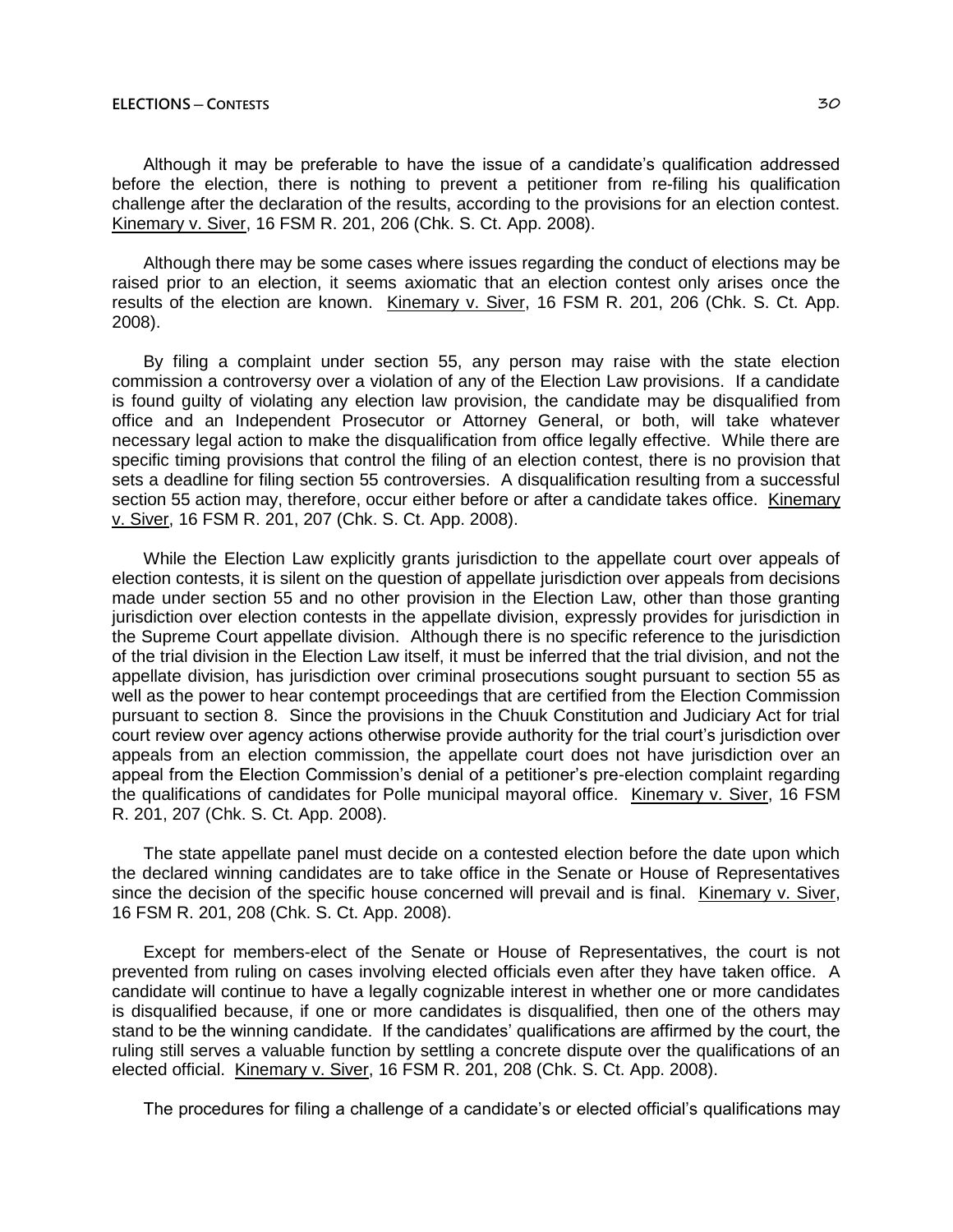be presented at any time. A properly filed petition is not rendered moot by the results of an election or the swearing in of a mayoral candidate. Kinemary v. Siver, 16 FSM R. 201, 208 (Chk. S. Ct. App. 2008).

A case is an election contest when the relief sought may affect or change who the winning candidate is in an election district and the plaintiff-candidate is thus an election contestant. Nelson v. FSM Nat'l Election Dir., 16 FSM R. 356, 358 (Chk. 2009).

An election contestant cannot show irreparable harm, a necessary prerequisite to the issuance of a temporary restraining order and a major factor to be weighed before granting a preliminary injunction, when he has the election appeal process available to him through which he could properly seek redress. Nelson v. FSM Nat'l Election Dir., 16 FSM R. 356, 358 (Chk. 2009).

When the relief sought is obtainable from the National Election Director before certification since a recount or a revote is a remedy within the National Election Director's power to order during the election contest appeal process, the plaintiff cannot show irreparable harm and his motion for a temporary restraining order may be denied on that ground alone. Nelson v. FSM Nat'l Election Dir., 16 FSM R. 356, 358-59 (Chk. 2009).

An election contest appeal must await the National Election Director's certification of the election results and the Director's subsequent denial of the candidate's timely post-certification petition. If the Director's decision on an aggrieved candidate's petition does not adequately address the candidate's concerns, the aggrieved candidate would then have five days from the receipt of the Director's decision to appeal to the FSM Supreme Court appellate division. Nelson v. FSM Nat'l Election Dir., 16 FSM R. 356, 359 (Chk. 2009).

When Congress drafted the election statute, it limited court involvement in election contests until after the issues have been narrowed to the certified result and to whether the Director should have granted a candidate's petition contesting the certified result and, if so, what relief was then appropriate. The statute also designates the FSM Supreme Court appellate division as the forum for election contest appeals. Nelson v. FSM Nat'l Election Dir., 16 FSM R. 356, 359 (Chk. 2009).

Any candidate who would be adversely affected by the relief an aggrieved candidate seeks would be an indispensable party to the action and must be joined before a court could grant any relief or a dismissal will ensue. Nelson v. FSM Nat'l Election Dir., 16 FSM R. 356, 359 (Chk. 2009).

Election Code sections 131 and 132 specifically provide that the Chuuk State Supreme Court appellate division is to hold a trial de novo on an appeal from the election commission, which necessarily means that the appellate division will make its own determinations of fact. The court is therefore not limited to review of the election commission's findings for an abuse of discretion, but is authorized by law to make findings of fact. Aniol v. Chuuk State Election Comm'n, 16 FSM R. 387, 389 (Chk. S. Ct. App. 2009).

When the election statute appears to contemplate that the election commission will be open for filing election complaints during the five days following the election results' certification regardless of whether one of those day falls on a weekend or holiday; when the election commission had no written policies or regulations or other notice issued to the public that would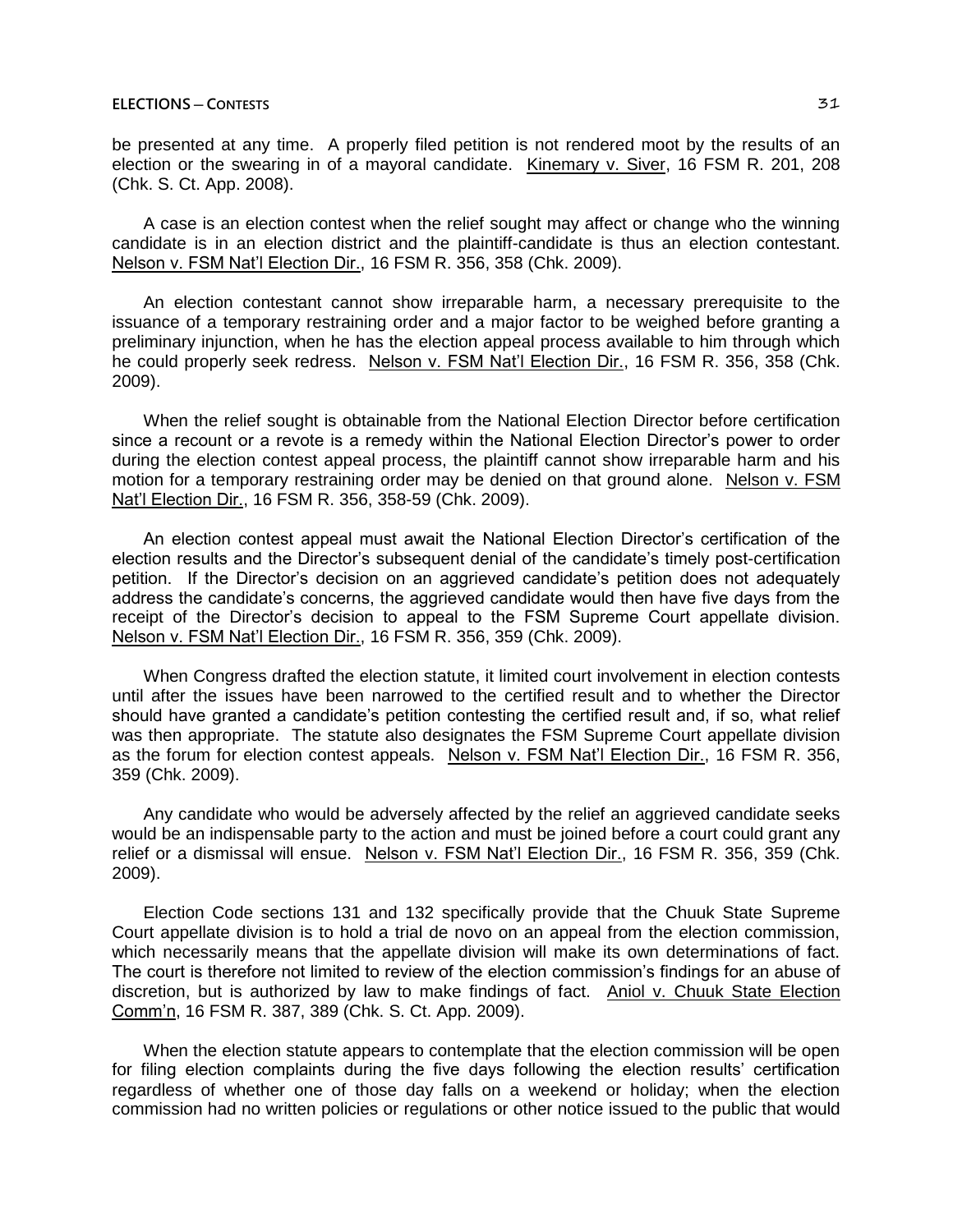reasonably inform a complainant that the election commission would be open at reasonable, specified times for filing election contests each of the five days following the results' certification; when the election contestant was not reasonably informed that he could file his verified complaint on Saturday, March 14, rather than filing it on the following Monday, as he had done; when the contestant had sought to file his verified complaint on Saturday, but the election commission office was not open for filing; and when, even if there had been written policies or regulations or other reasonable public notice, the commission was not, in fact, open for filing when petitioner sought to file his complaint within the five-day deadline, the court will conclude that the verified election complaint's Monday filing was timely under the circumstances and remand the matter back to the election commission for an expedited ruling. Aten v. Chuuk State Election Comm'n, 16 FSM R. 390, 391-92 (Chk. S. Ct. App. 2009).

A case is an election contest when the relief sought may affect, change, or prevent the change of who the winning candidates are. Ueda v. Chuuk State Election Comm'n, 16 FSM R. 392, 394 (Chk. 2009).

An election contestant cannot show irreparable harm, a necessary prerequisite to the issuance of a temporary restraining order and a major factor to be weighed before granting a preliminary injunction, when he has the election appeal process available to him through which he could properly seek redress. Ueda v. Chuuk State Election Comm'n, 16 FSM R. 392, 394 (Chk. 2009).

Jurisdiction over election contests rests purely on statutory and constitutional provisions, and courts have no inherent power to determine election contests. The determination of such contests are a judicial function only when and to the extent that the determination is authorized by statute. Ueda v. Chuuk State Election Comm'n, 16 FSM R. 392, 394 (Chk. 2009).

When a candidate seeks relief that would result either in him being confirmed the winning candidate or preventing another candidate from such a confirmation or relief could affect an election's outcome, it is an election contest. Ueda v. Chuuk State Election Comm'n, 16 FSM R. 395, 397 (Chk. 2009).

The FSM Supreme Court trial division lacks jurisdiction over an election contest in a Chuuk state election since jurisdiction over election contests rests purely on statutory and constitutional provisions, and courts otherwise have no inherent power to determine election contests, and since the determination of such contests is a judicial function only when and to the extent that the determination is authorized by statute. Ueda v. Chuuk State Election Comm'n, 16 FSM R. 395, 397 (Chk. 2009).

The court lacks subject-matter jurisdiction over a case when, if applied, the general principle that courts should first consider any non-constitutional grounds that might resolve the issue because unnecessary constitutional adjudication ought to be avoided, would unmask the case as an election contest and the matter would accordingly be dismissed. Ueda v. Chuuk State Election Comm'n, 16 FSM R. 395, 398 (Chk. 2009).

An election contest is a proceeding to challenge the results of an election. Doone v. Chuuk State Election Comm'n, 16 FSM R. 407, 410 (Chk. S. Ct. App. 2009).

The pleading requirements for filing an election contest are liberal. An election contestant must file a verified, written complaint with the election commission setting forth the contestant's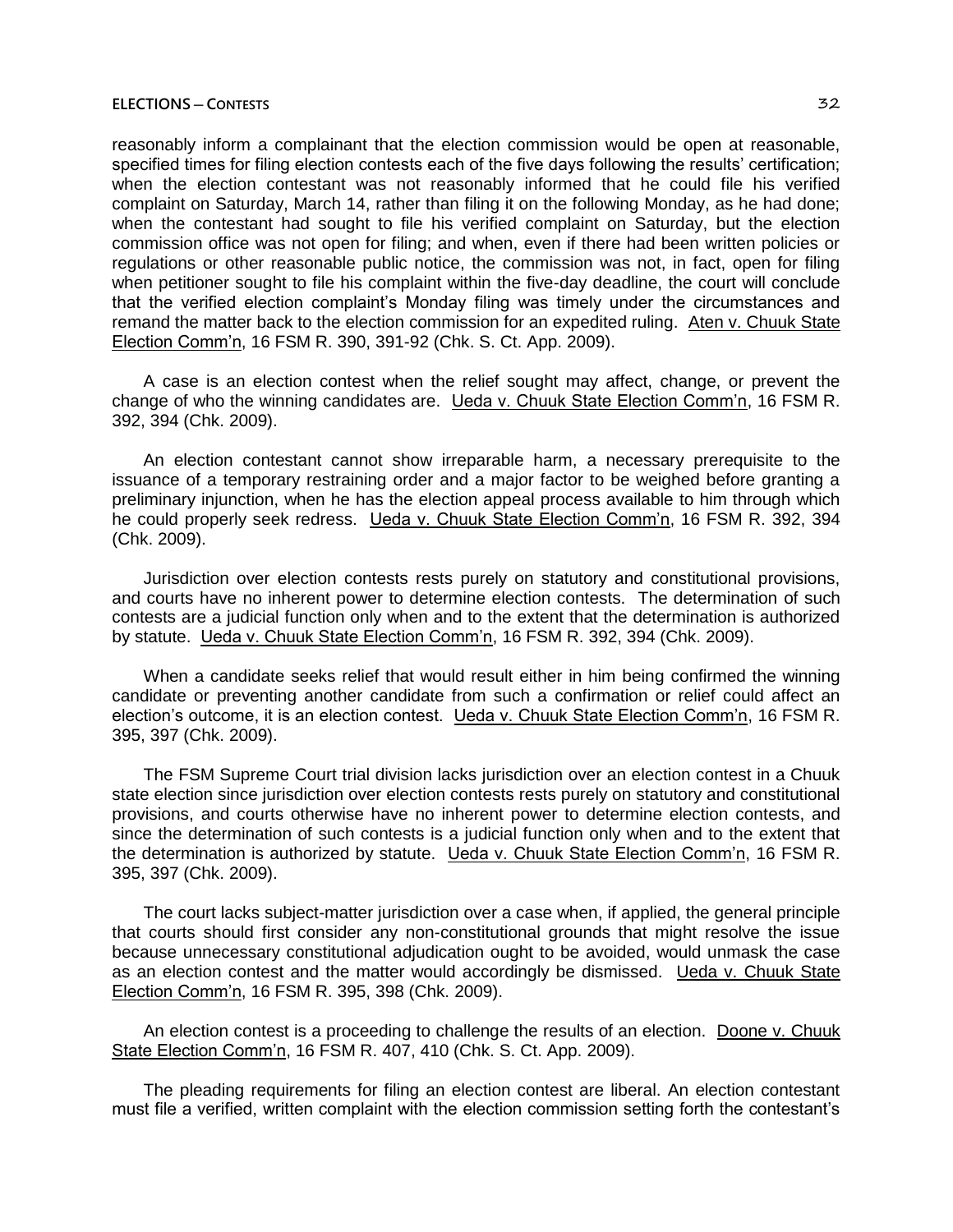name and that he is a voter in the state, municipality or precinct where the contested election was held; the defendant's name; the office; and the particular grounds of contest, and the complaint must not be rejected, nor the proceeding dismissed by the commission or any court, for want of form, if the grounds of the contest are alleged with such certainty as will advise the defendant of the particular ground or cause for which the election is contested. Doone v. Chuuk State Election Comm'n, 16 FSM R. 407, 410 (Chk. S. Ct. App. 2009).

When the petitioners' complaint to the election commission shows numerous, specific allegations of misconduct resulting in election irregularities and when, based on these allegations, the petitioners challenge the election results and request relief that could change the election's outcome, the allegations are set forth with sufficient certainty to advise the defendants of the grounds for the contest, and since the petitioners' complaint challenges the election results with sufficient certainty, it should be treated as an election contest and not an action against the commissioners in their individual capacities. If there is a basis for criminal or civil liability against election commission officials in their individual capacities, the allegations may be pursued in a separate action within the discretion of the Attorney General or an independent prosecutor. Doone v. Chuuk State Election Comm'n, 16 FSM R. 407, 410 (Chk. S. Ct. App. 2009).

A complainant before the election commission may name as a defendant a person whose election or qualifications are contested or persons receiving an equal or larger number of votes, other than the contestant, and the election commission or an individual member may also be a defendant. If the election commission believes that the commission is an indispensable party to the action, it can easily order that it be named a party to the action. Doone v. Chuuk State Election Comm'n, 16 FSM R. 407, 410-11 (Chk. S. Ct. App. 2009).

The decision as to the court's jurisdiction over an action is one to be made by the court, and the election commission is not empowered to assume or confer whether a court has jurisdiction. The election commission is limited to determining its own jurisdiction. Doone v. Chuuk State Election Comm'n, 16 FSM R. 407, 411 (Chk. S. Ct. App. 2009).

An election contestant must file a verified complaint with the election commission within five days after the declaration of the election result by the body canvassing the returns. The deadline for filing a complaint with the election commission is jurisdictional. If the complainant fails to meet the deadline, then the election commission has no jurisdiction. Doone v. Chuuk State Election Comm'n, 16 FSM R. 407, 411 (Chk. S. Ct. App. 2009).

A timely-filed election complaint confers jurisdiction in the election commission. Doone v. Chuuk State Election Comm'n, 16 FSM R. 407, 411 (Chk. S. Ct. App. 2009).

A court will refrain from addressing whether it has jurisdiction over an election contest when the matter is merely hypothetical and not a justiciable controversy, but if the issue comes properly before the court and if it appears that the court lacks jurisdiction over the complaint's subject matter, the court would dismiss the action. Doone v. Chuuk State Election Comm'n, 16 FSM R. 407, 411 (Chk. S. Ct. App. 2009).

An appeal is an election contest when a candidate seeks relief that would result either in him being confirmed the "winning candidate" or preventing another candidate from such a confirmation or the relief could affect an election's outcome. Nelson v. FSM Nat'l Election Dir., 16 FSM R. 414, 419 (App. 2009).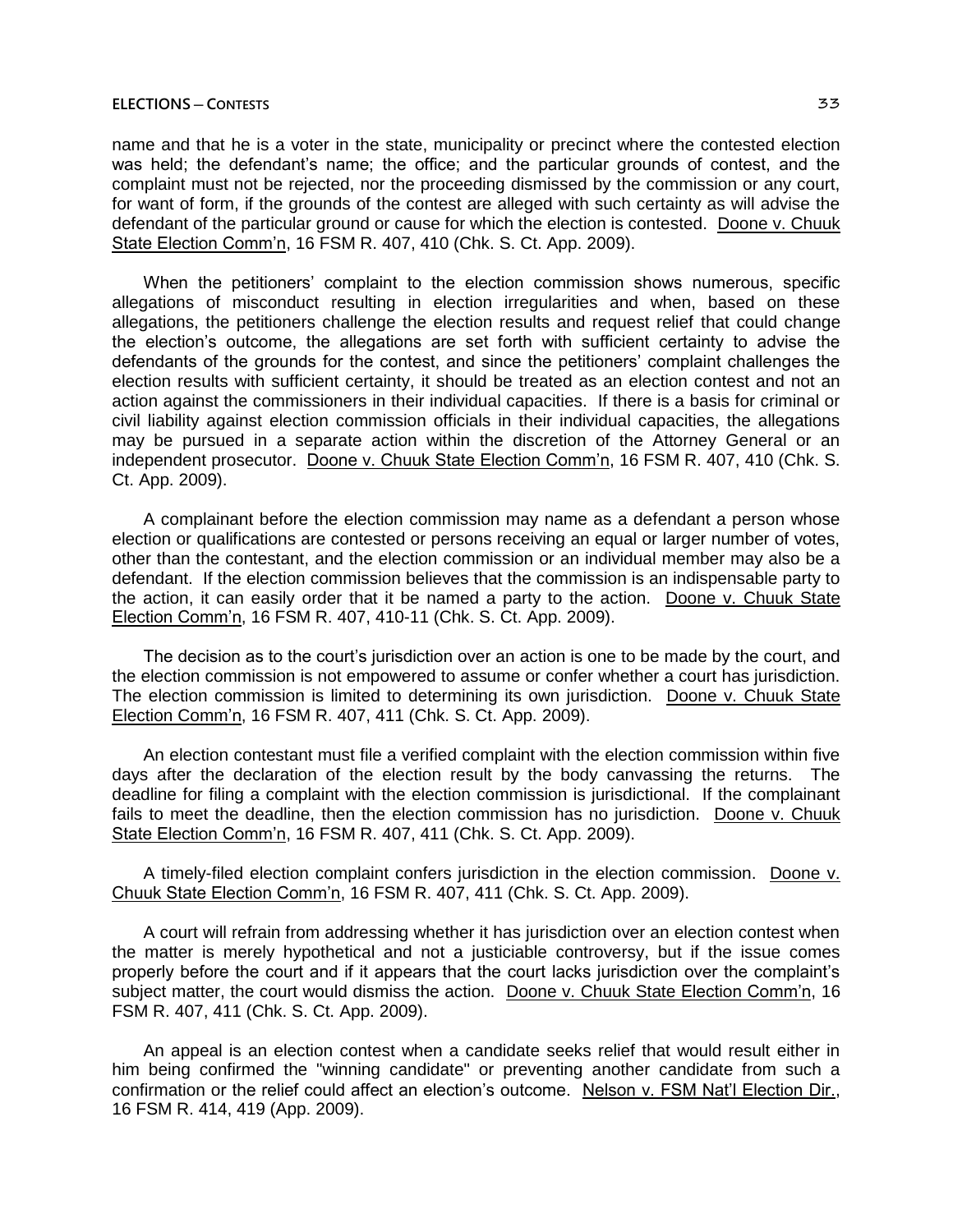Constitutions and statutes provide, as a part of the election machinery, the procedure by which election results may be contested, and such contests are regulated wholly by these constitutional or statutory provisions. A strict observance of the steps necessary to give us jurisdiction over an election contest is required, and if these steps are not followed, the court is powerless to entertain such proceedings. Nelson v. FSM Nat'l Election Dir., 16 FSM R. 414, 419 (App. 2009).

An aggrieved candidate may, within five days after receipt of the National Election Director's decision granting or denying a petition for a recount or a revote, appeal that decision to the FSM Supreme Court appellate division. A post-certification petition, and a decision thereon, is a prerequisite to an appeal to the court. Nelson v. FSM Nat'l Election Dir., 16 FSM R. 414, 419 (App. 2009).

If the possibility of double voting is alleged, the burden is on the election appellant to show that it is likely to have occurred; he cannot rely solely on an assertion that double voting is possible. Nelson v. FSM Nat'l Election Dir., 16 FSM R. 414, 420 n.4 (App. 2009).

A petition presented to the National Election Director must contain a) a statement of the nature, location and extent of the election fraud or error that forms the basis of the petition; b) a statement of the form of relief the petitioner seeks; c) a list of election records and witnesses that will establish the existence of election error or fraud, specifying how each record or official listed is relevant to the petition's allegations; and d) affidavits, documents and any other evidence in support of the petition. Nelson v. FSM Nat'l Election Dir., 16 FSM R. 414, 420 (App. 2009).

When an election contestant's shifting allegations of irregularities (the allegations shifted from misreporting or tampering with the reported results to double-voting) and his later exhibits could have been an appropriate basis for a post-certification petition to the National Election Director, but instead of filing the required post-certification petition, the contestant filed a court appeal, the court cannot conduct a meaningful appellate review in such a manner and therefore cannot consider them because these issues and exhibits would, if allowed, come before the court without the benefit of the National Election Director's reasoned review and decision. Nelson v. FSM Nat'l Election Dir., 16 FSM R. 414, 420-21 (App. 2009).

If an election contestant's appeal is considered as only a claim challenging the acceptability of votes, the five-day time frame to appeal the National Election Commissioner's denial of that claim would start then even though a recount was pending because an FSM Supreme Court appellate division decision may have the effect of disallowing challenged votes but shall not halt or delay balloting or counting and tabulating. Nelson v. FSM Nat'l Election Dir., 16 FSM R. 414, 421 (App. 2009).

A candidate's only appeal from the certification of an election or the declaration of the winning candidate is to file a petition with the National Election Director within seven days of the certification, and, if the candidate is still aggrieved after the National Election Director's decision on the post-certification petition, then he or she may appeal to the FSM Supreme Court appellate division. The Election Code does not authorize an appeal of a certification of election directly to the FSM Supreme Court. Nelson v. FSM Nat'l Election Dir., 16 FSM R. 414, 421-22 (App. 2009).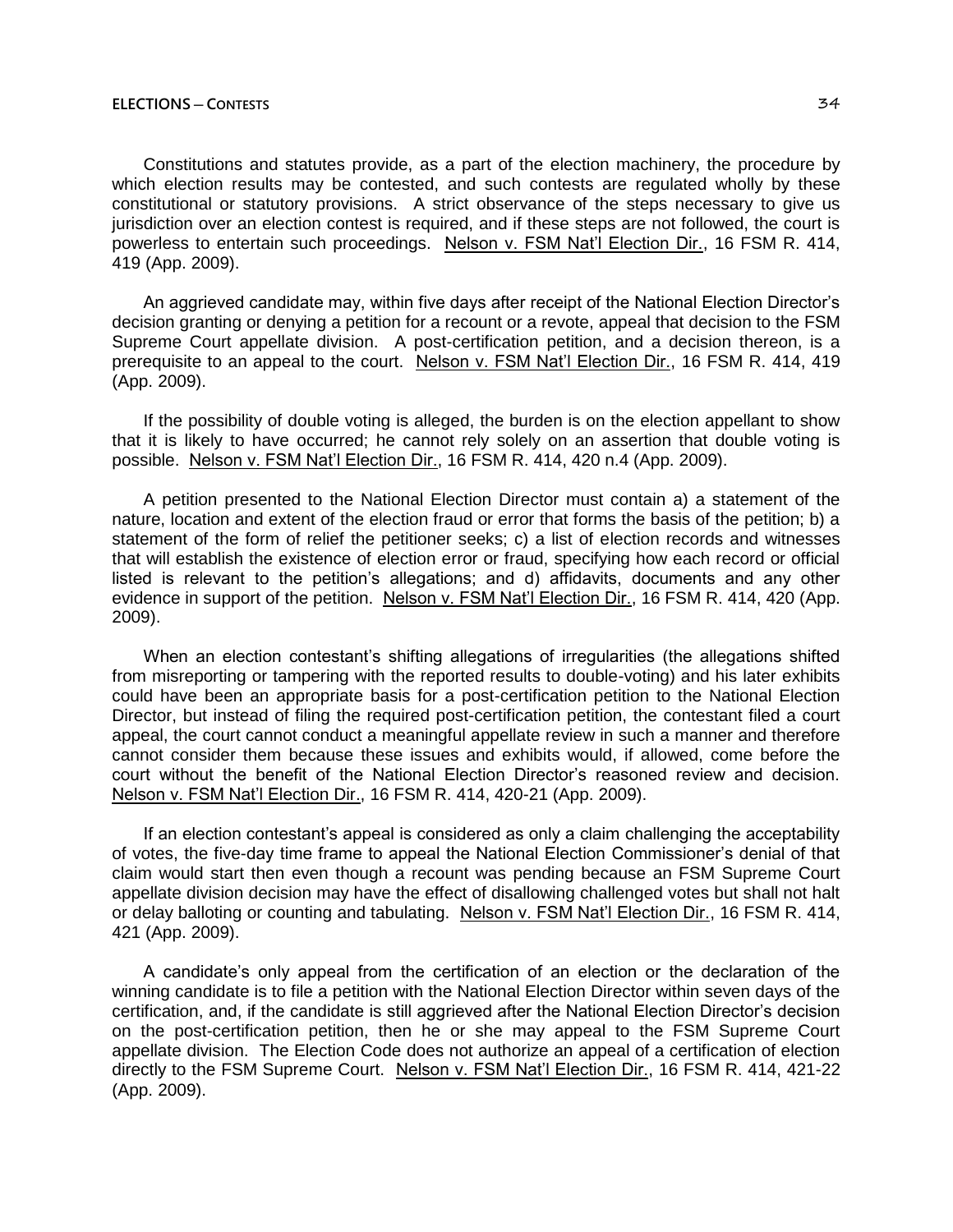An election appeal filed too soon will be dismissed as premature (unripe) because the statute does not grant the court jurisdiction over election cases until the administrative steps and time frames have been adhered to. Nelson v. FSM Nat'l Election Dir., 16 FSM R. 414, 422 (App. 2009).

Although there are rare occasions when an equitable remedy may be proper in an election case, overlooking or extending a deadline to file an appeal is not one of them. Statutory deadlines to file appeals are jurisdictional, and if the deadline has not been strictly complied with the adjudicator is without jurisdiction over the matter once the deadline has passed. Nelson v. FSM Nat'l Election Dir., 16 FSM R. 414, 422 (App. 2009).

The timing provisions for the election commission to rule on an election contest provide that once the state election commission begins a special session, it has two days to reach a determination of the contest. The court reads the two-day deadline as directory, not mandatory. Because the deadline is directory, an election contest is not effectively denied if the election commission fails to reach a determination within two days, so long as the commission is taking reasonable steps to determine the contest as quickly as possible. Doone v. Chuuk State Election Comm'n, 16 FSM R. 459, 462 (Chk. S. Ct. App. 2009).

A court cannot conclude that there was an effective denial of an election petition until there is a determination as to what, if any, substantive action to determine the contest was taken by the election commission. Doone v. Chuuk State Election Comm'n, 16 FSM R. 459, 463 (Chk. S. Ct. App. 2009).

If an election complaint was not timely filed with the election commission, then neither the election commission nor the court have jurisdiction over the election contest. Because statutory filing deadlines are generally mandatory, whether the complaint was timely filed is a jurisdictional question and therefore potentially dispositive of a contest. That determination is initially the election commission's to make, as it involves factual questions going to its own iurisdiction. Doone v. Chuuk State Election Comm'n, 16 FSM R. 459, 463 (Chk. S. Ct. App. 2009).

Until the election commission determines the election contest, or there is otherwise an appeal from a final order or a determinate effective denial, administrative remedies have not been exhausted and such an election contest will, therefore, be remanded to the election commission for further proceedings. Doone v. Chuuk State Election Comm'n, 16 FSM R. 459, 463 (Chk. S. Ct. App. 2009).

Since, in an election contest appeal, the Chuuk State Supreme Court appellate division is statutorily required to conduct a trial instead of the usual appellate proceeding and since the Election Law itself does not prescribe rules of procedure, the court has, when necessary, followed procedures analogous to those in the Civil Procedure Rules. Bisaram v. Oneisom Election Comm'n, 16 FSM R. 475, 477 (Chk. S. Ct. App. 2009).

In ruling on a motion to dismiss for failure to prosecute an election contest, the court also takes into consideration the vigilance required of an election contestant to prosecute his claim to a speedy resolution. Due to the time sensitivity of election contests, continuances should rarely if ever be granted since the public interest and the litigants' private rights demand that proceedings be resolved as soon as consistent with justice and orderly process. Bisaram v. Oneisom Election Comm'n, 16 FSM R. 475, 478 (Chk. S. Ct. App. 2009).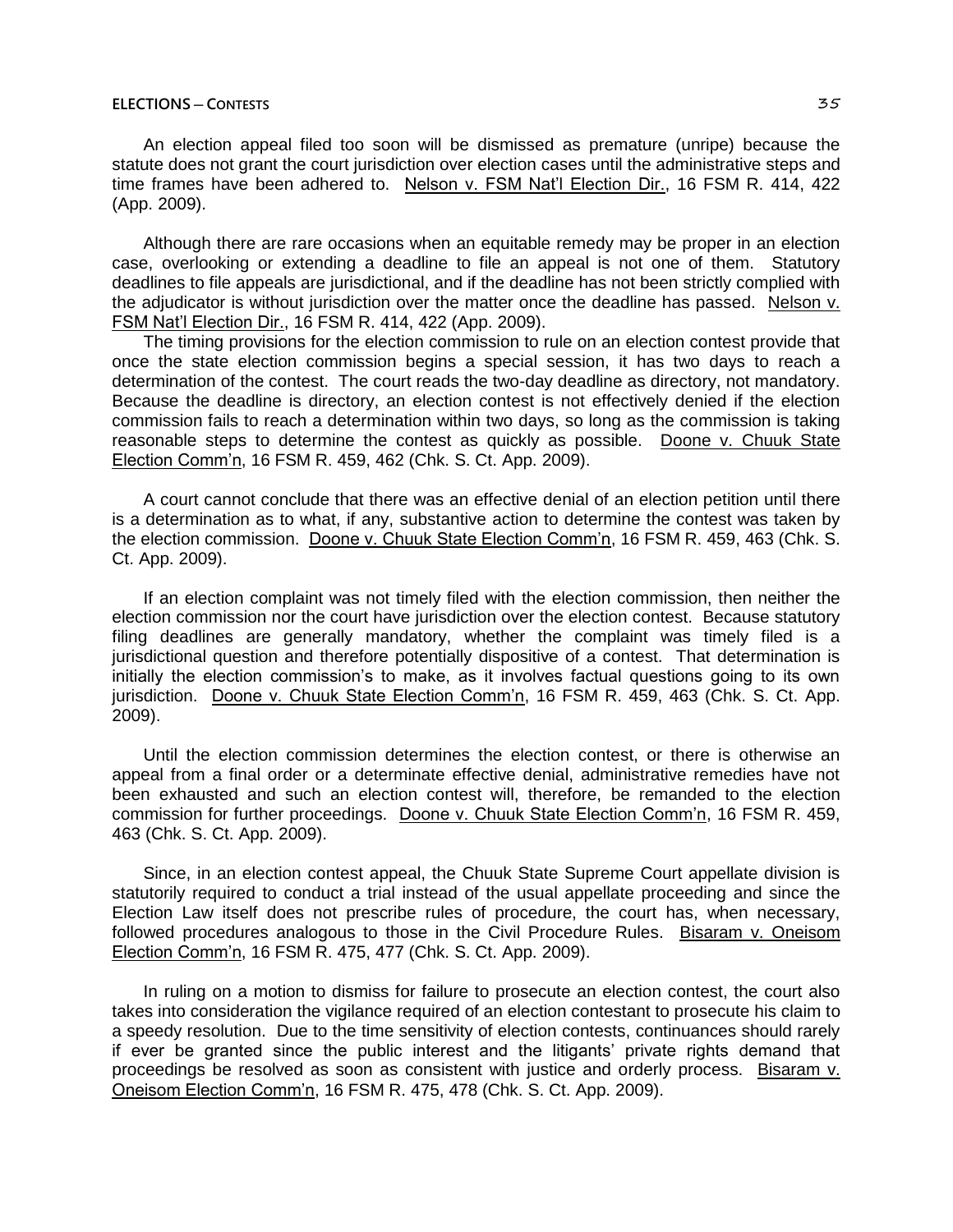The burden is on the election contestant to be vigilant and to prosecute his claim diligently to a speedy resolution. When a contestant has not done this; when the contestant's explanation for not complying with the court's order for a pre-trial record was not consistent with a good faith effort to prosecute his appeal; when the contestant otherwise took no action to expedite his appeal's resolution; and when an election contestant, without reasonable justification, failed to comply with a court order requiring a filing by a set deadline or his claim would be deemed abandoned; and when he has not taken steps to diligently pursue the speedy resolution of the election contest, the court is justified in concluding that the prosecution of the claim has been abandoned and will grant a motion to dismiss for failure to prosecute. Bisaram v. Oneisom Election Comm'n, 16 FSM R. 475, 478 (Chk. S. Ct. App. 2009).

An election contest petitioners' failure to name all real parties in interest in their pleadings can subject the court's rulings to being later challenged by the real parties in interest as a violation of their due process rights to defend their interest in the action. Doone v. Chuuk State Election Comm'n, 16 FSM R. 513, 516 n.1, 517 (Chk. S. Ct. App. 2009).

Absent a showing that the election commission had failed to take meaningful action on their complaint since the court's remand, the court could not take jurisdiction over the remanded election contest since, if the court had taken jurisdiction over the merits of the case before administrative remedies had been exhausted, it would have circumvented the power vested in the election commission to have primary jurisdiction over election contests and the court's rulings would have been subjected to appeal for lack of jurisdiction when administrative remedies had not yet been exhausted. Doone v. Chuuk State Election Comm'n, 16 FSM R. 513, 517 (Chk. S. Ct. App. 2009).

Matters of statutory interpretation are issues of law that the court reviews de novo. Doone v. Chuuk State Election Comm'n, 16 FSM R. 513, 518 (Chk. S. Ct. App. 2009).

In an election contest appeal in the Chuuk State Supreme Court appellate division, the court will hold a trial on an issue of fact. Doone v. Chuuk State Election Comm'n, 16 FSM R. 513, 518 (Chk. S. Ct. App. 2009).

In an election contest trial in the appellate division, a respondent may, after presentation of the petitioner's case, move for dismissal on the ground that the petitioner has not carried his burden of proof for the relief sought. The court will consider this as a motion analogous to a Civil Procedure Rule 41(b) motion in the trial division. The motion may therefore be made on the ground that upon the facts and the law the petitioner has shown no right to relief, and the appellate court, as the trier of facts, may then make findings of fact and conclusions of law and render judgment against the petitioner. Doone v. Chuuk State Election Comm'n, 16 FSM R. 513, 518 (Chk. S. Ct. App. 2009).

Whether an election complaint is timely filed is a matter of great importance in election contests, as an untimely complaint will prevent an adjudicator from ruling on the contest for lack of jurisdiction since an adjudicator's jurisdiction over election contests is limited to the constitutional or statutory provision expressly or impliedly giving it that authority. Doone v. Chuuk State Election Comm'n, 16 FSM R. 513, 518 (Chk. S. Ct. App. 2009).

Under the Chuuk Election Law, initially, an election contestant must file a verified complaint with the election commission within five days after the declaration of the election result by the body canvassing the returns. This deadline for filing a complaint with the election commission is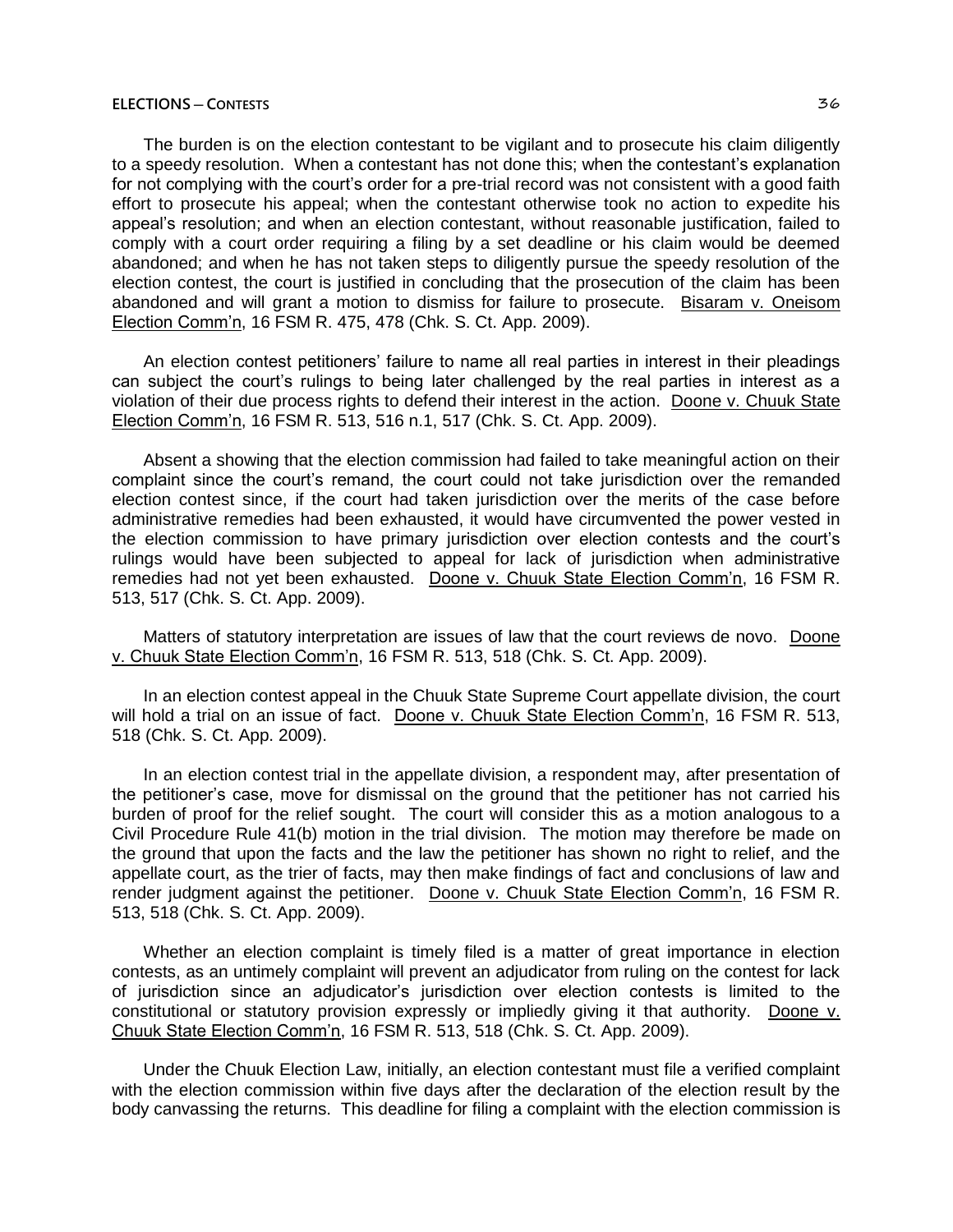mandatory, and, if the complainant fails to strictly comply with the deadline for filing a verified complaint, the complaint will be dismissed for lack of jurisdiction. Doone v. Chuuk State Election Comm'n, 16 FSM R. 513, 518 (Chk. S. Ct. App. 2009).

An election contestant must file a verified complaint. An oral complaint does not satisfy the requirements of a verified complaint, which is a written complaint sworn to under oath. Doone v. Chuuk State Election Comm'n, 16 FSM R. 513, 519 (Chk. S. Ct. App. 2009).

The public announcement of the results, not the date of certification, is the date for determining an election contest filing deadline under the Chuuk Election Law. Doone v. Chuuk State Election Comm'n, 16 FSM R. 513, 519 (Chk. S. Ct. App. 2009).

In an election contest, the court makes findings of fact based on the total record in the case. The petitioner has the burden of proof to prove his case by a preponderance of the evidence. The petitioner satisfies his burden of proof if his evidence is more convincing to the court than that of the respondents. Thus, the petitioners must establish facts in support of their claim by evidence at least sufficient to overbalance any weight of evidence produced by the other parties. Doone v. Chuuk State Election Comm'n, 16 FSM R. 513, 519 (Chk. S. Ct. App. 2009).

When there was no evidence to contradict the election commission's finding of the dates that the election results were announced, the petitioners cannot prove by a preponderance of the evidence that the declaration of the election was after April 11, 2009, which, if it had been, would have made their petition timely and the panel would have remanded the contest to the election commission for a third time. Doone v. Chuuk State Election Comm'n, 16 FSM R. 513, 519 (Chk. S. Ct. App. 2009).

Neither the election commission nor the court can take jurisdiction over an election contest when it is not timely filed. Doone v. Chuuk State Election Comm'n, 16 FSM R. 513, 519 (Chk. S. Ct. App. 2009).

Before the appellate division proceeds to the merits of any action filed as an election contest, the court should determine if it has subject matter jurisdiction because the appellate division has jurisdiction over election contests only to the extent that a constitutional or statutory provision expressly or impliedly gives it that authority. Rayphand v. Chuuk State Election Comm'n, 16 FSM R. 540, 542 (Chk. S. Ct. App. 2009).

The appellate court's authority to hear an election contest arises when there is an appeal from the election commission's ruling on a complaint filed pursuant to section 127, which requires a contestant to file a verified statement of contest with the election commission within five days after the declaration of the election result by the body canvassing the returns thereof. For the appellate division to take subject matter jurisdiction in an election contest, the appellants must have appealed from the election commission's ruling on a complaint that was filed within five days of the declaration of an election's results. But a complaint raising issues regarding an election, but before an election result has been declared, is not an election contest. Rather, jurisdiction over appeals of agency decisions, including those of the state election commission, is vested in trial division. Rayphand v. Chuuk State Election Comm'n, 16 FSM R. 540, 542 (Chk. S. Ct. App. 2009).

Chuuk Election Code, section 138 clearly contemplates that the FSM Supreme Court appellate division may exercise jurisdiction over a Chuuk state election contest even after the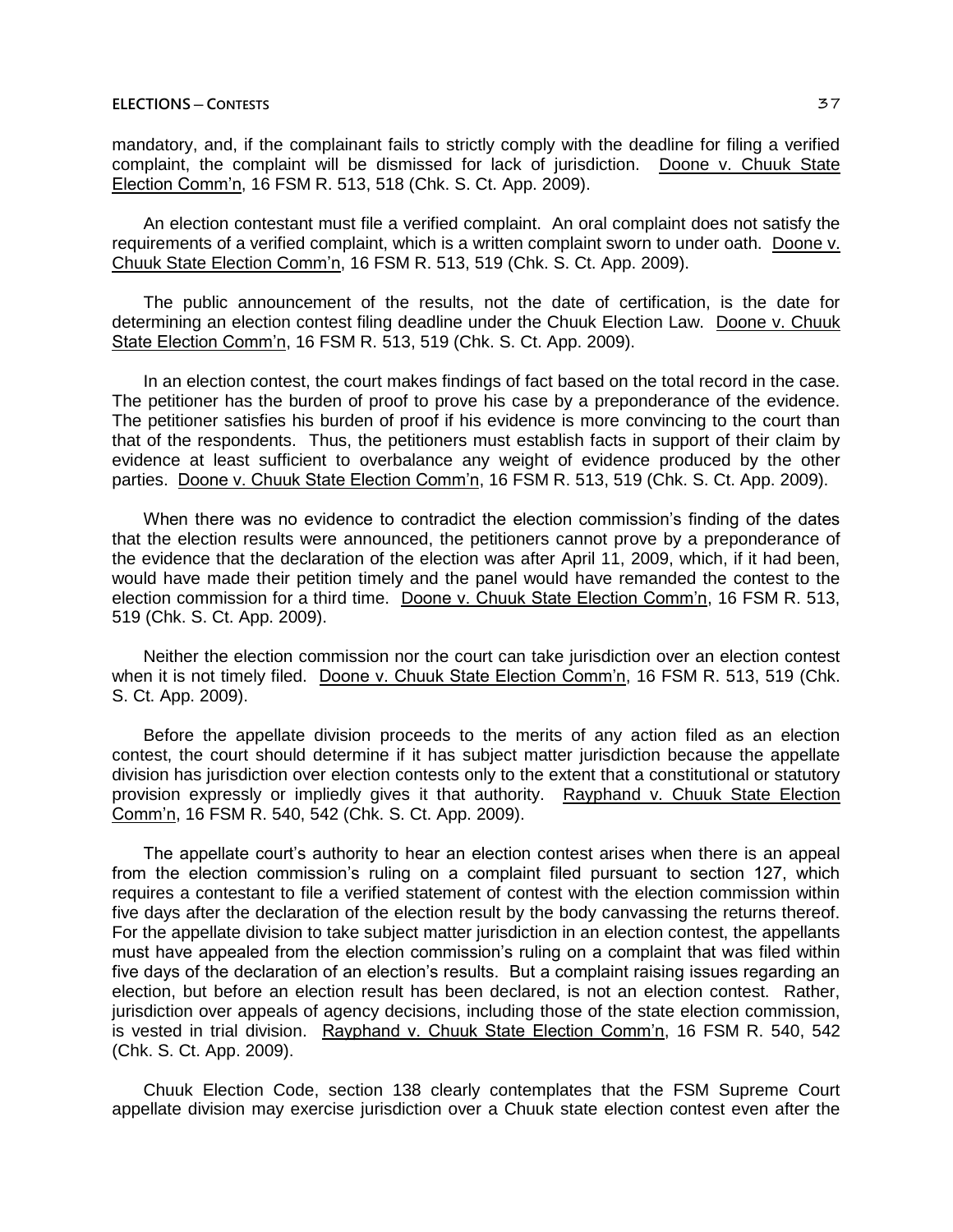candidates that have been declared the winners have been sworn in. Chuuk State Election Comm'n v. Chuuk State Supreme Court App. Div., 16 FSM R. 614, 615 (App. 2009).

A court cannot, for lack of jurisdiction, weigh the likelihood of plaintiff's success on the merits when, pursuant to state law, the merits of his appeal are not before the court because they were duly presented in their proper forum of the appellate division. Jackson v. Chuuk State Election Comm'n, 17 FSM R. 487, 491 (Chk. S. Ct. Tr. 2011).

In the case of a contested election of a member-elect of the Chuuk Senate or House of Representatives, the decision of the specific house concerned prevails. Jackson v. Chuuk State Election Comm'n, 17 FSM R. 492, 494 (Chk. S. Ct. App. 2011).

When, at the close of the petitioner's case-in-chief, the respondents move to dismiss the petitioner's case because he had not shown a right to relief, the Chuuk State Supreme Court appellate division will consider the motion to be analogous to a trial division Civil Procedure Rule 41(b) motion to dismiss although the civil procedure rules apply to the trial division and not the appellate division. Such a motion to dismiss may be made on the ground that on the facts and the law the petitioner has shown no right to relief, and the Chuuk State Supreme Court appellate division, as the trier of fact, may then determine the facts and render judgment against the petitioner or may decline to render any judgment until the close of all the evidence. Hallers v. Yer, 18 FSM R. 644, 647 (Chk. S. Ct. App. 2013).

When determining whether a petitioner has shown a right to relief in an election contest appeal, the Chuuk State Supreme Court appellate division is not required to view the facts in the light most favorable to the petitioner but may draw permissible inferences, and if it determines that the petitioner has not made out a prima facie case, the real party in interest is entitled to have the case dismissed. Even if a petitioner makes out a prima facie case, the Chuuk State Supreme Court appellate division, as the trier of fact, may, in assessing the evidence on a Rule 41(b) or analogous motion, weigh the evidence, resolve any conflicts in it, and decide for itself where the preponderance of the evidence lies, and when weighing the evidence, the court may view the evidence with an unbiased eye without any attendant favorable inferences, and may sift and balance the evidence and give the evidence such weight as it deems fit, and when it renders judgment on the merits against the petitioner by granting a motion to dismiss after the close of the petitioner's case-in-chief, it must make findings of fact and conclusions of law in a manner analogous to Civil Procedure Rule 52(a). Hallers v. Yer, 18 FSM R. 644, 647 (Chk. S. Ct. App. 2013).

When there was an eighty-five vote difference between the petitioner and the real party in interest; when, weighing the evidence with an unbiased eye, the Chuuk State Supreme Court appellate division determined that the petitioner did not show that the possible tabulation inaccuracies, even in the unlikely event that they were all in the real part in interest's favor, were enough that there was a substantial chance that the election's outcome was affected; and when, even if the Chuuk State Supreme Court appellate division were to view the facts in the light most favorable to the petitioner and gave the petitioner the benefit of all reasonable inferences, it still would not have been more likely than not that if a more accurate vote count were obtained through a recount the vote totals would have changed enough so that there was a substantial chance that the election's outcome would be affected; the petitioner failed to carry his burden of proof to show that upon the facts and the law he had a right to relief and the Chuuk State Supreme Court appellate division therefore may, on motion made after the presentation of the petitioner's case-in-chief, dismiss the case. Hallers v. Yer, 18 FSM R. 644, 648 (Chk. S. Ct.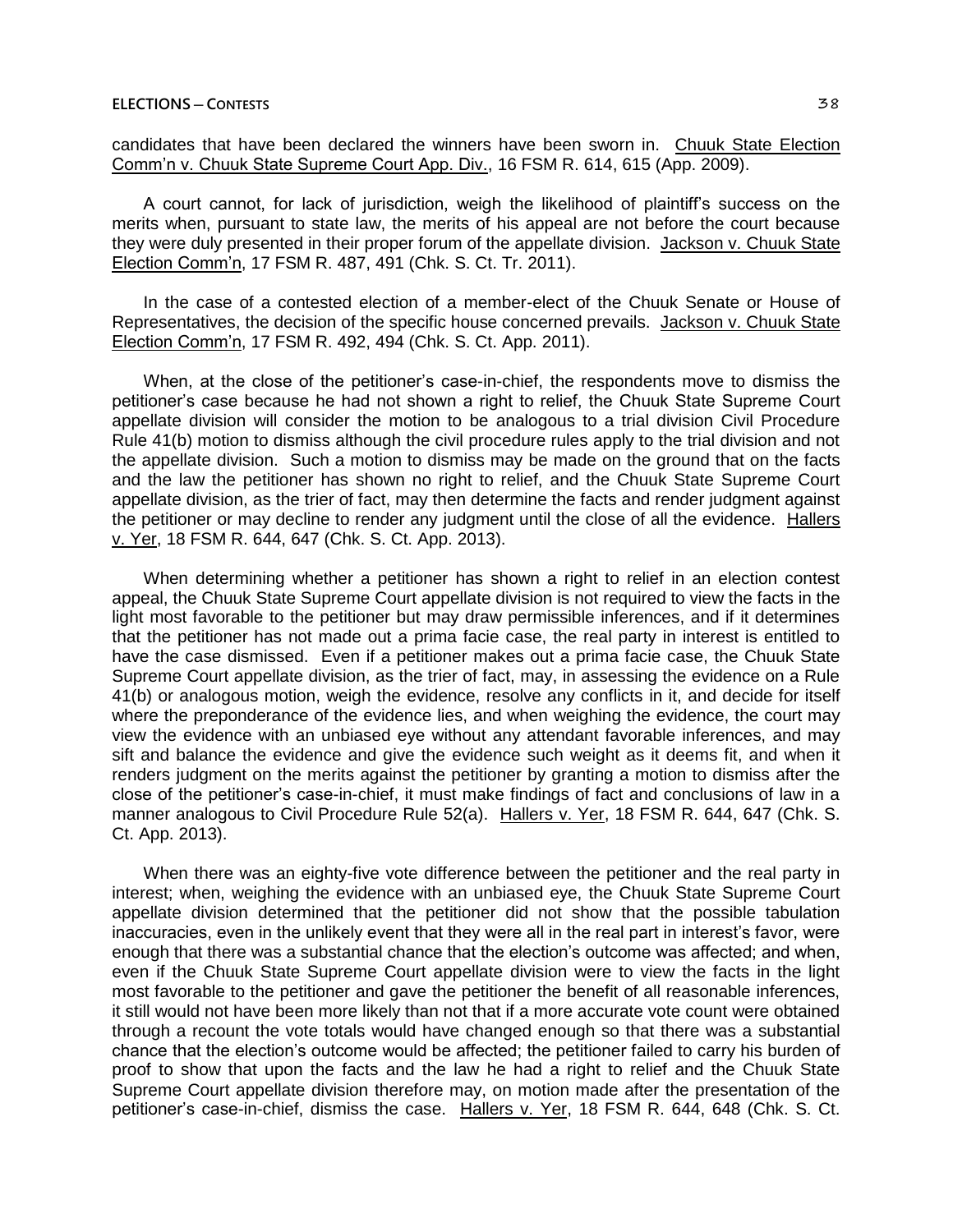### App. 2013).

Without the Chuuk State Election Commission case record, including but not limited to the complaint and the Commission's decision, the court cannot determine whether certain requirements before retaining jurisdiction were met: 1) whether the Chuuk State Election Commission case was filed within the prescribed time and 2) whether the Chuuk State Election Commission case was filed as a verified complaint. Iron v. Chuuk State Election Comm'n, 20 FSM R. 39, 41 (Chk. S. Ct. App. 2015).

Whether an election complaint is timely filed is a matter of great importance in election, as an untimely complaint will prevent an adjudicator from ruling on the contest for lack of jurisdiction. An adjudicator's jurisdiction over election contest is limited to the constitutional or statutory provision expressly or impliedly giving it that authority. A strict observance to the steps necessary to give jurisdiction is required, and the jurisdictional facts must appear on the face of a proceeding. Iron v. Chuuk State Election Comm'n, 20 FSM R. 39, 41 (Chk. S. Ct. App. 2015).

When the appellant cannot verify to the court that the election contest requirements were met, the court lacks the jurisdiction. Iron v. Chuuk State Election Comm'n, 20 FSM R. 39, 41 (Chk. S. Ct. App. 2015).

### ─ Court Jurisdiction

A writ of prohibition is proper to prevent a trial court from exercising equity jurisdiction in an election case. Election Comm'r v. Petewon, 6 FSM R. 491, 500 (Chk. S. Ct. App. 1994).

Courts of equity are without jurisdiction to enforce purely political rights. Matters concerning the conduct of elections are usually left to the political branches and the courts generally have no jurisdiction until after the elections are held. Election Comm'r v. Petewon, 6 FSM R. 491, 500 (Chk. S. Ct. App. 1994).

Generally speaking, elections are conducted and carried out and administered by the executive and legislative branches. Courts do not have a primary position in that traditional scheme. The election law states the time at which the court has the right of entertaining an appeal from the final action of the National Election Director. Wiliander v. Siales, 7 FSM R. 77, 79 (Chk. 1995).

When the state election law requiring election appeals to go directly to the state court appellate division has a provision applying the law to municipal elections if the municipal constitution or law so provides and there is no such municipal provision, then jurisdiction over the election appeal does not lie in the state court appellate division in the first instance. Aizawa v. Chuuk State Election Comm'r, 8 FSM R. 245, 247 (Chk. S. Ct. Tr. 1998).

When the state judiciary act gives the state court trial division authority to review all actions of an agency of the government, the trial division has jurisdiction over an appeal of the state election commissioner's denial of a petition to set aside a municipal election. Aizawa v. Chuuk State Election Comm'r, 8 FSM R. 245, 247 (Chk. S. Ct. Tr. 1998).

The Chuuk State Supreme Court trial division had jurisdiction to hear an election appeal from an election conducted, pursuant to the governor's emergency declaration, under a state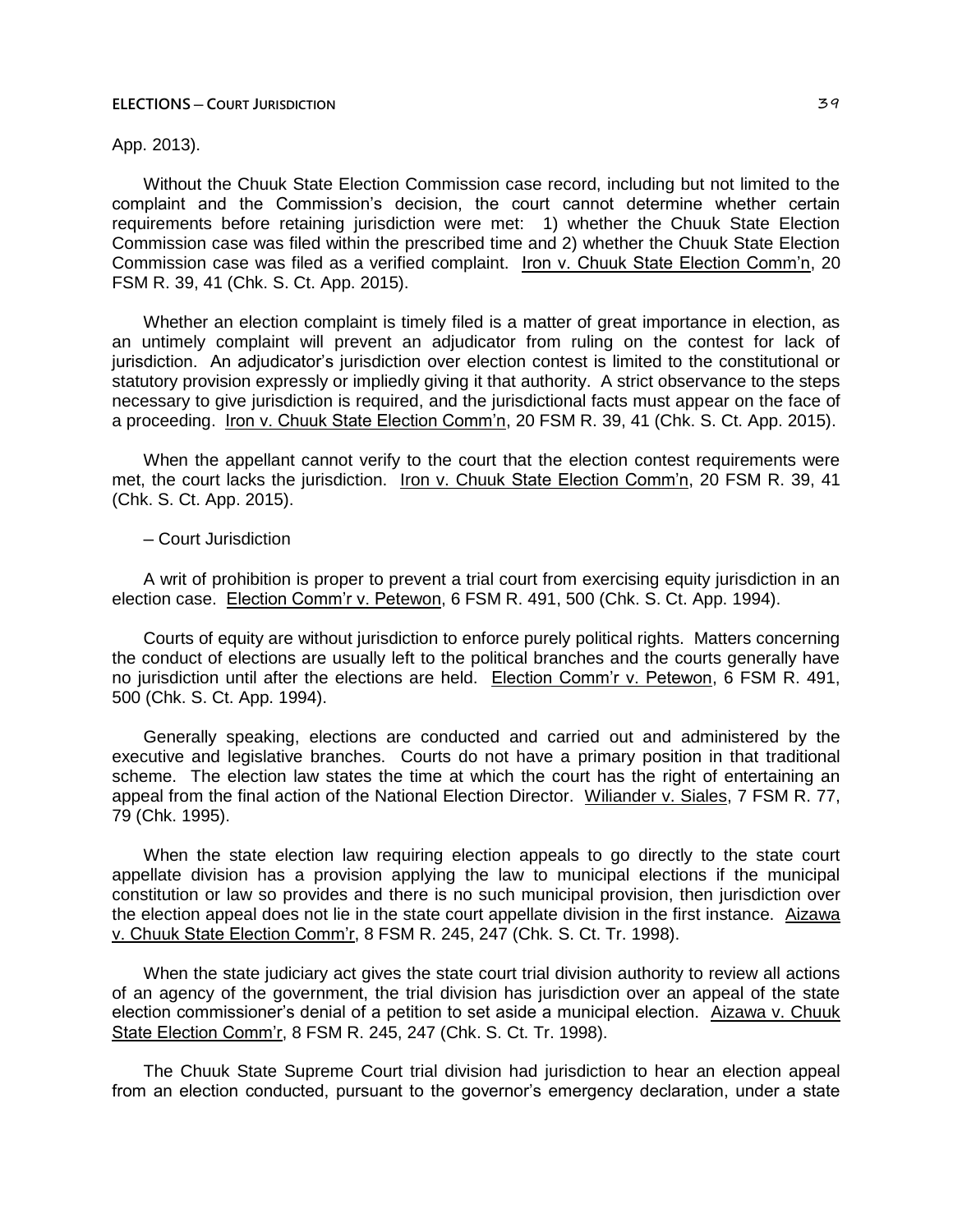law providing for such jurisdiction. Aizawa v. Chuuk State Election Comm'r, 8 FSM R. 275, 280 n.1 (Chk. S. Ct. Tr. 1998).

A decision of the Chuuk Election Commission may be appealed to the Chuuk State Supreme Court appellate division. David v. Uman Election Comm'r, 8 FSM R. 300d, 300f, 300h (Chk. S. Ct. App. 1998).

The jurisdiction of courts exercising general equity powers does not include election contests, unless it is so provided expressly or impliedly by the constitution or by statute. David v. Uman Election Comm'r, 8 FSM R. 300d, 300g (Chk. S. Ct. App. 1998).

It is a general rule that courts of equity have no inherent power to try contested elections, notwithstanding fraud on the part of the election officers. David v. Uman Election Comm'r, 8 FSM R. 300d, 300g (Chk. S. Ct. App. 1998).

Constitutions and statutes of most jurisdictions provide, as a part of the machinery of elections, a procedure by which election results may be contested. Such contests are regulated wholly by the constitutional or statutory provisions. A strict observance to the steps necessary to give jurisdiction is required, and the jurisdictional facts must appear on the face of the proceedings. If these steps are not followed, courts are powerless to entertain such proceedings. David v. Uman Election Comm'r, 8 FSM R. 300d, 300g (Chk. S. Ct. App. 1998).

Election contests are purely statutory, and the courts have no inherent power to determine election contests, the determination of such contests being a judicial function only when and to the extent that the determination is authorized by statute. David v. Uman Election Comm'r, 8 FSM R. 300d, 300h (Chk. S. Ct. App. 1998).

If the Chuuk State Supreme Court appellate division has original jurisdiction to decide an election contest, there must be a specific constitutional or statutory provision giving the appellate division that authority. David v. Uman Election Comm'r, 8 FSM R. 300d, 300h (Chk. S. Ct. App. 1998).

The Chuuk State Supreme Court appellate division has no original jurisdiction to entertain an appeal directly from a municipal election commissioner. David v. Uman Election Comm'r, 8 FSM R. 300d, 300i (Chk. S. Ct. App. 1998).

The jurisdiction of courts exercising general equity powers does not include election contests, unless it is so provided expressly or impliedly by the constitution or by statute. Mathew v. Silander, 8 FSM R. 560, 562 (Chk. S. Ct. Tr. 1998).

It is a general rule that courts of equity have no inherent power to try contested elections, notwithstanding fraud on the part of the election officers. Mathew v. Silander, 8 FSM R. 560, 562 (Chk. S. Ct. Tr. 1998).

The constitutions and statutes of most jurisdictions provide, as a part of the machinery of elections, a procedure by which election results may be contested. Such contests are regulated wholly by the constitutional or statutory provisions. They are not actions at law or suits in equity, and were unknown to the common law. The proceedings are special and summary in their nature. A strict observance to the steps necessary to give jurisdiction is required, and the jurisdictional facts must appear on the face of the proceedings. If these steps are not followed,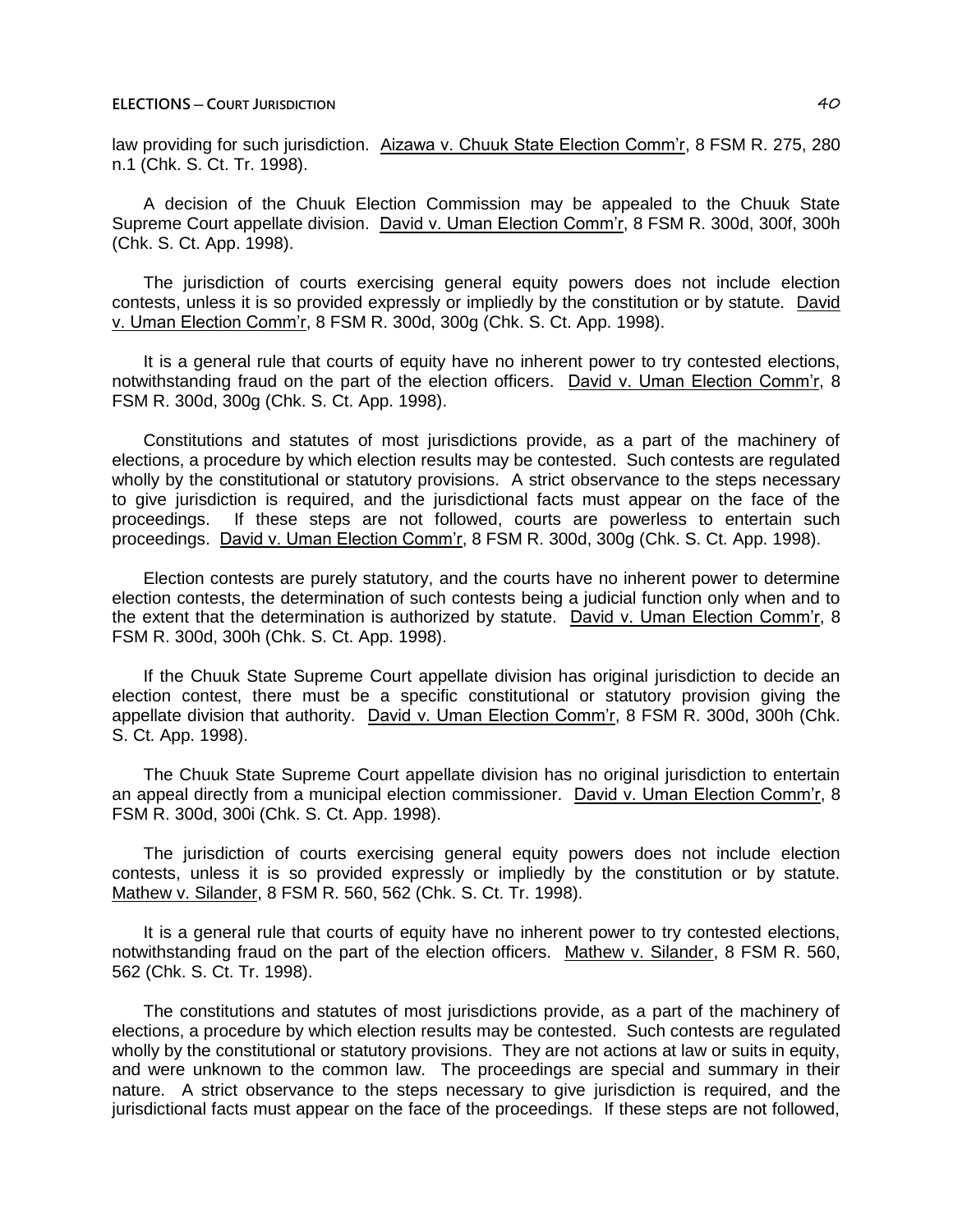courts are powerless to entertain such proceedings. Mathew v. Silander, 8 FSM R. 560, 563 (Chk. S. Ct. Tr. 1998).

The determination of an election contest is a judicial function only so far as authorized by the statute. The court exercising the jurisdiction does not proceed according to the course of the common law, but must resort to the statute alone to ascertain its powers and mode of procedure. Mathew v. Silander, 8 FSM R. 560, 563 (Chk. S. Ct. Tr. 1998).

The Chuuk State Supreme Court trial division could have had jurisdiction over election commission appeals had the legislature seen fit to grant it such authority, but the Election Law of 1996, provides that Chuuk Election Commission decisions may be appealed to the appellate division. Therefore an election contest appeal in the trial division will be dismissed for lack of jurisdiction. Mathew v. Silander, 8 FSM R. 560, 564 (Chk. S. Ct. Tr. 1998).

When a voter contests any election he must file a written complaint with the Chuuk Election Commission. If the contestant is dissatisfied with the Commission's decision, appeal to the Chuuk State Supreme Court appellate division can be had, and if the contestant is dissatisfied with the Chuuk State Supreme Court appellate division's decision, appeal to the FSM Supreme Court can be had. The Chuuk State Supreme Court trial division is without jurisdiction to hear an election contest. Phillip v. Phillip, 9 FSM R. 226, 228 (Chk. S. Ct. Tr. 1999).

The issue of whether a person is entitled to have his name placed on the ballot is an election case, over which neither division of the Chuuk State Supreme Court has original jurisdiction, and which is placed solely in the hands of the Chuuk State Election Commission with the Chuuk State Supreme Court appellate division having jurisdiction only as provided in the Election Law of 1996. Hethon v. Os, 9 FSM R. 534, 535 (Chk. S. Ct. Tr. 2000).

The Legislature has, under its power to prescribe by statute for the regulation of the certification of elections and under its power to provide by law for review of administrative agency decisions, the power to place the jurisdiction to review Election Commission decisions in the Chuuk State Supreme Court appellate division rather than in the trial division. Cholymay v. Chuuk State Election Comm'n, 10 FSM R. 145, 155 (Chk. S. Ct. App. 2001).

The primary forum in which election contests must run their course is the election administrative machinery created by Congress. Constitutions and statutes provide, as a part of the machinery of elections, a procedure by which election results may be contested. Such contests are regulated wholly by the constitutional or statutory provisions. A strict observance to the steps necessary to give jurisdiction is required, and the jurisdictional facts must appear on the face of the proceedings. If these steps are not followed, courts are powerless to entertain such proceedings. Wiliander v. National Election Dir., 13 FSM R. 199, 203 (App. 2005).

An election contest appellant has not strictly observed the steps necessary to give the court jurisdiction when he has not filed his appeal within the time frame permitted by statute. Wiliander v. National Election Dir., 13 FSM R. 199, 203 (App. 2005).

The court lacks jurisdiction to hear an election appeal filed too soon because the statute does not grant the court jurisdiction over election cases until the administrative steps and time frames in 9 F.S.M.C. 902 have been adhered to. Such an appeal is therefore dismissed as premature (unripe). Wiliander v. National Election Dir., 13 FSM R. 199, 204 (App. 2005).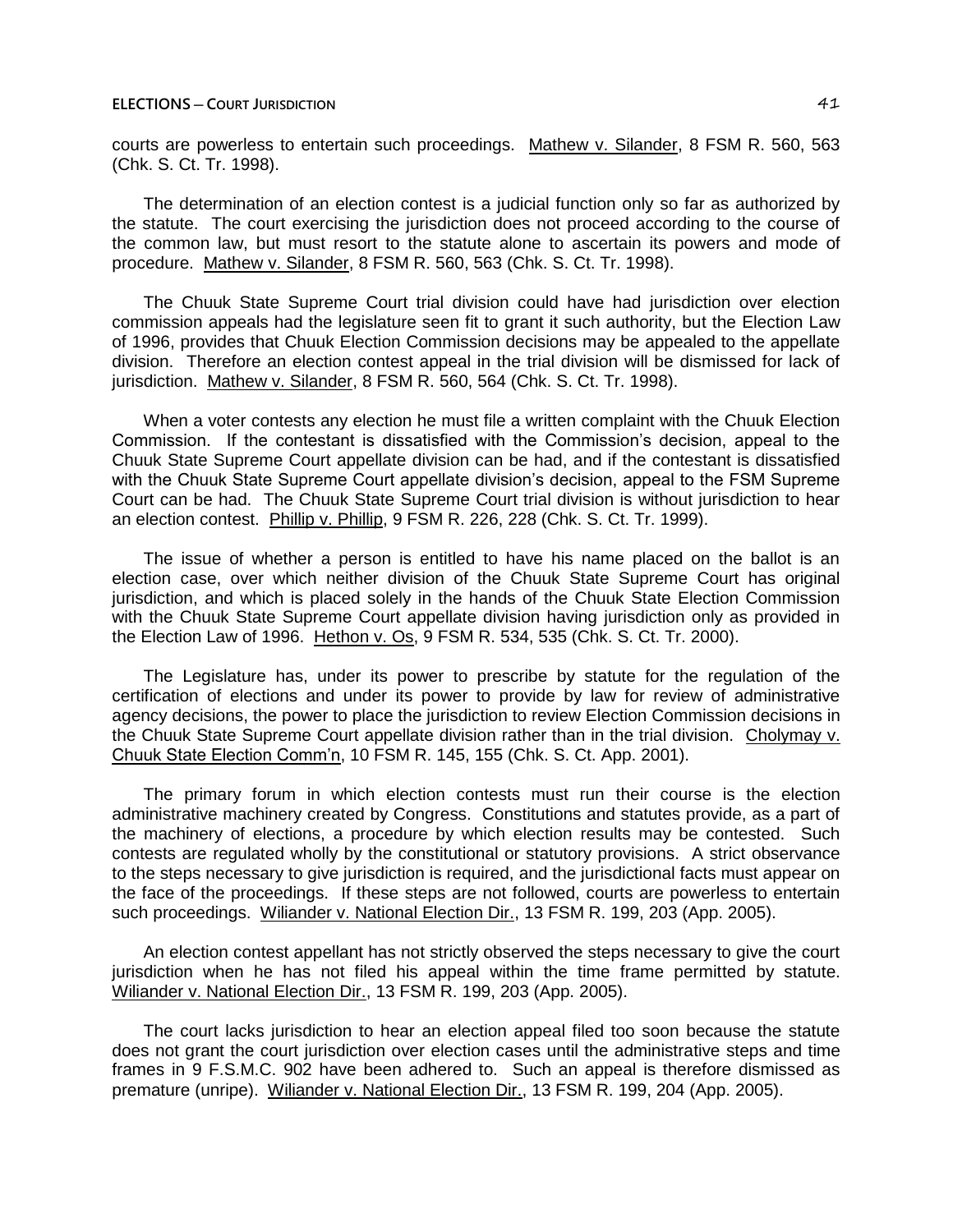The five-day time limit to appeal an election to the FSM Supreme Court does not start when the Director certifies the election, but rather when the aggrieved candidate receives the Director's decision on the candidate's petition or until the time has run out for the Director to issue a decision on the candidate's petition. Wiliander v. National Election Dir., 13 FSM R. 199, 204 (App. 2005).

Constitutions and statutes provide, as a part of the election machinery, a procedure by which election results may be contested. Such contests are regulated wholly by constitutional or statutory provisions. The necessary steps must be strictly observed to give the court jurisdiction, and the jurisdictional facts must appear on the face of the proceedings. If these steps are not followed, courts are usually powerless to entertain such proceedings. Asugar v. Edward, 13 FSM R. 209, 213 (Chk. 2005).

The election law states the time at which the court has the right to entertain an appeal is from the National Election Director's final action. No statutory or constitutional provision grants the court the power to interfere with the election machinery and issue injunctive relief at a point in the electoral process prior to the election officials' completion of their responsibilities. Asugar v. Edward, 13 FSM R. 209, 213 (Chk. 2005).

The applicable time frame within which an election contest appeal can be made starts with a petition to the National Election Director filed within one week of certification of the results of the election. The winning candidate then has one week to respond to the petition. The Director then has ten days to decide whether to approve the petition. If the petition is denied, then the aggrieved candidate would have five days to appeal to the FSM Supreme Court appellate division. It is at that point that the court would have jurisdiction to consider this election contest. Asugar v. Edward, 13 FSM R. 215, 219 (App. 2005).

By statute, an aggrieved candidate in an election contest can appeal to the FSM Supreme Court only after the election agency has denied his petition. Asugar v. Edward, 13 FSM R. 215, 219 (App. 2005).

Constitutions and statutes provide, as a part of the election machinery, a procedure by which election results may be contested. Such contests are regulated wholly by constitutional or statutory provisions. The necessary steps must be strictly observed to give the court jurisdiction, and the jurisdictional facts must appear on the face of the proceedings. If these steps are not followed, courts are usually powerless to entertain such proceedings. Asugar v. Edward, 13 FSM R. 215, 219 (App. 2005).

An election contest appeal must await the National Election Director's certification of the election results and the Director's denial of a timely post-certification petition by the candidate. If the Director's decision on the petition does not adequately address his concerns, only then would the aggrieved candidate have five days from the receipt of the Director's decision to appeal to the FSM Supreme Court appellate division if the Director's decision on the petition does not adequately address his concerns. Asugar v. Edward, 13 FSM R. 215, 219 (App. 2005).

If the National Election Director does not issue his decision on a candidate's postcertification petition within the statutory time frame, the candidate may appeal without waiting further for the decision. Asugar v. Edward, 13 FSM R. 215, 219 n.3 (App. 2005).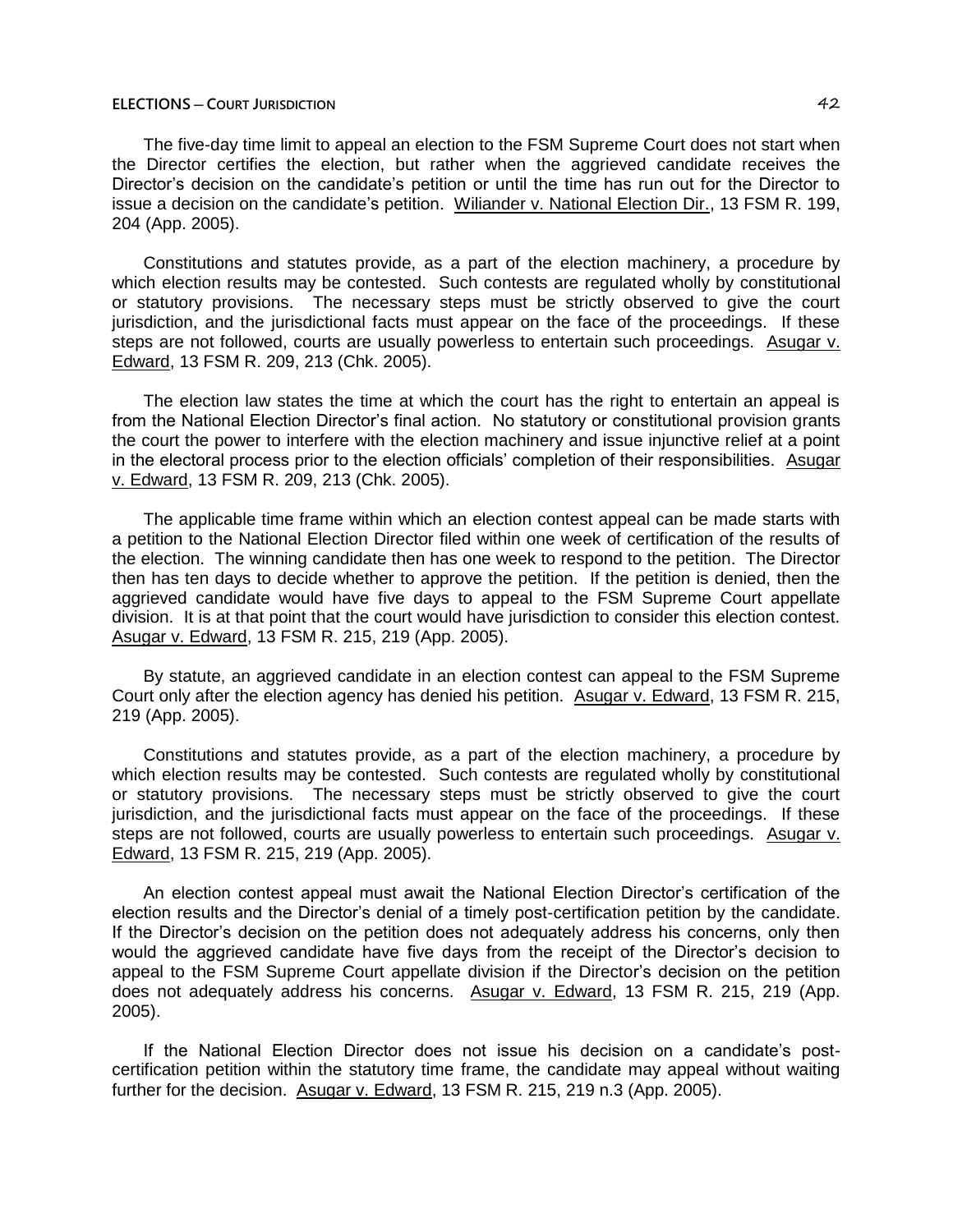Congress, when it drafted the election statute, limited the court's involvement in election contests to until after the issues were narrowed to the certified result and whether a candidate's petition contesting the certified result should have been granted by the Director and, if so, what relief was then appropriate. Asugar v. Edward, 13 FSM R. 215, 220 (App. 2005).

An election contest appeal must be dismissed for lack of jurisdiction when it is filed too soon, at a time before the election statute confers jurisdiction on the court. Asugar v. Edward, 13 FSM R. 215, 220 (App. 2005).

It is doubtful whether a court judgment in an election contest case can be collaterally attacked since election contests are purely statutory, and the courts have no inherent power to determine election contests. The determination of election contests is a judicial function only when and to the extent that the determination is authorized by statute. Thus, the jurisdiction of courts exercising general equity powers does not include election contests. An election contest must follow the path set out for it in the statute and no other. Puchonong v. Chuuk, 14 FSM R. 67, 69 (Chk. 2006).

Whether the Chuuk State Supreme Court trial division lacked jurisdiction to consider the municipal election contest claims that the defendants brought there is irrelevant to a motion to dismiss a case in the FSM Supreme Court that relies on that state court decision because if that court lacked jurisdiction, it is now too late for the defendants to contest the municipal election in any other forum and the municipal election commission's decision will stand as a basis upon which the plaintiffs' complaint can state a claim for which relief may be granted and if that court had jurisdiction, then that court's final (and unappealed) judgment will stand as the basis on which the plaintiffs' complaint can state a claim for which relief can be granted. Esa v. Elimo, 14 FSM R. 216, 219 (Chk. 2006).

The relevant Chuuk constitutional provisions do not bar the Legislature from providing by statute for an appeal directly from the Chuuk State Election Commission to the Chuuk State Supreme Court appellate division. The Constitution does provide for appeals from administrative agencies to the Chuuk State Supreme Court trial division, but the Constitution does not make the trial division's jurisdiction exclusive, and the trial division's jurisdiction is further qualified with the proviso "as may be provided by law." Samuel v. Chuuk State Election Comm'n, 14 FSM R. 586, 589 (Chk. S. Ct. App. 2007).

The Legislature, under its power to prescribe by statute for the regulation of the certification of elections and under its power to provide by law for review of administrative agency decisions, has the power to place the jurisdiction to review Election Commission decisions in the Chuuk State Supreme Court appellate division rather than in the trial division with an appeal to the appellate division and a further possible appeal to the FSM Supreme Court appellate division. Samuel v. Chuuk State Election Comm'n, 14 FSM R. 586, 589 (Chk. S. Ct. App. 2007).

The court's only authority in election matters is to hear appeals from Chuuk State Election Commission decisions regarding the conduct of elections. Only a house of the Legislature can decide who is to be seated as a member. Samuel v. Chuuk State Election Comm'n, 14 FSM R. 586, 590 (Chk. S. Ct. App. 2007).

In an election contest trial in the appellate division, the respondent may, after presentation of the petitioner's case, move for dismissal on the ground that the petitioner has not carried his burden of proof for the relief sought. The court will consider the motion to be analogous to a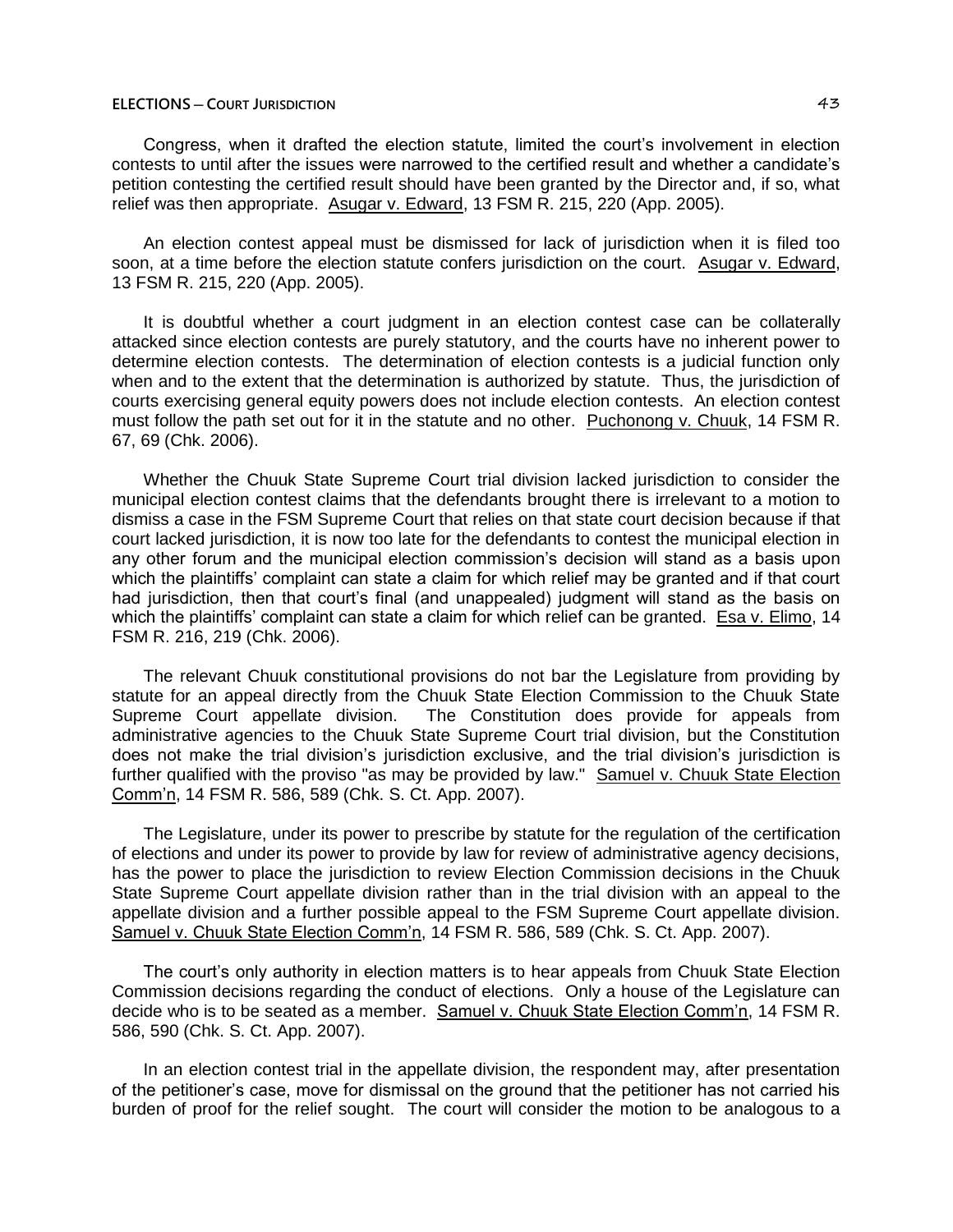Civil Procedure Rule 41(b) motion in the trial division and hear argument. Such a motion for dismissal may be made on the ground that upon the facts and the law the petitioner has shown no right to relief, and the appellate court, as the trier of facts, may then determine the facts and render judgment against the petitioner or may decline to render any judgment until the close of all the evidence. When the court renders judgment on the merits against the petitioner by granting a motion to dismiss after the close of the petitioner's case-in-chief, it must make findings of fact and conclusions of law in a manner analogous to Civil Procedure Rule 52(a). Samuel v. Chuuk State Election Comm'n, 14 FSM R. 591, 594-95 (Chk. S. Ct. App. 2007).

Since, in an election contest appeal, the appellate division is statutorily required to conduct a trial instead of the usual appellate proceeding, the court will follow, where necessary, procedures analogous to those in the Civil Procedure Rules. Samuel v. Chuuk State Election Comm'n, 14 FSM R. 591, 594-95 n.1 (Chk. S. Ct. App. 2007).

A prematurely-filed election contest appeal must be dismissed because, by statute, an aggrieved candidate in an election contest can only appeal to the FSM Supreme Court after his petition has been denied. Sipenuk v. FSM Nat'l Election Dir., 15 FSM R. 1, 4 (App. 2007).

The primary forum in which election contests must run their course is the election administrative machinery created by Congress. Constitutions and statutes provide, as a part of the machinery of elections, a procedure by which election results may be contested. Such contests are regulated wholly by the constitutional or statutory provisions, and a strict observance to the steps necessary to give jurisdiction is required, and the jurisdictional facts must appear on the face of the proceedings. If these steps are not followed, courts are powerless to entertain such proceedings. The statute conferring jurisdiction on the court does not allow appeals to the court until the proceedings before the Director (certification of election, candidate's petition, and Director's decision on the petition) have run their course. Sipenuk v. FSM Nat'l Election Dir., 15 FSM R. 1, 5 (App. 2007).

If a losing candidate wanted to appeal the National Election Director's April 3, 2007 decision rejecting his petition, he would have had to file a notice of appeal from that decision after it was issued on April 3, 2007. When he did not, and when if he had, then that appeal would have been docketed and filed separately as a different case, the court lacks jurisdiction to consider the appeal from the Director's alleged non-decision, filed before the Director's April 3, 2007 decision, and must dismiss the appeal. Sipenuk v. FSM Nat'l Election Dir., 15 FSM R. 1, 5 (App. 2007).

The only relief that the Election Code authorizes the FSM Supreme Court to grant is a recount or a revote. It does not authorize the court to restrain the Election Director from acts such as swearing in another candidate or to order a ballot box declared invalid (thus disenfranchising all of the many qualified voters who properly cast their ballots in that box) and thereby declaring another candidate the winner. Sipenuk v. FSM Nat'l Election Dir., 15 FSM R. 1, 6 (App. 2007).

The Election Code does not authorize *ex parte* court hearings. Sipenuk v. FSM Nat'l Election Dir., 15 FSM R. 1, 6 (App. 2007).

An election contestant cannot show irreparable harm, a necessary prerequisite to the issuance of a temporary restraining order and a major factor to be weighed before granting a preliminary injunction, when he has the election appeal process available to him within which he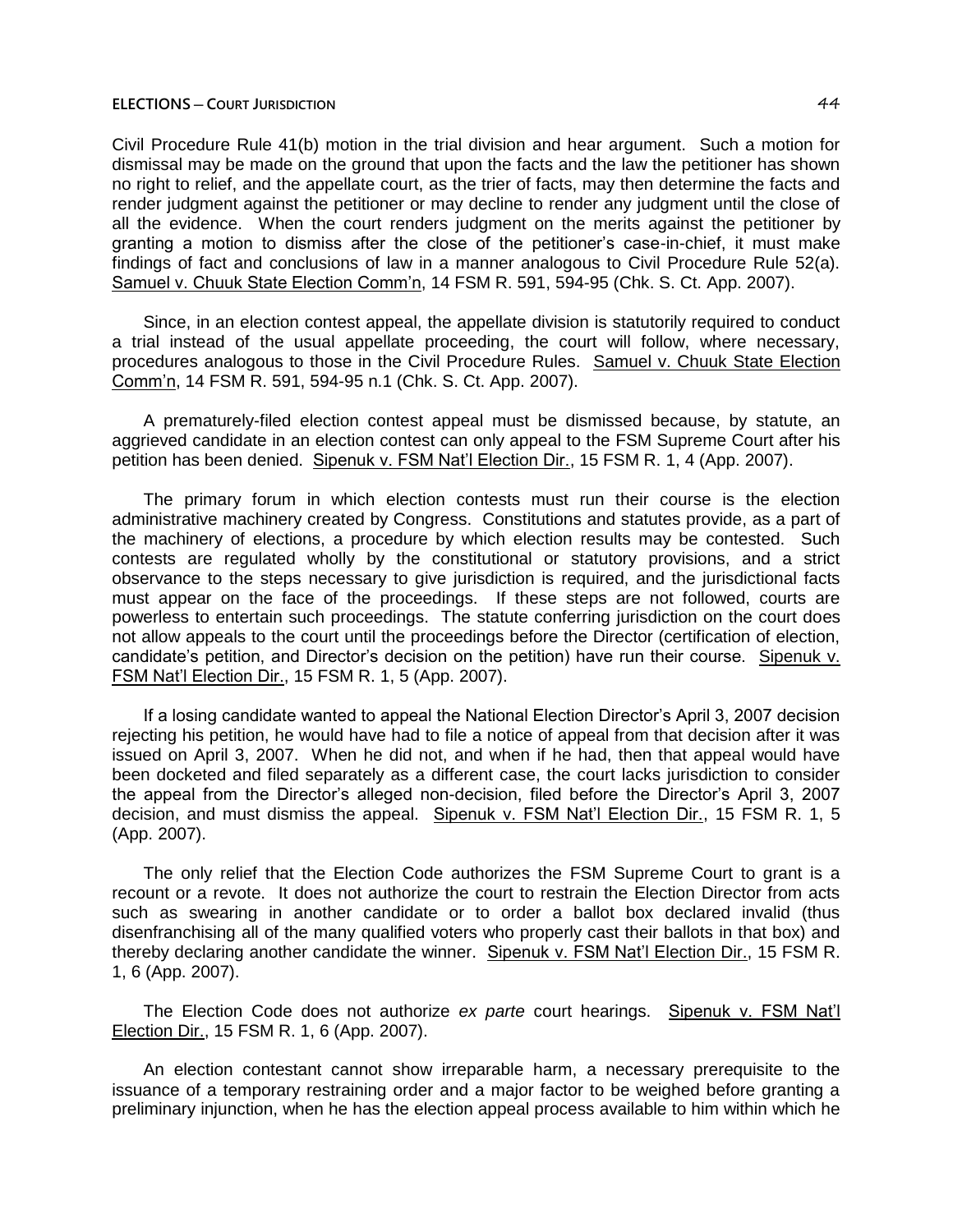could properly seek redress, and although it is true that if Congress seats a candidate unconditionally the election contest becomes non-justiciable, not once has the court failed to decide an election contest appeal before the statutorily-mandated May 11 date for the newlyelected Congress to start. Sipenuk v. FSM Nat'l Election Dir., 15 FSM R. 1, 6 (App. 2007).

A candidate's supporters are not properly part of an election contest. Only the election contestant(s), the National Election Director, and the "winning candidate" are proper parties to an election contest appeal. Sipenuk v. FSM Nat'l Election Dir., 15 FSM R. 1, 6 (App. 2007).

Jurisdiction over election contests rests purely on statutory and constitutional provisions. Courts have no inherent power to determine election contests. The determination of such contests being a judicial function only when and to the extent that the determination is authorized by statute. Nikichiw v. Petewon, 15 FSM R. 33, 38 (Chk. S. Ct. App. 2007).

Since the jurisdiction of courts exercising general equity powers does not include election contests and since courts of equity are without jurisdiction to enforce purely political rights in election cases, a writ of prohibition is proper to prevent a trial court from exercising equity jurisdiction in an election case. Nikichiw v. Petewon, 15 FSM R. 33, 38 (Chk. S. Ct. App. 2007).

Since relief from judgment, either in an independent action or under a Rule 60(b) motion seeks the exercise of a court's equitable powers, and since courts of equity have no jurisdiction in election contests, any trial division justices are without jurisdiction to hear a case seeking relief from judgment in an election contest case or to issue any substantive orders in that case other than to dismiss it for want of jurisdiction. Nikichiw v. Petewon, 15 FSM R. 33, 38-39 (Chk. S. Ct. App. 2007).

From the Election Commission's denial in an election contest, the only proper avenue in which an aggrieved candidate can seek further review is by appeal to the appellate division. Murilo Election Comm'r v. Marcus, 15 FSM R. 220, 225 (Chk. S. Ct. App. 2007).

Once an aggrieved candidate's request to the Chuuk Election Commission is denied, his only recourse is to appeal to the appellate division because the trial division lacks jurisdiction over the election contest. Murilo Election Comm'r v. Marcus, 15 FSM R. 220, 225 (Chk. S. Ct. App. 2007).

All the provisions of the Chuuk State Election Law of 1996 apply to all elections in the State of Chuuk, including municipal elections whenever applicable unless otherwise specifically provided. The Chuuk State Election Law requires that all election complaints be filed with the Chuuk Election Commissioner and that all appeals from the Election Commissioner's decision go directly to the Chuuk State Supreme Court appellate division. Bisaram v. Suta, 15 FSM R. 250, 254 (Chk. S. Ct. Tr. 2007).

Chuuk courts do not have jurisdiction over disputes regarding an election until after the election and the matter has first been appealed from a decision of the Chuuk State Election Commission, and the Chuuk State Supreme Court trial division does not have any jurisdiction over election disputes even after an appeal from the Chuuk State Election Commission. That the case involves a municipal election in a municipality without a provision for contesting or challenging an election does not change the analysis. Bisaram v. Suta, 15 FSM R. 250, 256 (Chk. S. Ct. Tr. 2007).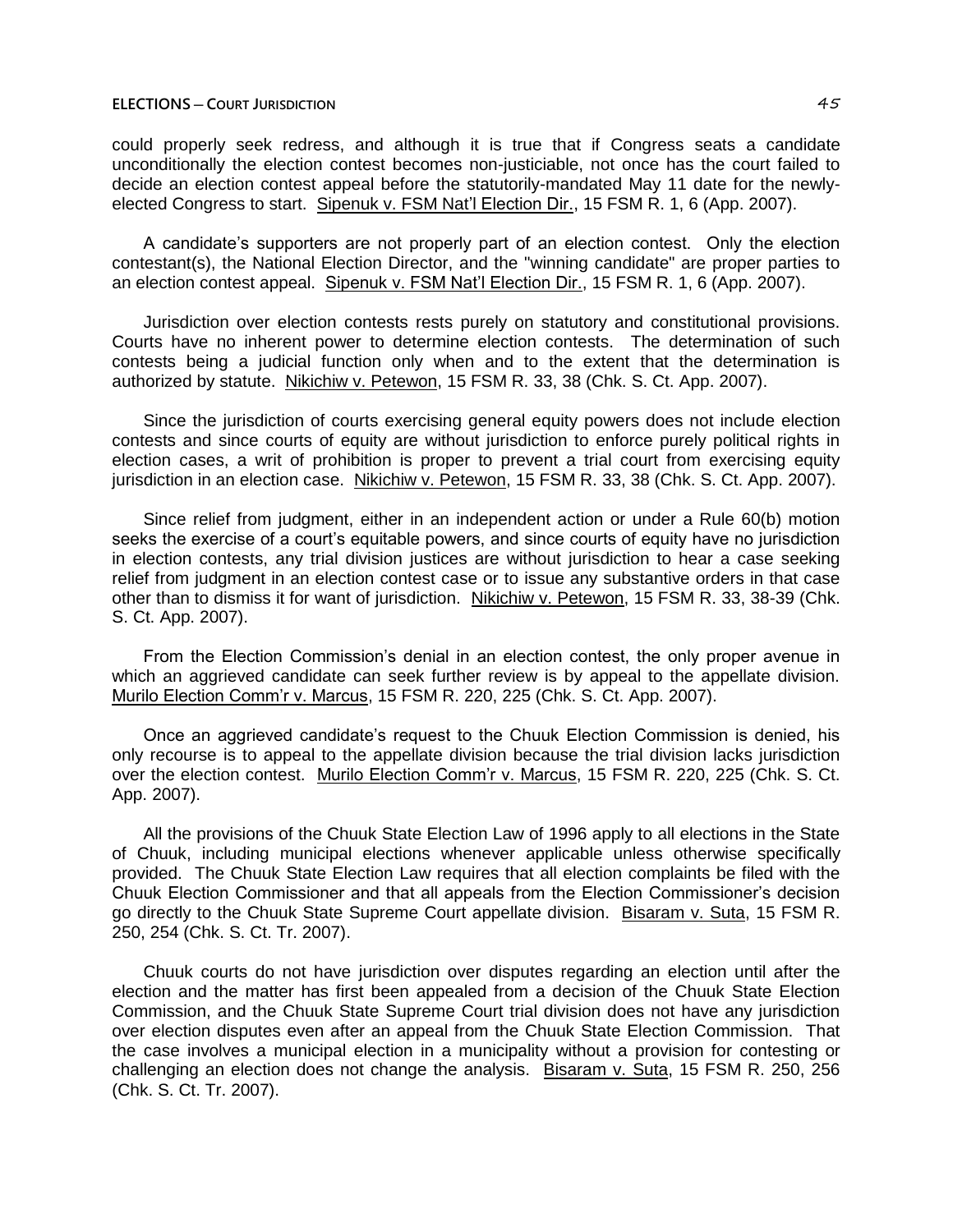In conducting a trial *de novo* in an election contest appeal, the court is not bound to show any deference to the findings of the Chuuk State Election Commission and will consider all admissible documentary and testimonial evidence in support of the petition. Miochy v. Chuuk State Election Comm'n, 15 FSM R. 369, 371 n.1 (Chk. S. Ct. App. 2007).

When a motion to dismiss for lack of the court's subject matter jurisdiction is filed in lieu of an answer to an election contest complaint, the court is required to address the preliminary issues raised regarding the appellate division's subject matter jurisdiction before proceeding to the merits of the issue. Kinemary v. Siver, 16 FSM R. 201, 205 (Chk. S. Ct. App. 2008).

The determination of an election contest is a judicial function only so far as authorized by the statute. Even if the court is granted jurisdiction, it does not then proceed according to the course of the common law, but must rely solely on its statutorily granted authority to ascertain its powers and mode of procedure. Kinemary v. Siver, 16 FSM R. 201, 205 (Chk. S. Ct. App. 2008).

Unless municipal law or constitution provides otherwise, all appeals from the Election Commissioner's decision on an election contest go directly to the Chuuk State Supreme Court appellate division. Kinemary v. Siver, 16 FSM R. 201, 206 (Chk. S. Ct. App. 2008).

Although there may be no actual decision that was appealed from, an Election Commissioner's failure to act on an election contest constitutes an effective, appealable denial. In order to obtain appellate division jurisdiction over an election contest, however, the timing requirements for filing must be strictly complied with. The reason is that statutory deadlines are jurisdictional, and therefore, if a statutory deadline has not been strictly complied with, the adjudicator is without jurisdiction over the matter. Kinemary v. Siver, 16 FSM R. 201, 206 (Chk. S. Ct. App. 2008).

The election contest provisions do not allow for the filing of an election contest complaint before an election. Although a petitioner may file a petition after an election is declared but before it is certified, there is no authority for allowing an election contest to be filed outside the framework of section 127 of the Election Law, which specifically states that a contest must be filed within five days after the declaration of the election  $-$  the petition must be filed after declaration of the election, but no later than five days from the date of the declaration. The Chuuk State Supreme Court appellate division has no jurisdiction when over an election contest when it was not filed with the Election Commission within the deadline imposed. Kinemary v. Siver, 16 FSM R. 201, 206 (Chk. S. Ct. App. 2008).

While the Election Law explicitly grants jurisdiction to the appellate court over appeals of election contests, it is silent on the question of appellate jurisdiction over appeals from decisions made under section 55 and no other provision in the Election Law, other than those granting jurisdiction over election contests in the appellate division, expressly provides for jurisdiction in the Supreme Court appellate division. Although there is no specific reference to the jurisdiction of the trial division in the Election Law itself, it must be inferred that the trial division, and not the appellate division, has jurisdiction over criminal prosecutions sought pursuant to section 55 as well as the power to hear contempt proceedings that are certified from the Election Commission pursuant to section 8. Since the provisions in the Chuuk Constitution and Judiciary Act for trial court review over agency actions otherwise provide authority for the trial court's jurisdiction over appeals from an election commission, the appellate court does not have jurisdiction over an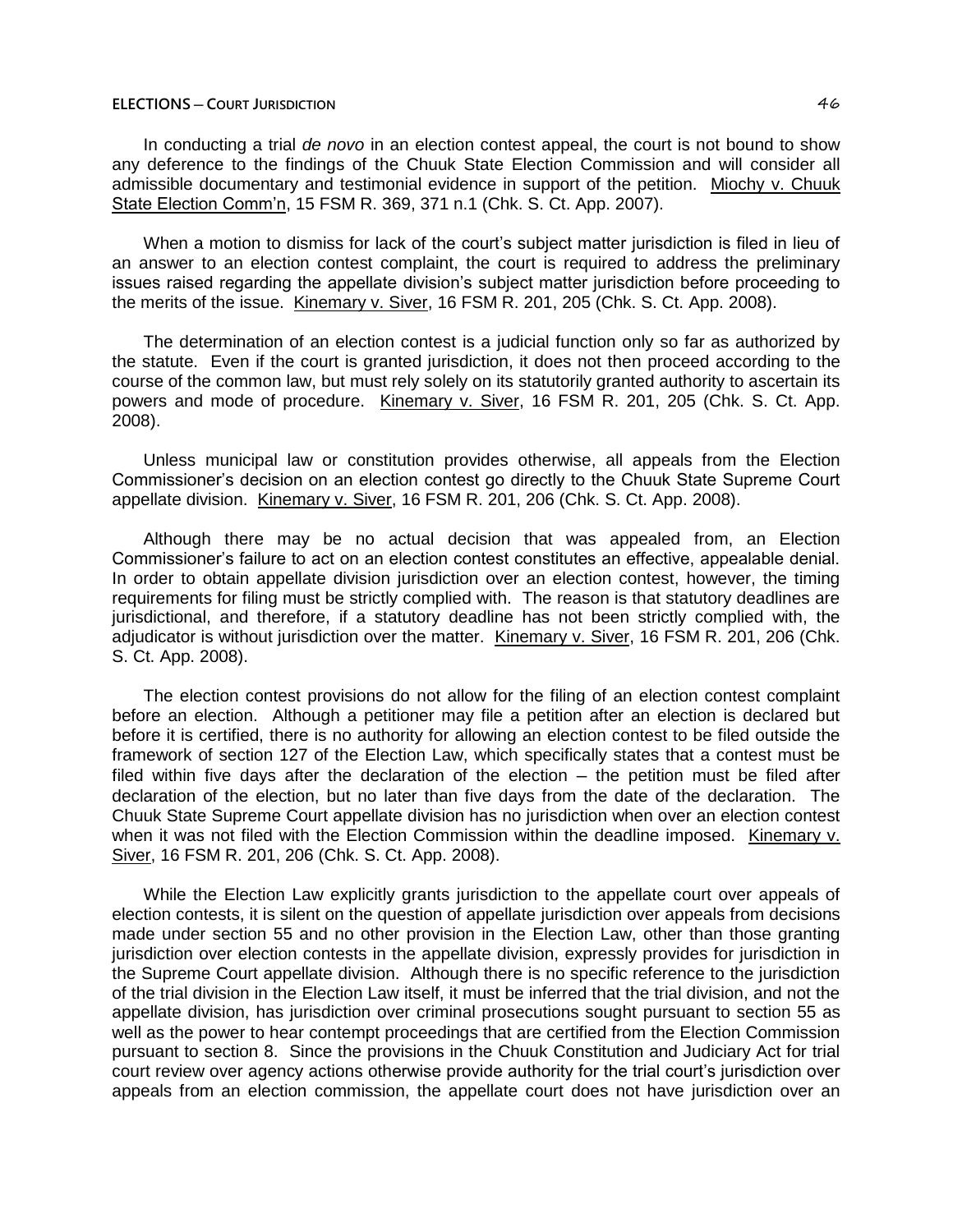appeal from the Election Commission's denial of a petitioner's pre-election complaint regarding the qualifications of candidates for Polle municipal mayoral office. Kinemary v. Siver, 16 FSM R. 201, 207 (Chk. S. Ct. App. 2008).

When the relief sought is obtainable from the National Election Director before certification since a recount or a revote is a remedy within the National Election Director's power to order during the election contest appeal process, the plaintiff cannot show irreparable harm and his motion for a temporary restraining order may be denied on that ground alone. Nelson v. FSM Nat'l Election Dir., 16 FSM R. 356, 358-59 (Chk. 2009).

If Congress seats a candidate unconditionally an election contest becomes a non-justiciable political question. Nelson v. FSM Nat'l Election Dir., 16 FSM R. 356, 359 (Chk. 2009).

Jurisdiction over election contests rests purely on statutory and constitutional provisions, and courts have no inherent power to determine election contests. The determination of such contests are a judicial function only when and to the extent that the determination is authorized by statute. Ueda v. Chuuk State Election Comm'n, 16 FSM R. 392, 394 (Chk. 2009).

The FSM Supreme Court trial division lacks jurisdiction over an election contest in a Chuuk state election since jurisdiction over election contests rests purely on statutory and constitutional provisions, and courts otherwise have no inherent power to determine election contests, and since the determination of such contests is a judicial function only when and to the extent that the determination is authorized by statute. Ueda v. Chuuk State Election Comm'n, 16 FSM R. 395, 397 (Chk. 2009).

When the constitutional issues the plaintiffs raise are either a part of an election contest over which the court has no jurisdiction or are hypothetical, abstract, or academic, the court lacks jurisdiction over the case. Ueda v. Chuuk State Election Comm'n, 16 FSM R. 395, 398 (Chk. 2009).

The court lacks subject-matter jurisdiction over a case when, if applied, the general principle that courts should first consider any non-constitutional grounds that might resolve the issue because unnecessary constitutional adjudication ought to be avoided, would unmask the case as an election contest and the matter would accordingly be dismissed. Ueda v. Chuuk State Election Comm'n, 16 FSM R. 395, 398 (Chk. 2009).

The decision as to the court's jurisdiction over an action is one to be made by the court, and the election commission is not empowered to assume or confer whether a court has jurisdiction. The election commission is limited to determining its own jurisdiction. Doone v. Chuuk State Election Comm'n, 16 FSM R. 407, 411 (Chk. S. Ct. App. 2009).

Constitutions and statutes provide, as a part of the election machinery, the procedure by which election results may be contested, and such contests are regulated wholly by these constitutional or statutory provisions. A strict observance of the steps necessary to give us jurisdiction over an election contest is required, and if these steps are not followed, the court is powerless to entertain such proceedings. Nelson v. FSM Nat'l Election Dir., 16 FSM R. 414, 419 (App. 2009).

An aggrieved candidate may, within five days after receipt of the National Election Director's decision granting or denying a petition for a recount or a revote, appeal that decision to the FSM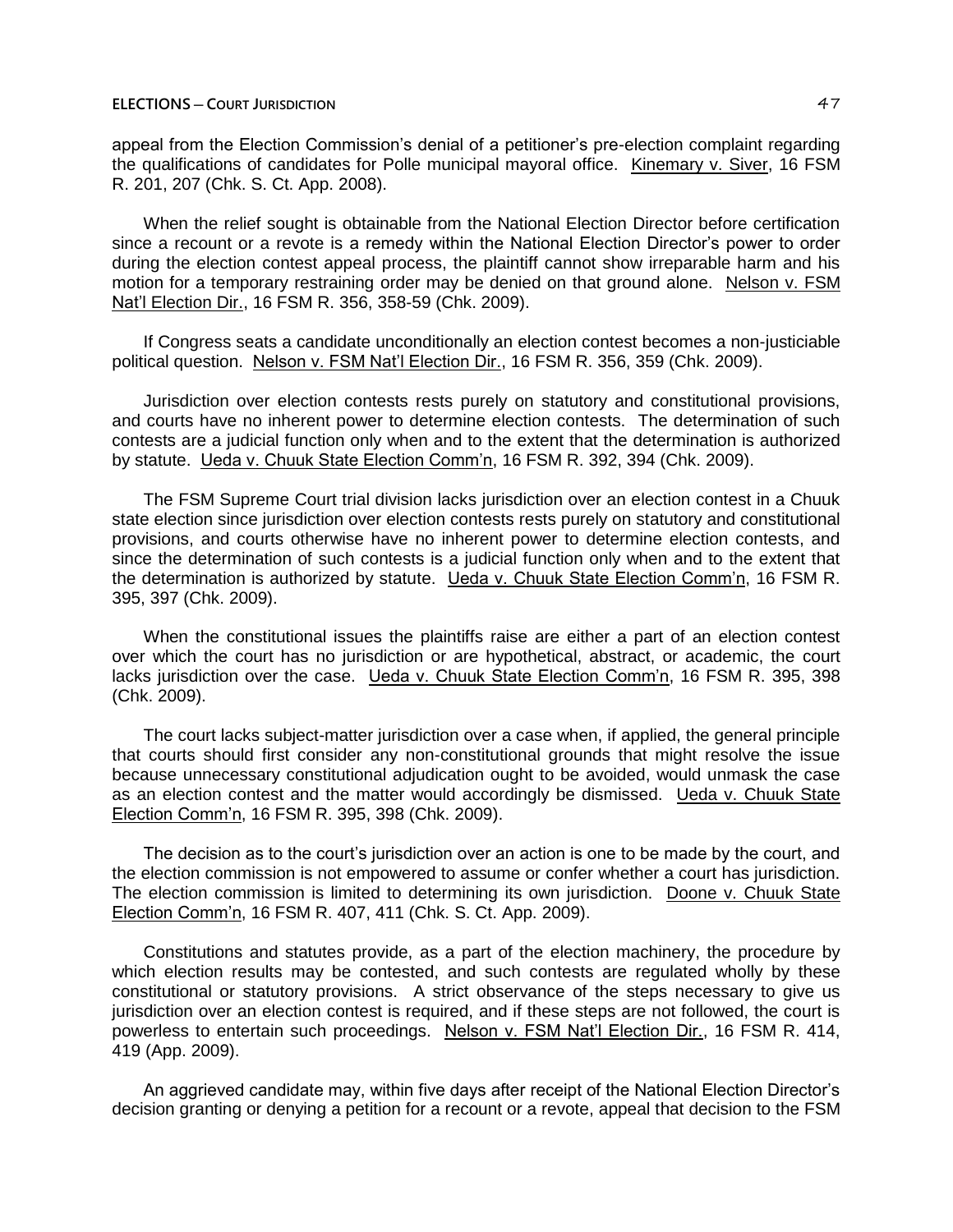Supreme Court appellate division. A post-certification petition, and a decision thereon, is a prerequisite to an appeal to the court. Nelson v. FSM Nat'l Election Dir., 16 FSM R. 414, 419 (App. 2009).

An election appeal filed too soon will be dismissed as premature (unripe) because the statute does not grant the court jurisdiction over election cases until the administrative steps and time frames have been adhered to. Nelson v. FSM Nat'l Election Dir., 16 FSM R. 414, 422 (App. 2009).

Although there are rare occasions when an equitable remedy may be proper in an election case, overlooking or extending a deadline to file an appeal is not one of them. Statutory deadlines to file appeals are jurisdictional, and if the deadline has not been strictly complied with the adjudicator is without jurisdiction over the matter once the deadline has passed. Nelson v. FSM Nat'l Election Dir., 16 FSM R. 414, 422 (App. 2009).

The timing provisions for the election commission to rule on an election contest provide that once the state election commission begins a special session, it has two days to reach a determination of the contest. The court reads the two-day deadline as directory, not mandatory. Because the deadline is directory, an election contest is not effectively denied if the election commission fails to reach a determination within two days, so long as the commission is taking reasonable steps to determine the contest as quickly as possible. Doone v. Chuuk State Election Comm'n, 16 FSM R. 459, 462 (Chk. S. Ct. App. 2009).

If an election complaint was not timely filed with the election commission, then neither the election commission nor the court have jurisdiction over the election contest. Because statutory filing deadlines are generally mandatory, whether the complaint was timely filed is a jurisdictional question and therefore potentially dispositive of a contest. That determination is initially the election commission's to make, as it involves factual questions going to its own jurisdiction. Doone v. Chuuk State Election Comm'n, 16 FSM R. 459, 463 (Chk. S. Ct. App. 2009).

Until the election commission determines the election contest, or there is otherwise an appeal from a final order or a determinate effective denial, administrative remedies have not been exhausted and such an election contest will, therefore, be remanded to the election commission for further proceedings. Doone v. Chuuk State Election Comm'n, 16 FSM R. 459, 463 (Chk. S. Ct. App. 2009).

Under the Chuuk Election Law, initially, an election contestant must file a verified complaint with the election commission within five days after the declaration of the election result by the body canvassing the returns. This deadline for filing a complaint with the election commission is mandatory, and, if the complainant fails to strictly comply with the deadline for filing a verified complaint, the complaint will be dismissed for lack of jurisdiction. Doone v. Chuuk State Election Comm'n, 16 FSM R. 513, 518 (Chk. S. Ct. App. 2009).

Neither the election commission nor the court can take jurisdiction over an election contest when it is not timely filed. Doone v. Chuuk State Election Comm'n, 16 FSM R. 513, 519 (Chk. S. Ct. App. 2009).

Before the appellate division proceeds to the merits of any action filed as an election contest, the court should determine if it has subject matter jurisdiction because the appellate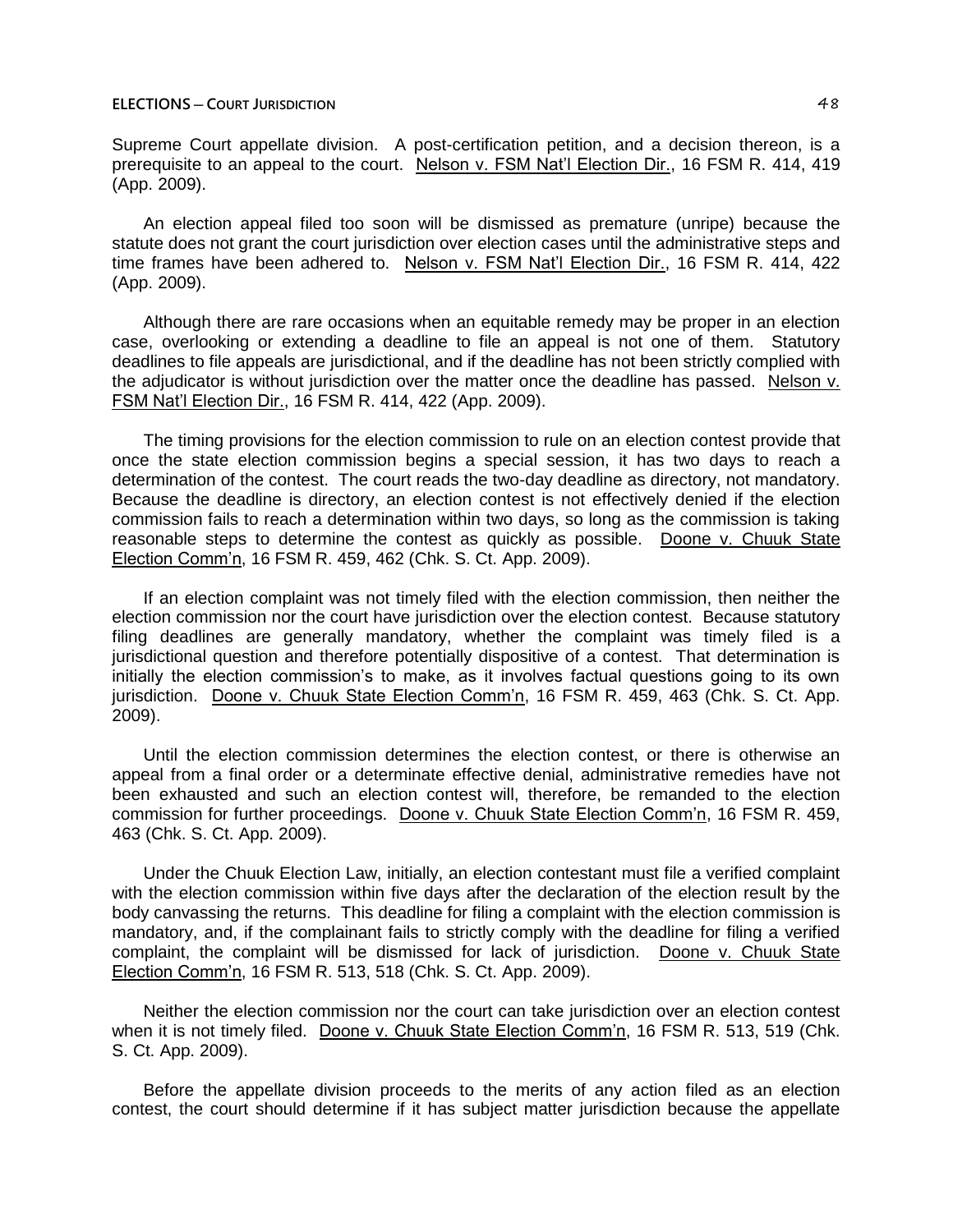division has jurisdiction over election contests only to the extent that a constitutional or statutory provision expressly or impliedly gives it that authority. Rayphand v. Chuuk State Election Comm'n, 16 FSM R. 540, 542 (Chk. S. Ct. App. 2009).

The appellate court's authority to hear an election contest arises when there is an appeal from the election commission's ruling on a complaint filed pursuant to section 127, which requires a contestant to file a verified statement of contest with the election commission within five days after the declaration of the election result by the body canvassing the returns thereof. For the appellate division to take subject matter jurisdiction in an election contest, the appellants must have appealed from the election commission's ruling on a complaint that was filed within five days of the declaration of an election's results. But a complaint raising issues regarding an election, but before an election result has been declared, is not an election contest. Rather, jurisdiction over appeals of agency decisions, including those of the state election commission, is vested in trial division. Rayphand v. Chuuk State Election Comm'n, 16 FSM R. 540, 542 (Chk. S. Ct. App. 2009).

When the appellants dispute the Election Commission's authority to nullify the results of a municipal mayoral election and reschedule the election, the appellants are not contesting the results of any election, especially since an appellant was the first election's declared winner; rather, the appellants dispute the state election commission's authority to nullify the first election's results and order a new election. Since the Election Law does not contemplate Appellate Division jurisdiction over disputes that arise outside the timeframe set by section 127 and since the appellants are not appealing from an election commission decision on an election complaint that was filed in compliance with section 127, the appellate court has no jurisdiction over the matter pursuant to sections 130 and 131 of the Election Law, which are the only provisions in the Election Law that provide for original jurisdiction over election matters in the appellate division. Rayphand v. Chuuk State Election Comm'n, 16 FSM R. 540, 542-43 (Chk. S. Ct. App. 2009).

Chuuk Election Code, section 138 clearly contemplates that the FSM Supreme Court appellate division may exercise jurisdiction over a Chuuk state election contest even after the candidates that have been declared the winners have been sworn in. Chuuk State Election Comm'n v. Chuuk State Supreme Court App. Div., 16 FSM R. 614, 615 (App. 2009).

The Chuuk State Supreme Court appellate division does not have jurisdiction over a challenge to a municipal election commission's order for a revote because it is not an election contest since the appellant does not contest an election's result or a candidate's qualifications and since it is not an appeal from a municipal court decision or otherwise an appeal from a trial court decision. Siis Mun. Election Comm'n v. Chuuk State Election Comm'n, 17 FSM R. 146, 147 (Chk. S. Ct. App. 2010).

When the election law provides for remedies that have not yet been used, a candidate cannot show irreparable harm necessary for the issuance of a temporary restraining order. Jackson v. Chuuk State Election Comm'n, 17 FSM R. 487, 490 (Chk. S. Ct. Tr. 2011).

Since section 131 of Chuuk State Law No. 3-95-26 provides for trials in the Chuuk State Supreme Court Appellate Division when review of Election Commission decisions regarding contested elections is sought and since the plaintiff has availed himself of that remedy, he cannot show irreparable harm. But a court must weigh three factors other than irreparable harm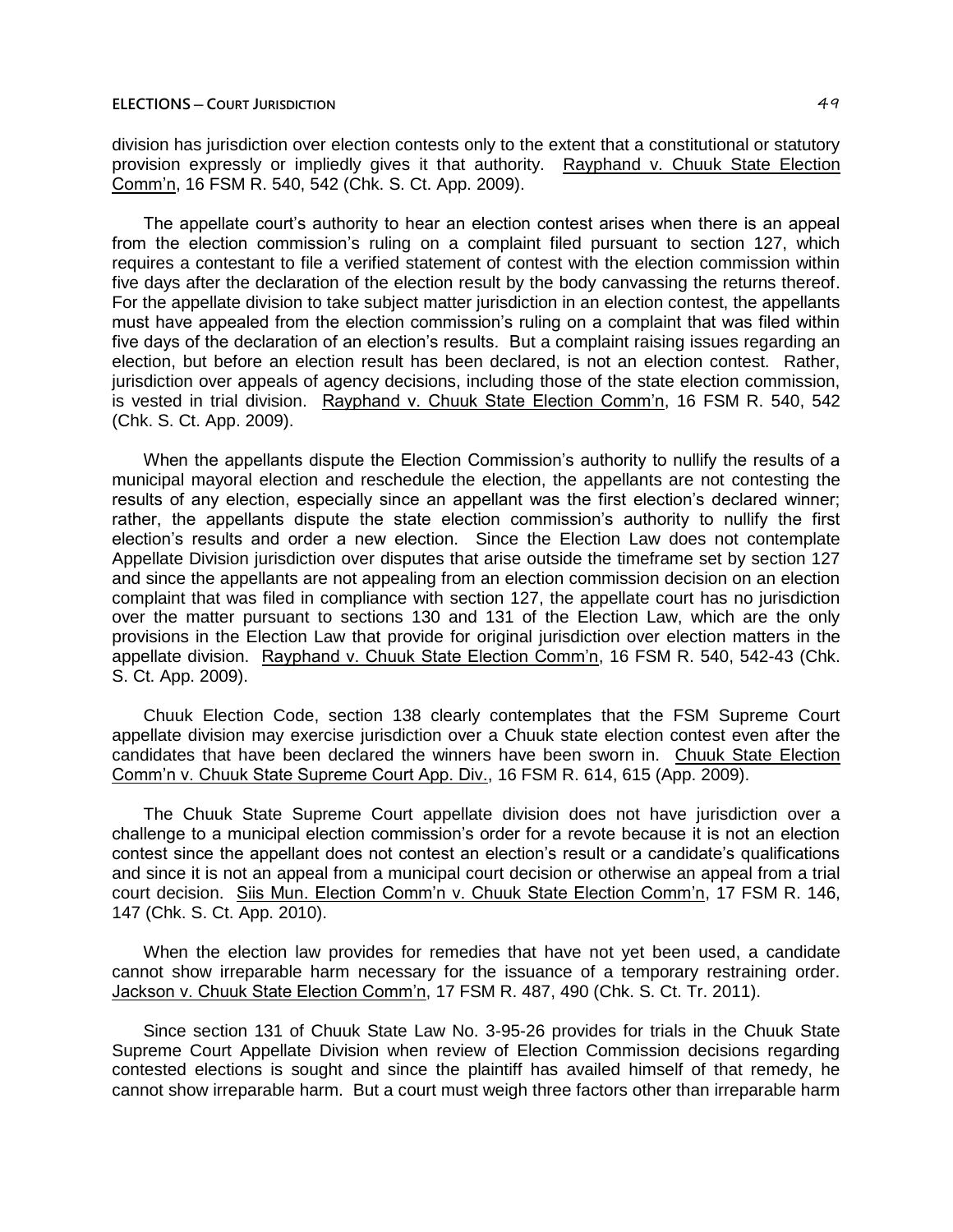when considering injunctive relief - the relative harm to the plaintiff and to the defendant, the public interest, and the likelihood of success by the plaintiff in the underlying case — and when none of those factors weigh so strongly in the plaintiff's favor to overcome the lack of irreparable harm injunctive relief will not be granted. Jackson v. Chuuk State Election Comm'n, 17 FSM R. 487, 490 (Chk. S. Ct. Tr. 2011).

A plaintiff's request that the court issue a declaratory judgment against defendant Election Commission stating that the scheduled revote election violates plaintiff's due process rights will be dismissed for lack of jurisdiction when that Election Commission decision is already being reviewed by the Appellate Division. Jackson v. Chuuk State Election Comm'n, 17 FSM R. 487, 490 (Chk. S. Ct. Tr. 2011).

It is the nature of the political process that elections typically yield a single winner and one or more losers. Absent a showing of foul play or procedural irregularity, a defeated election contestant has no claim before any court of law. Jackson v. Chuuk State Election Comm'n, 17 FSM R. 487, 491 (Chk. S. Ct. Tr. 2011).

A court cannot, for lack of jurisdiction, weigh the likelihood of plaintiff's success on the merits when, pursuant to state law, the merits of his appeal are not before the court because they were duly presented in their proper forum of the appellate division. Jackson v. Chuuk State Election Comm'n, 17 FSM R. 487, 491 (Chk. S. Ct. Tr. 2011).

Whether an individual is entitled to be placed on the ballot is left solely in the hands of the Chuuk State Election Commission and is beyond the Chuuk State Supreme Court's jurisdiction. Simina v. Chuuk State Election Comm'n, 19 FSM R. 587, 589 (Chk. S. Ct. App. 2014).

The Chuuk State Supreme Court appellate division has jurisdiction of election matters as provided for in Sections 130 through 139, of the Election Law of 1996. Simina v. Chuuk State Election Comm'n, 19 FSM R. 587, 589 (Chk. S. Ct. App. 2014).

When the appellant cannot verify to the court that the election contest requirements were met, the court lacks the jurisdiction. Iron v. Chuuk State Election Comm'n, 20 FSM R. 39, 41 (Chk. S. Ct. App. 2015).

#### ─ Recount

A decision whether to grant or deny a recount is not an everyday decision, but a large question affecting the public interest profoundly and involving fundamental policy considerations. Olter v. National Election Comm'r, 3 FSM R. 123, 133 (App. 1987).

To interpret 9 F.S.M.C. 904, the FSM Supreme Court should apply a two-prong test. The first prong is whether there is a "substantial question or fraud or error" and the second prong is whether there is "substantial possibility that the outcome would be affected by a recount." Olter v. National Election Comm'r, 3 FSM R. 123, 136-37 (App. 1987).

The statutory scheme of the National Election Code strongly suggests that Congress intended the word "substantial" in 9 F.S.M.C. 904 to be applied liberally, so that in the event of doubt, a recount would be available. Olter v. National Election Comm'r, 3 FSM R. 123, 138 (App. 1987).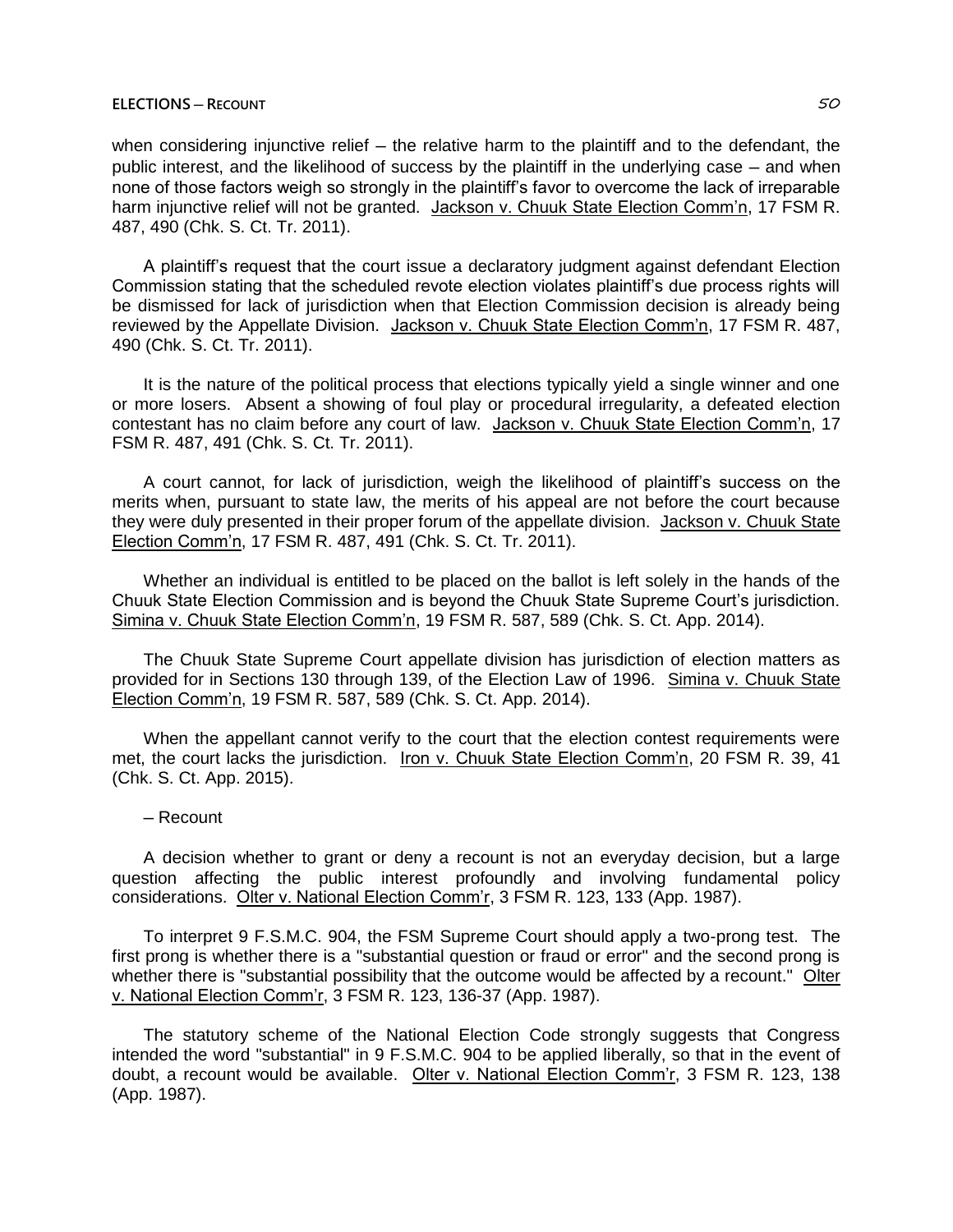#### **ELECTIONS ─ RECOUNT** 51

The statutory scheme of the National Election Code reflects far greater concern that appropriate recounts be provided than that inappropriate recounts be prevented. If a recount is denied when it should have been granted, a grave risk is presented to constitutional government. Olter v. National Election Comm'r, 3 FSM R. 123, 138-39 (App. 1987).

When an appellant seeks to have an election set aside and done over due to irregularities not correctable by a recount the appeal is timely filed if it is filed within one week of the certification of the results of the election. This is the same filing time frame as for a recount. Aten v. National Election Comm'r (I), 6 FSM R. 38, 39 (App. 1993).

While the court has statutory authority to hear appeals regarding the conduct of elections, its power to grant relief is limited to ordering a recount or a revote. Only Congress can decide who is to be seated and once it has seated a member unconditionally the matter is nonjusticiable. Aten v. National Election Comm'r (III), 6 FSM R. 143, 145 & n.1 (App. 1993).

The standard to determine whether a recount must be ordered is 1) whether a substantial question of fraud or error exists, and 2) whether there is a substantial possibility that the outcome of the election would be affected. Braiel v. National Election Dir., 9 FSM R. 133, 136 (App. 1999).

A partial recount is a less drastic remedy than requiring part of the election to be done over. Braiel v. National Election Dir., 9 FSM R. 133, 137 (App. 1999).

Under Chuuk election law, once the votes are tabulated and certified, the Election Commission does not have the power to grant a recount request unless ordered to do so by "a court of competent jurisdiction." It can only deny a recount request and a contestant's only recourse then is an appeal to a court of competent jurisdiction. Cholymay v. Chuuk State Election Comm'n, 10 FSM R. 145, 154 (Chk. S. Ct. App. 2001).

When the election statute provides that a recount is to be taken if a recount is necessary for the proper determination of the election contest, the proper standard to use to determine whether "a recount is necessary for the proper determination of the contest" is that a recount will be ordered when the contestant has shown that it is more likely than not that there were substantial irregularities that could have affected the election's outcome. It is the election contestant's burden to make this showing. Cholymay v. Chuuk State Election Comm'n, 10 FSM R. 145, 156 (Chk. S. Ct. App. 2001).

When one member of the tabulating committee, called the speaker, read out the votes on the ballot, another member verified what he read, and three other members recorded the votes on their tally sheets and stopped at various checking places to check their totals and when the methods used to resolve tally sheet discrepancies – if two tally sheets agreed and one did not, the result of the two that agreed was used; and if all three differed, the middle result was used  $$ introduced a substantial chance of inaccurate results, these methods' inaccurate results could have affected the outcome because of the closeness of the official results (a one vote difference). Cholymay v. Chuuk State Election Comm'n, 10 FSM R. 145, 156-57 (Chk. S. Ct. App. 2001).

The court heartily approved of a recount method designed to achieve an accurate result by which, if there were any discrepancies in tally totals at any of the checking points, the tabulating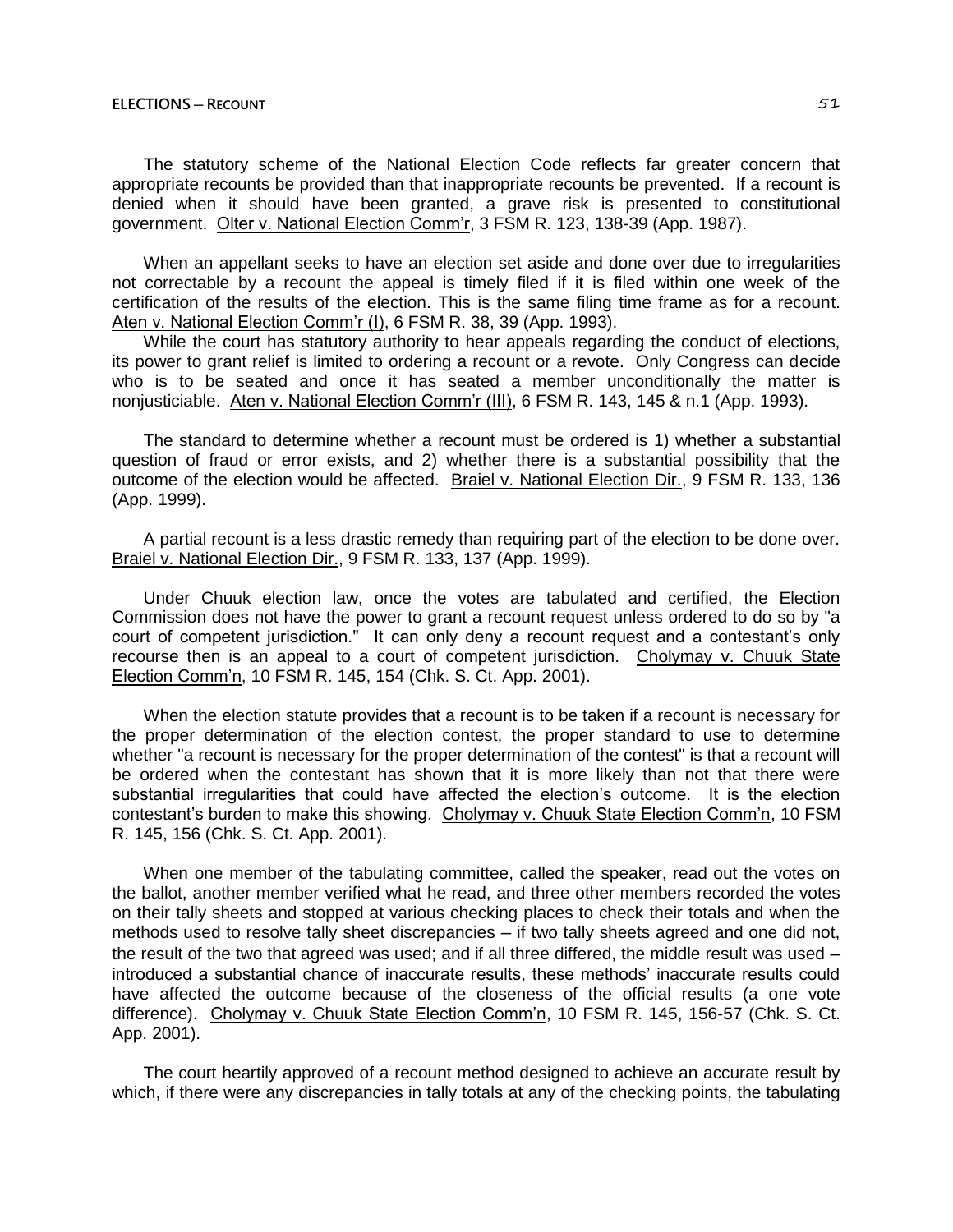committee would instead recount the ballots they had counted since the last checking point and not count any further ballots until all tally counts agreed. Cholymay v. Chuuk State Election Comm'n, 10 FSM R. 145, 157 (Chk. S. Ct. App. 2001).

When the ballot box was obviously not in the condition it was when locked and it was not even in the condition that the Director asserted that it was in when he opened (and closed) it to retrieve the tally sheet, the possibility that the box could have been tampered with and that the ballots were not in their original condition was unmistakable. Since the court could have no confidence in the integrity of the ballots because they were so tainted that they were inadmissable as evidence of the votes cast, it would be pointless to order a recount. In re Mid-Mortlocks Interim Election, 11 FSM R. 470, 476 (Chk. S. Ct. App. 2003).

If the Director had not opened the ballot box on his own, but instead waited as required by statute, for a court order to recount, the ballots' integrity would, in all likelihood, be unquestioned and a recount could have been ordered which should have satisfied the parties and the public as to the true vote totals. In re Mid-Mortlocks Interim Election, 11 FSM R. 470, 476 (Chk. S. Ct. App. 2003).

The court, in an election contest, would be extremely hesitant to grant the relief of nullification of all of the votes cast in a ballot box and a declaration that the election contestant was then the winner because that would disenfranchise the many qualified voters who properly cast their ballots in that ballot box in good faith. If there had been proven illegal votes in sufficient number that the ballot box result was cast in doubt, the court would have been inclined to consider ordering the election done over as a less drastic and more equitable and democratic remedy. The statute explicitly gives the court the power to order a recount during trial, but does not specifically grant the power to order a revote or to nullify a ballot box. The powers to effect remedies for irregularities that likely could have affected an election's outcome appear to be implied or inherent in the Election Commission's powers and thus in the court's powers in review of the Commission's election contest decisions. Samuel v. Chuuk State Election Comm'n, 14 FSM R. 591, 596-97 (Chk. S. Ct. App. 2007).

A recount will not be ordered when the statements of contest on file do not appear to make it necessary; when the petitioner, who had originally not made that request before the Election Commission, initially made such a request of the court prematurely, but later abandoned his request when the court specifically inquired if he was still seeking a recount; and when, even if the court could be assured of the security and chain of custody of the ballot box in question, it was not shown that it was likely a recount could alter the outcome. Samuel v. Chuuk State Election Comm'n, 14 FSM R. 591, 597 (Chk. S. Ct. App. 2007).

If an election contestant's appeal is considered as only a claim challenging the acceptability of votes, the five-day time frame to appeal the National Election Commissioner's denial of that claim would start then even though a recount was pending because an FSM Supreme Court appellate division decision may have the effect of disallowing challenged votes but shall not halt or delay balloting or counting and tabulating. Nelson v. FSM Nat'l Election Dir., 16 FSM R. 414, 421 (App. 2009).

A decision to provide a recount is not appealable. Nelson v. FSM Nat'l Election Dir., 16 FSM R. 414, 421 (App. 2009).

Provisions for challenging the acceptability of votes apply to individual or particular votes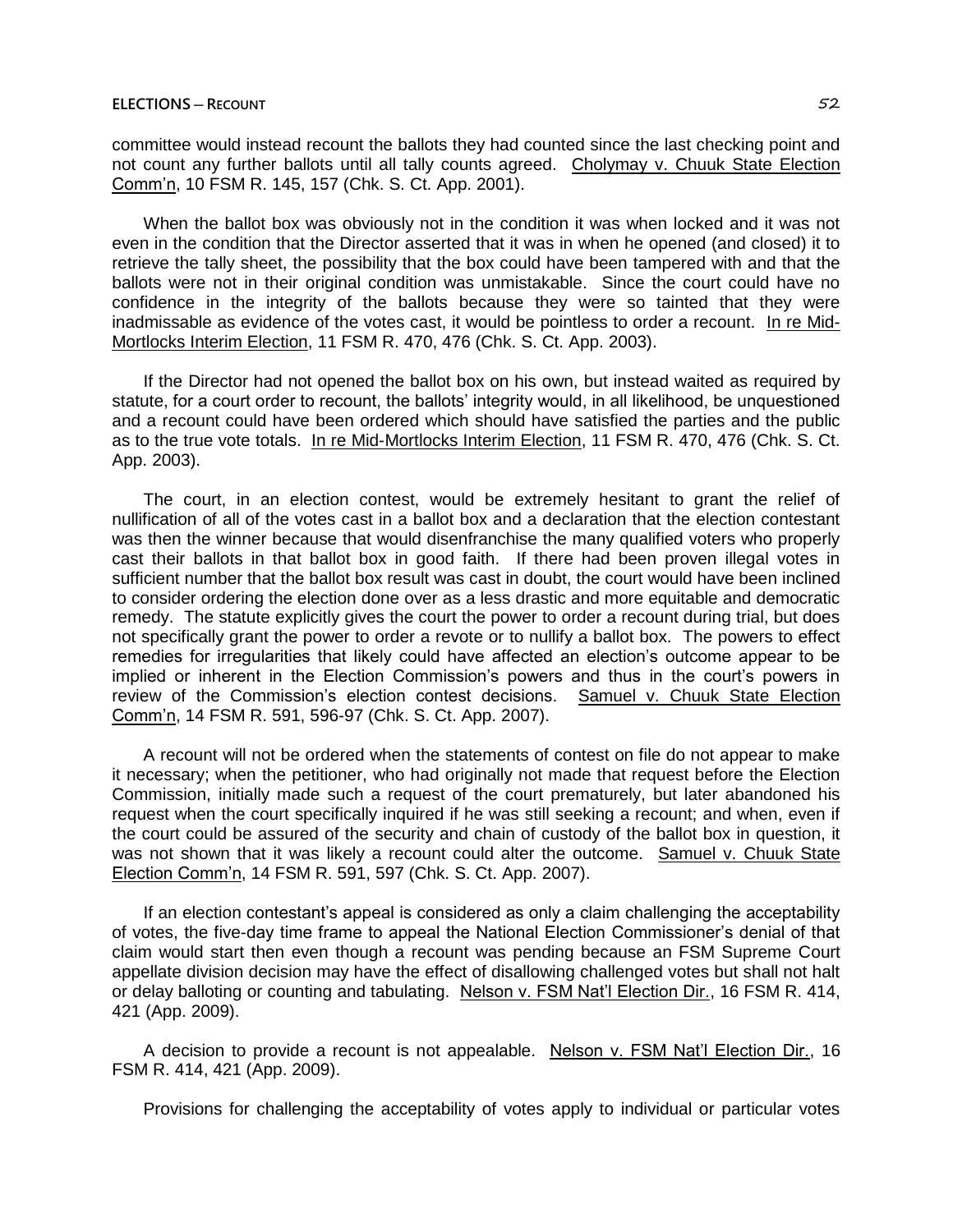and not to an entire polling place. The only proper remedies when the reliability of an entire polling place result is in question, are either a recount or a revote, depending on the particular circumstances. Nelson v. FSM Nat'l Election Dir., 16 FSM R. 414, 421 (App. 2009).

The court will decline to order the exclusion of all votes at a polling place, thus disenfranchising many qualified and innocent voters and possibly altering the will of the electorate and the election results. Only a recount or a revote would be proper in such cases. Nelson v. FSM Nat'l Election Dir., 16 FSM R. 414, 421 (App. 2009).

When the only irregularity clearly alleged in an election petition was that the transmission of the results had been tampered with, a recount of the actual ballots, if the ballot boxes' security and integrity has been maintained and assured, is the logical remedy. Nelson v. FSM Nat'l Election Dir., 16 FSM R. 414, 421 n.5 (App. 2009).

When the tabulators, after twenty-five ballots had been tabulated, would compare their tabulations and if the tallies did not agree the tabulators would, if two tallies agreed, adopt the majority figure, and if all three were different, they would adopt the middle figure, these methods used to resolve discrepancies introduce a substantial chance of inaccurate results and these inaccurate results, depending on the closeness of the official outcome, could affect the outcome, which would entitle the petitioner to a recount. Hallers v. Yer, 18 FSM R. 644, 647-48 (Chk. S. Ct. App. 2013).

### ─ Revote

When an appellant seeks to have an election set aside and done over due to irregularities not correctable by a recount the appeal is timely filed if it is filed within one week of the certification of the results of the election. This is the same filing time frame as for a recount. Aten v. National Election Comm'r (I), 6 FSM R. 38, 39 (App. 1993).

That the results of the election would have been changed but for the alleged irregularities is not the correct formulation of the ground for a revote. Aten v. National Election Comm'r (II), 6 FSM R. 74, 79 (App. 1993).

Where election irregularities cannot be corrected by a recount, the election, in whole or in part, can be set aside and done over only if it is more likely than not that the irregularities complained of could have, not necessarily would have, resulted in the election of a candidate who would not have won had the irregularities not occurred. Aten v. National Election Comm'r (II), 6 FSM R. 74, 82 (App. 1993).

While the court has statutory authority to hear appeals regarding the conduct of elections, its power to grant relief is limited to ordering a recount or a revote. Only Congress can decide who is to be seated and once it has seated a member unconditionally the matter is nonjusticiable. Aten v. National Election Comm'r (III), 6 FSM R. 143, 145 & n.1 (App. 1993).

The proper standard for determining whether a revote should be ordered is whether the result could have been different had the irregularities not occurred. The plaintiffs' obligation is twofold, to establish that irregularities occurred and to show that the result could have been different had no irregularities occurred. Aizawa v. Chuuk State Election Comm'r, 8 FSM R. 275, 277-78 (Chk. S. Ct. Tr. 1998).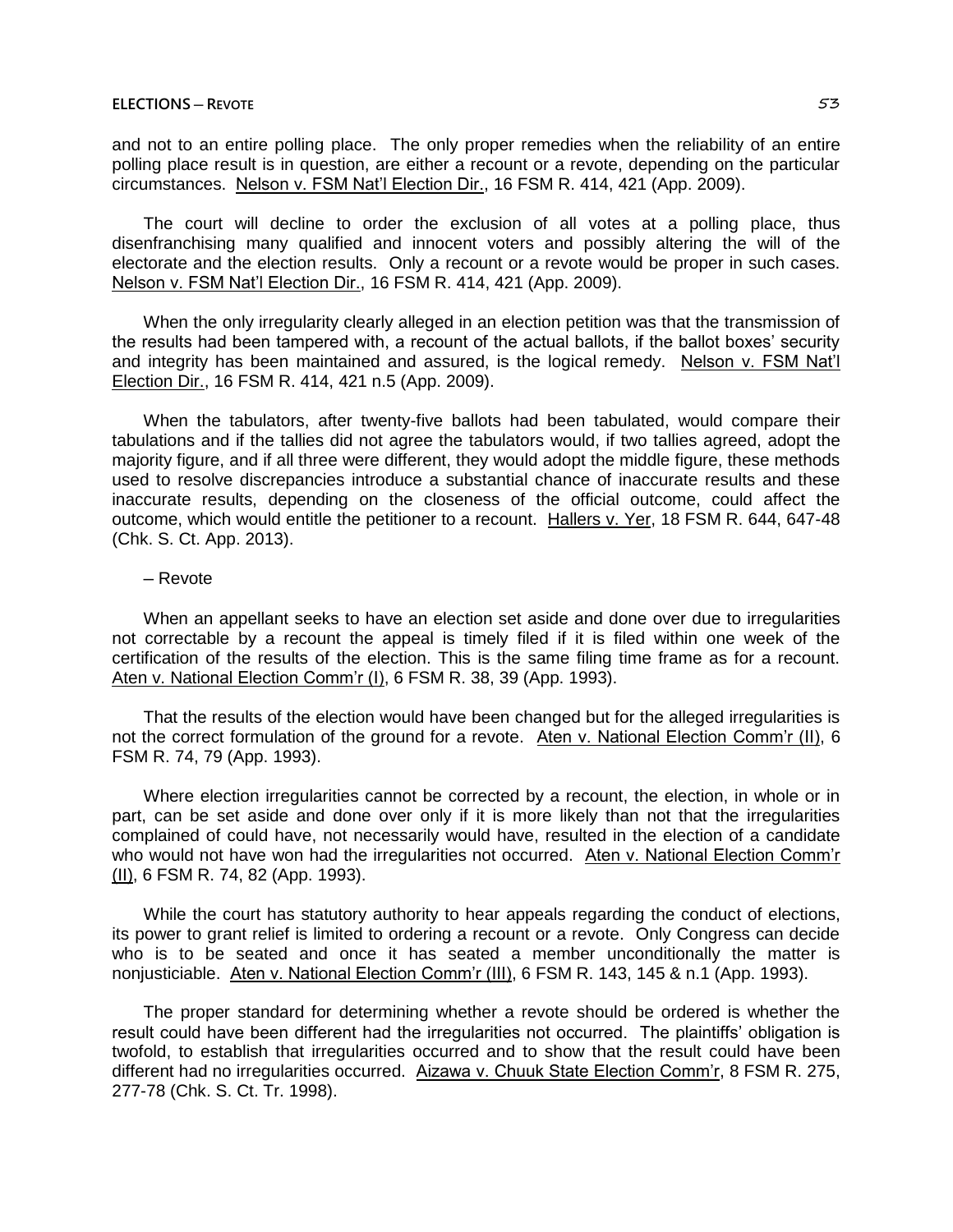No revote can be ordered when there is no proof of the alleged election irregularities and thus no showing that the conduct of the election affected the result, and when the outcome is the result of the plaintiffs' refusal to participate in the election. Aizawa v. Chuuk State Election Comm'r, 8 FSM R. 275, 278-79 (Chk. S. Ct. Tr. 1998).

The time frame for an aggrieved candidate to seek a revote is the same as that to seek a recount. It must be filed within one week of certification of the election results. The winning candidate has one week to respond to the petition. The National Election Director then has 10 days to decide whether to approve the petition. If he decides not to approve the petition, he must record the reasons for the decision. Wiliander v. National Election Dir., 13 FSM R. 199, 203 (App. 2005).

When election irregularities cannot be corrected by recount, a candidate may petition for an election to be set aside and done over, either in a district as a whole or in the part where the irregularities took place. The procedures for the filing a revote petition, action thereon, and appeal of its denial are the same as those for a recount petition. Wiliander v. National Election Dir., 13 FSM R. 199, 203 n.3 (App. 2005).

Assuming that, as a result of the revote, that the candidate seeking to enjoin the revote is not declared the winning candidate (an assumption that the court cannot make), he still has all the avenues provided by the statutory provisions governing election contests, and once the administrative remedies before the National Election Director have run their course, a candidate still aggrieved may, at that time, seek relief from the FSM Supreme Court appellate division. Since this is an adequate alternative remedy, the candidate cannot show irreparable harm. Asugar v. Edward, 13 FSM R. 209, 212-13 (Chk. 2005).

The court, in an election contest, would be extremely hesitant to grant the relief of nullification of all of the votes cast in a ballot box and a declaration that the election contestant was then the winner because that would disenfranchise the many qualified voters who properly cast their ballots in that ballot box in good faith. If there had been proven illegal votes in sufficient number that the ballot box result was cast in doubt, the court would have been inclined to consider ordering the election done over as a less drastic and more equitable and democratic remedy. The statute explicitly gives the court the power to order a recount during trial, but does not specifically grant the power to order a revote or to nullify a ballot box. The powers to effect remedies for irregularities that likely could have affected an election's outcome appear to be implied or inherent in the Election Commission's powers and thus in the court's powers in review of the Commission's election contest decisions. Samuel v. Chuuk State Election Comm'n, 14 FSM R. 591, 596-97 (Chk. S. Ct. App. 2007).

Provisions for challenging the acceptability of votes apply to individual or particular votes and not to an entire polling place. The only proper remedies when the reliability of an entire polling place result is in question, are either a recount or a revote, depending on the particular circumstances. Nelson v. FSM Nat'l Election Dir., 16 FSM R. 414, 421 (App. 2009).

The court will decline to order the exclusion of all votes at a polling place, thus disenfranchising many qualified and innocent voters and possibly altering the will of the electorate and the election results. Only a recount or a revote would be proper in such cases. Nelson v. FSM Nat'l Election Dir., 16 FSM R. 414, 421 (App. 2009).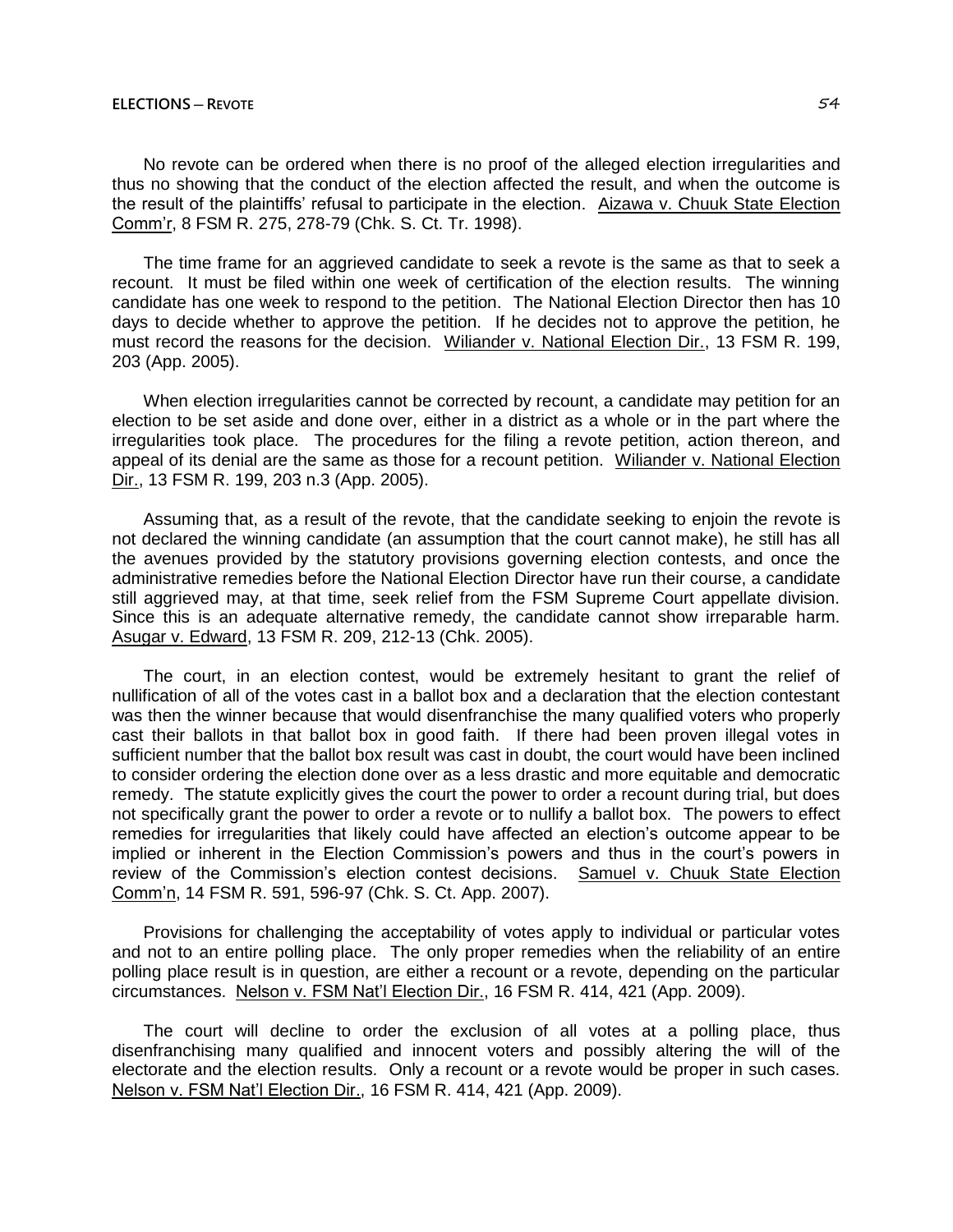### **ELECTIONS ─ REVOTE** 55

The Chuuk State Supreme Court appellate division does not have jurisdiction over a challenge to a municipal election commission's order for a revote because it is not an election contest since the appellant does not contest an election's result or a candidate's qualifications and since it is not an appeal from a municipal court decision or otherwise an appeal from a trial court decision. Siis Mun. Election Comm'n v. Chuuk State Election Comm'n, 17 FSM R. 146, 147 (Chk. S. Ct. App. 2010).

When the Election Commission has ordered a revote and that order has been appealed, the relative harm to each party, or even that either party faces an impending harm at all, is difficult to fathom. Jackson v. Chuuk State Election Comm'n, 17 FSM R. 487, 490 (Chk. S. Ct. Tr. 2011).

A plaintiff's request that the court issue a declaratory judgment against defendant Election Commission stating that the scheduled revote election violates plaintiff's due process rights will be dismissed for lack of jurisdiction when that Election Commission decision is already being reviewed by the Appellate Division. Jackson v. Chuuk State Election Comm'n, 17 FSM R. 487, 490 (Chk. S. Ct. Tr. 2011).

When the trial court is without jurisdiction to either decide or second guess the reasoning underpinning future appellate division decisions and, whatever the results of the revote, neither party is likely to suffer a harm of such import that cannot potentially be redressed through the procedures set forth under our laws. The plaintiff does not stand to lose anything of a magnitude so great as to justify issuance of an order enjoining the election from taking place at all because if the defendant prevails in the appeal, there may be utility in the revote and if the plaintiff prevails in the appeal, the revote becomes a nullity. Under either scenario, the results of the revote may be administratively and, if necessary, judicially appealed. Jackson v. Chuuk State Election Comm'n, 17 FSM R. 487, 491 (Chk. S. Ct. Tr. 2011).

When a plaintiff argues that the District No. 11 constituents should not incur the expenses of a revote where there is a likelihood that the appellate court will set aside the results, the public interest is best served if due process is allowed to run its course. Jackson v. Chuuk State Election Comm'n, 17 FSM R. 487, 491 (Chk. S. Ct. Tr. 2011).

When, at least procedurally, the law governing appeals of administrative decisions on contested elections has been properly complied with, a plaintiff's petition requesting an injunction against the revote ordered by the Election Commission is wholly without merit and can only serve to frustrate the legal process underway in appellate division. Jackson v. Chuuk State Election Comm'n, 17 FSM R. 487, 491 (Chk. S. Ct. Tr. 2011).

Under Chuuk State Law No. 3-95-26, no irregularity or improper conduct in the proceedings of any election board will void an election result, unless such irregularity or misconduct resulted in a defendant being declared either elected or tied for election, and an election will not be set aside on account of illegal votes unless it appears that such number of illegal votes has been given to the person whose right to the office is contested. Jackson v. Chuuk State Election Comm'n, 17 FSM R. 492, 493-94 (Chk. S. Ct. App. 2011).

Since, in order for the Chuuk State Election Commission to have properly declared a revote, in addition to determining that illegal votes were cast, it was required to determine that the illegal votes resulted in the winning candidate being declared elected, a call for a revote was in error when there is nothing to indicate the likelihood that the 18 illegally cast votes would have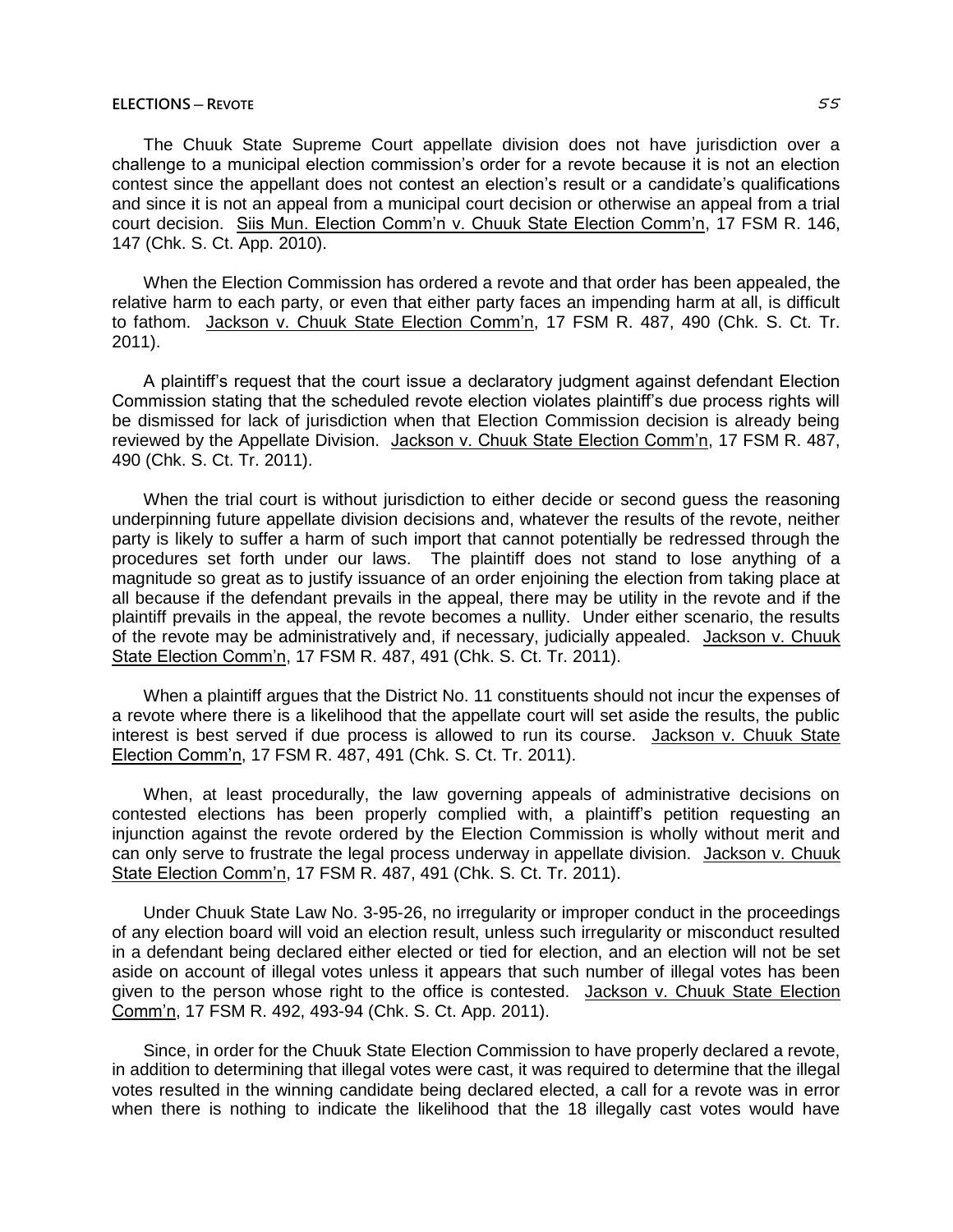resulted in a different candidate being declared elected, or a tie, or would have rendered a different outcome in the district 11 poll results. Jackson v. Chuuk State Election Comm'n, 17 FSM R. 492, 494 (Chk. S. Ct. App. 2011).

A "winning" candidate cannot show that a revote constitutes irreparable harm because, after the revote is held, that candidate may still be declared and certified as the winning candidate  $$ the revote might not alter the ultimate outcome. In re Decision of Nat'l Election Dir., 22 FSM R. 221, 223 (App. 2019).